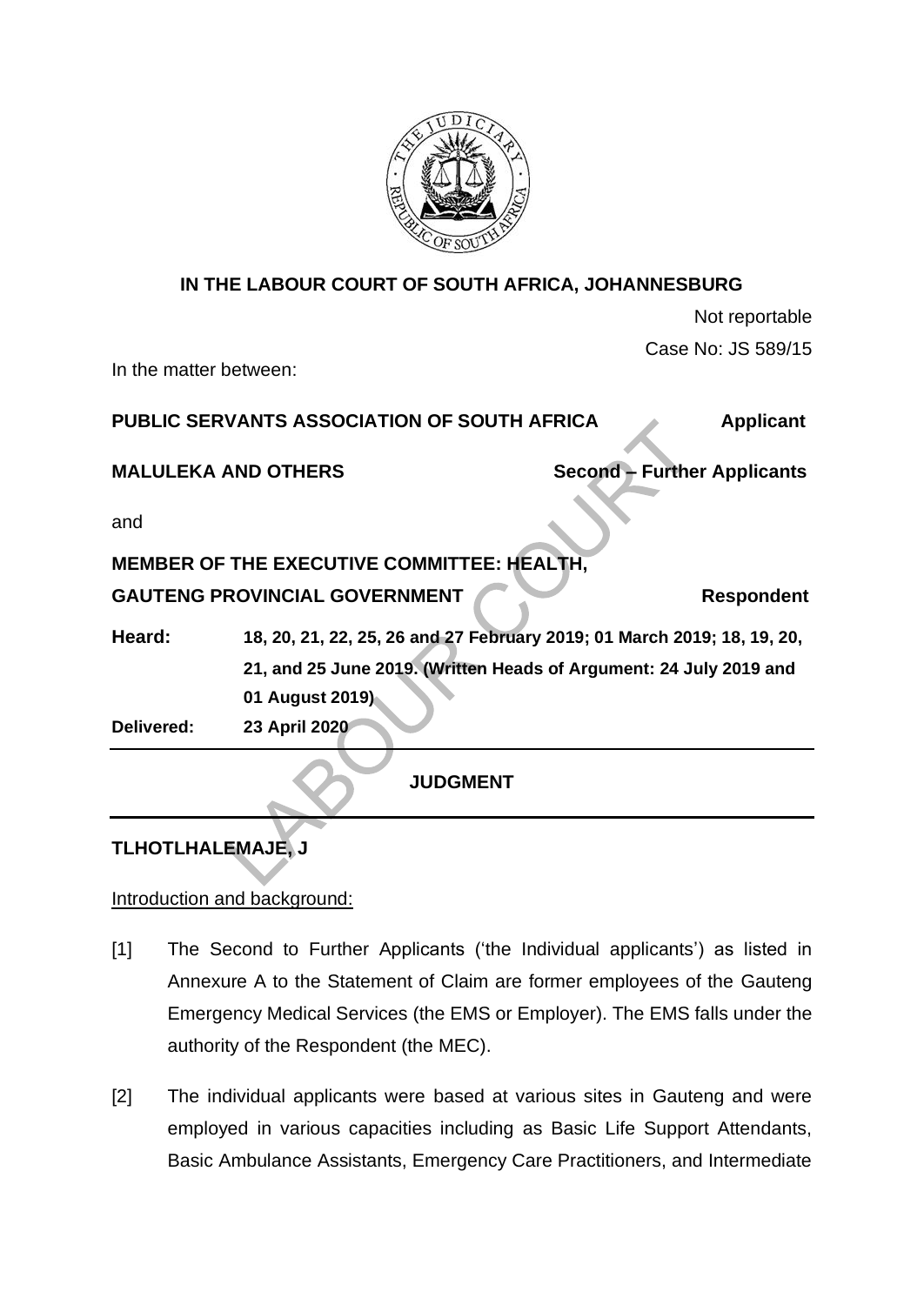Life Supporters. Their main responsibilities entailed collecting and transferring patients from and between hospitals, clinics, or their homes. They were also required to attend to accident scenes, assist and attend to the injured and transport them to hospitals. For reasons that are apparent, the services that the individual applicants provided are classified as essential.

- [3] The circumstances leading to the dismissal of the individual applicants are fairly common cause. They emanate from a dispute related to their hours of work, and their claim of overtime pay. It was common cause that they were required to work 12 hours continuous shift for four days, and were entitled to be off duty (rest days) for four days thereafter. The day shifts commenced at 07h00 and ended at 19h00, whilst the night shifts commenced at 19h00 and ended at 07h00. The combined shifts ensures that emergency services are rendered continuously over 24 hours.
- [4] The individual applicants as supported by the first applicant (the PSA) held the view that the shift structure was such that effectively, they worked 48 hours instead of the 40 hours stipulated in the Basic Conditions of Employment  $Act<sup>1</sup>$ (the BCEA). Their stance was therefore that they were entitled to overtime pay in respect of the additional/overlapping 8 hours.
- [5] The dispute over whether there was an entitlement to overtime pay goes back to June 2008, and had culminated with a referral of a dispute in March 2009 by one of the recognised unions, NUPSAW. The dispute was referred to the Public Service Co-ordinating Bargaining Council (PSCBC) under the provisions of section 24 of the Labour Relations Act  $(LRA)^2$  and in particular, the interpretation and application of Resolution 1 of 2007. The PSCBC in an arbitration award issued in August 2009 had dismissed NUPSAWU's claim, finding that the nature of the shift system was such that it did not entitle the employees to overtime pay. Subsequent discussions between the EMS and the unions over the issue of alleged overtime pay since the arbitration award was issued has not produced any results.

<sup>1</sup> Act 75 of 1997

<sup>2</sup> Act 66 of 1996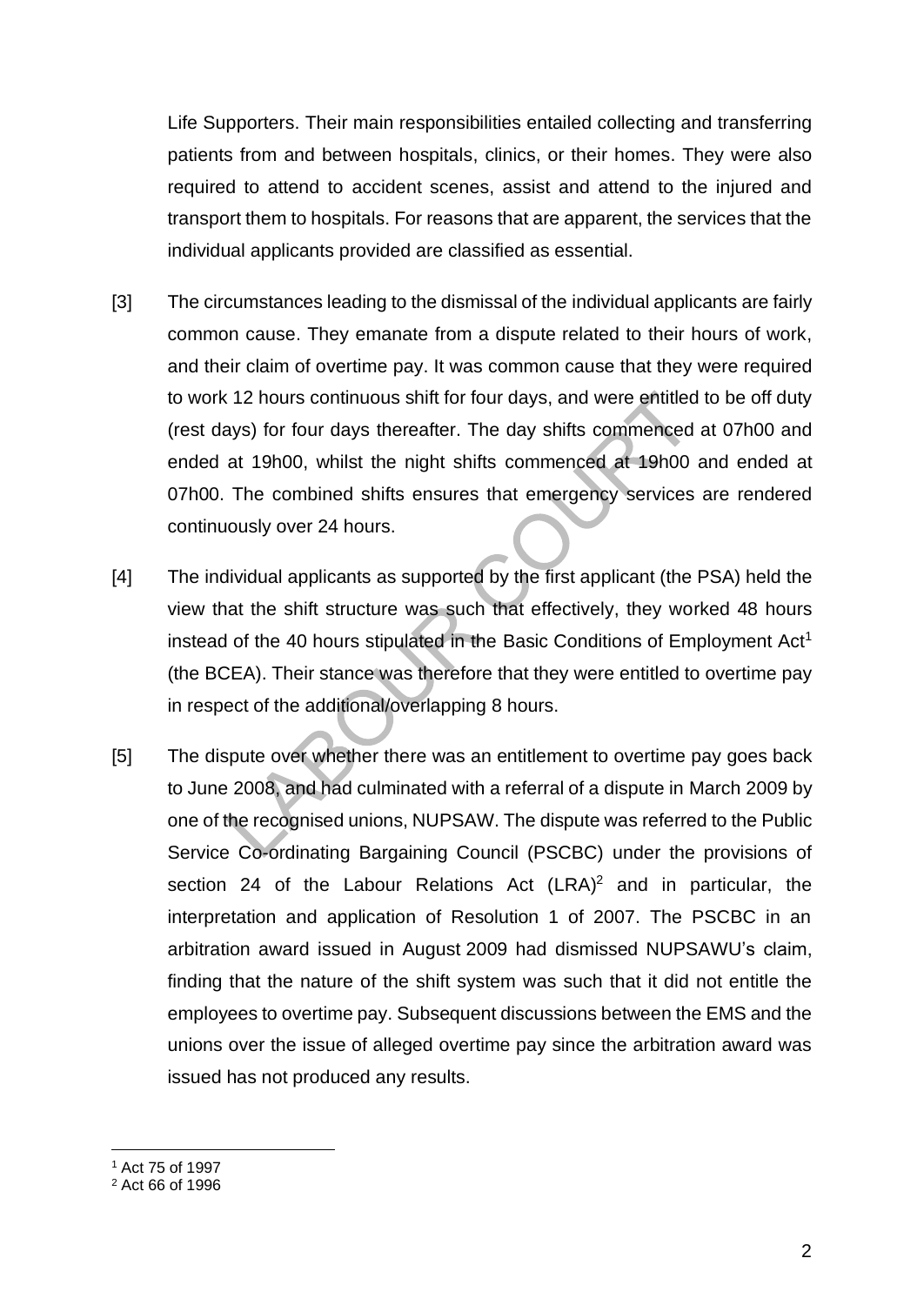- [6] Between 13 and 17 October 2014, employees had embarked on an unprotected strike at the EMS' Midrand base in support for demands related to overtime payments. The Gauteng Department of Health had approached this Court on an urgent basis under case number J 2568/14 and obtained a *Rule Nisi* on 17 October 2014, in terms of which the industrial action was declared as unlawful and unprotected.
- [7] Various meetings were subsequently held between the recognised unions (PSA, NEHAWU, and NUPSAWU) and the Employer over the issue of overtime pay. A multilateral meeting held on 28 October 2014 failed to resolve the dispute. The PSA at that meeting indicated to the Employer's representatives that it had a mandate from its members to advise that pending further discussions over the matter, employees who were scheduled to be on duty from 1 November 2014 would work between 07h00 – 15h00 (instead of 19h00), and night shift between 19h00 – 07h00. In line with this stance, the PSA had then on 30 October 2014, issued an *'Informus'*, which is its publication to its members, which relevant portions read as follows;

*'Overlapping hours (Overtime)*

- o *No agreement could be reached between labour and the employer on the issue.*
- o *The employer has been informed that as from 1 November 2014, EMS staff will no longer perform overlapping hours.*
- o *Shifts will thus as from 1 November 2014 be as follows: 7am – 3pm and 7pm – 7am.'*
- [8] The individual applicants, as further confirmed in their statement of case<sup>3</sup>, indeed worked reduced hours during their shifts between 1 and 2 November 2014. On 3 November 2014, the CEO of the EMS, Mr LA Malotana, issued a memorandum to all staff advising that the practice of working less hours was unauthorised, unacceptable, irresponsible and putting lives of communities at risk. The memorandum further advised that those

<sup>&</sup>lt;sup>3</sup> Paragraph 25 of page 7 of the Statement of Case.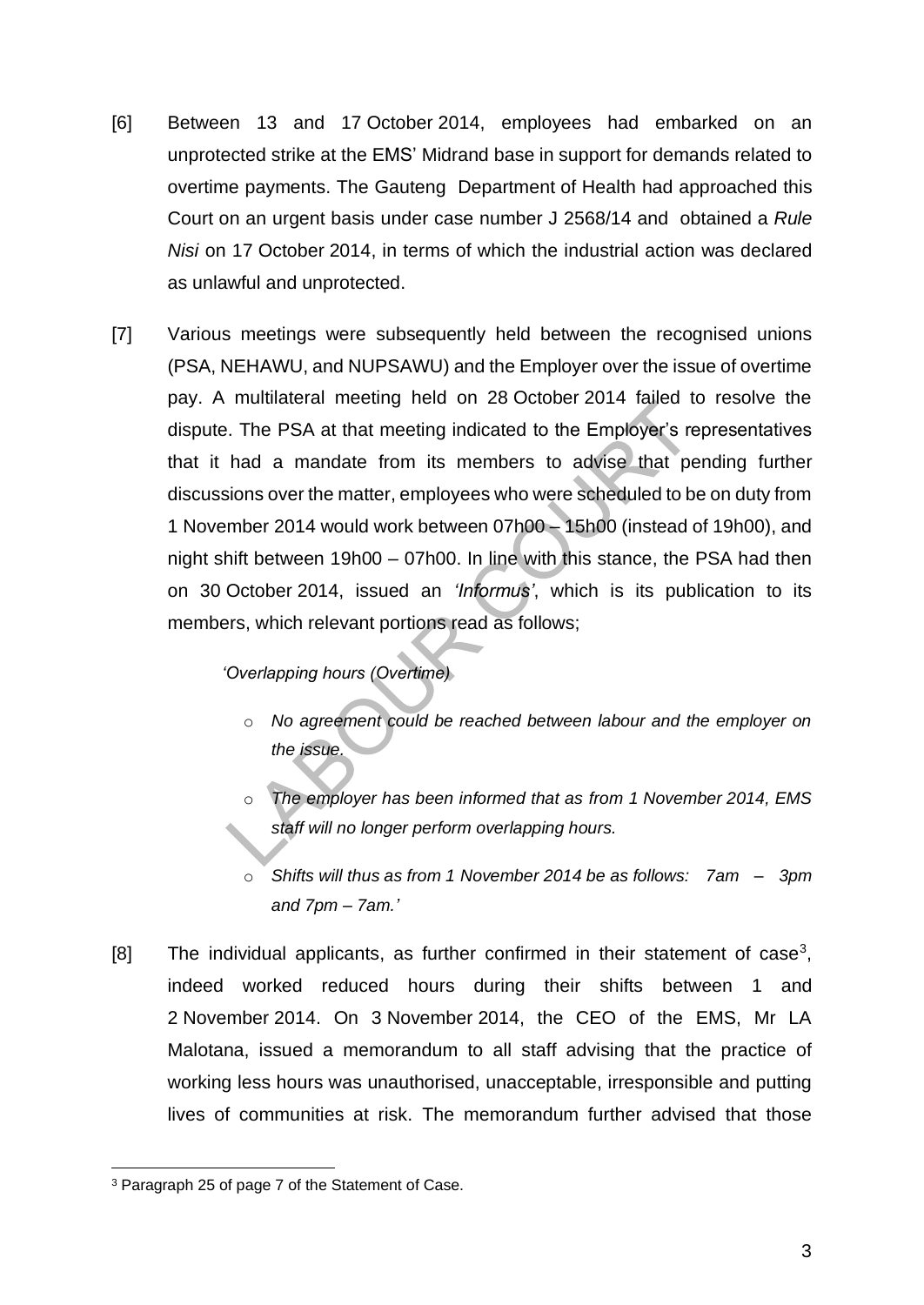employees who participated in unauthorised shift changes would be subject to disciplinary action, and that the principle of 'no work no pay' would apply<sup>4</sup>.

[9] On 4 November 2014, all of the 36 employees the Employer deemed to have refused to work their normal shift hours at various sites of the EMS were issued with generic letters of dismissal which read;

> 'You Mr/Ms… an Emergency Care Practitioner, employed by the Emergency Medical Services of Gauteng Province and therefore being an Officer of the Republic of South Africa.

> As an Emergency Care Practitioner, your occupation has been classified under **essential services.**

> You are hereby dismissed from the Gauteng Department of Health (Public Service) and the reasons for your dismissal are the following;

- 1. You breached your contracts of employment in that you unlawfully changed your shift without authorisation.
- 2. In spite of the warning letter issued to you in October 2014, you continued to engage yourself in acts of misconduct by abandoning your shift from 15hrs to 19hrs on 2nd November 2014.
- 3. You violated the Constitutional rights of the public and endangered their lives through the above action.

You are hereby Dismissed with immediate effect, (04/11/2014) from Public Service.

You have five working days from receipt of this notice to appeal the Dismissal for the MEC's consideration. Your appeal documents must be submitted to the Human Resource Management, Midrand office, Corner Old Pretoria and Tonetti Street, for attention: **The Chief Executive Officer: Mr. LA Molotana Emergency Medical Services**'

[10] Some of the individual applicants had lodged individual appeals whilst the PSA had lodged a generic appeal on behalf of all its dismissed members. The

<sup>4</sup> Page 71 of Bundle P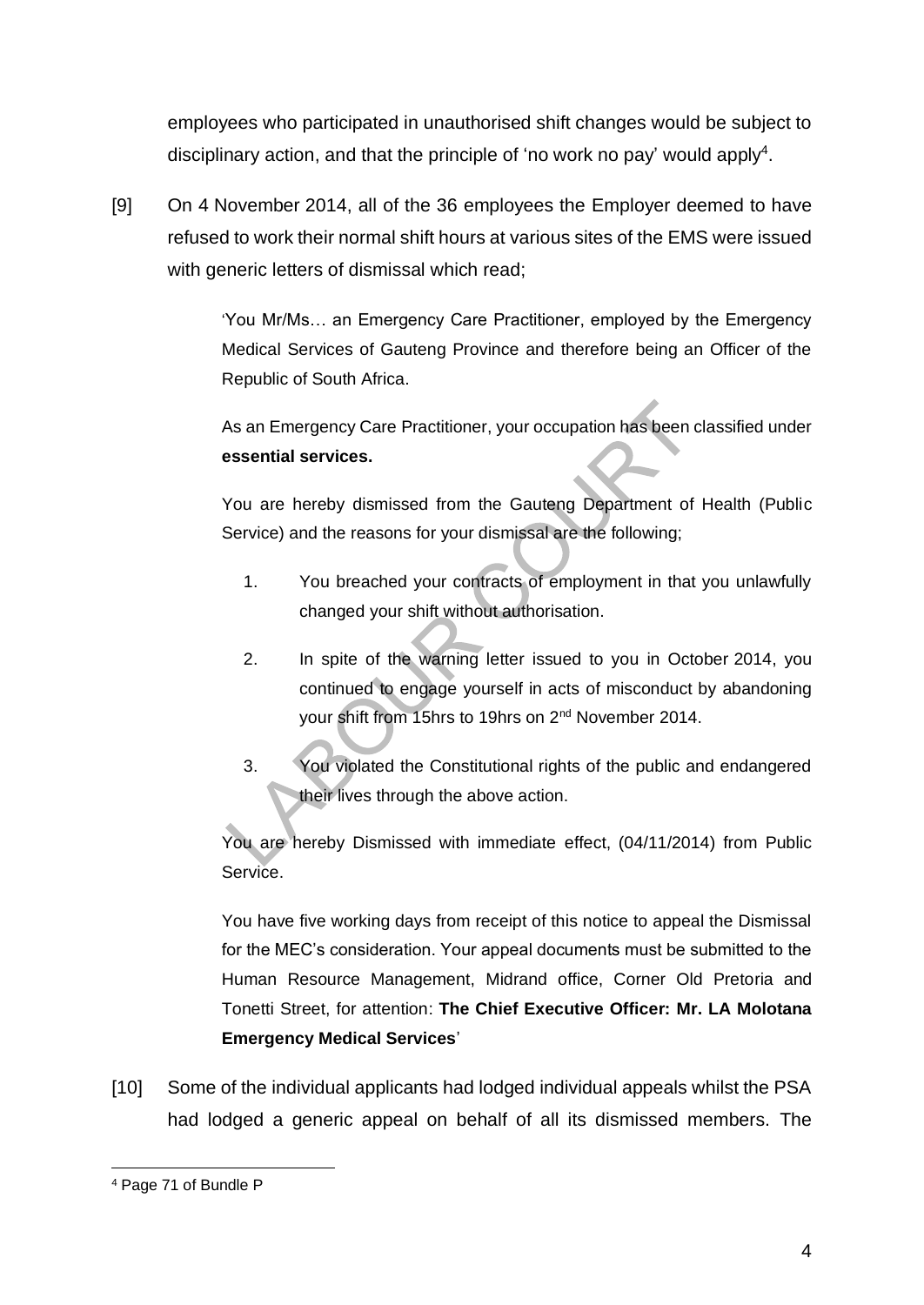grounds set out in the appeal<sup>5</sup> by the PSA are significant insofar as the versions of the individual applicants in these trial proceedings are concerned. In the appeal, the PSA raised concerns surrounding the procedural fairness of the dismissals, and the alleged violation of the rights of its members. Of further importance is that;

- 10.1 The PSA acknowledged that it had issued the *'Informus'* on 30 October 2014 advising its members that the Employer was informed that as from 1 November 2014, staff would no longer be performing the overlapping hours.
- 10.2 The PSA contended that the Employer was aware that the contents of the *'Informus'* arose out of the multilateral meeting of 28 October 2014, and further that NEHAWU and the Employer's representatives had agreed to its (PSA's) proposal.
- 10.3 Thus to the extent that the Employer had not responded to the '*Informus*', or alleged that the contents of the *'Informus'* were incorrect, or instructed its members to continue working the normal hours, its members had no issue with working less hours.
- 10.4 In a nutshell, the PSA contended that it was as a result of the *'Informus'* that its members did not remain at the workplace between 3pm and 7pm.
- 10.5 The PSA denied that the employees had abandoned their shifts, and contended that the employees had merely thought that they were acting upon an agreement reached between the Employer and the PSA.
- [11] It is common cause that other than lodging an appeal, the PSA had also approached this Court under case No J 2753/13 with an urgent application to set aside the dismissals. That application was struck off the roll on account of lack of urgency in terms of a judgment delivered on 28 November 2014.
- [12] For reasons that are not clear, the then MEC for Health, Ms Qedani Mahlangu only responded to the appeals in an outcome issued on 29 July 2015, some

<sup>5</sup> Page 51 -56 of Bundle 'B'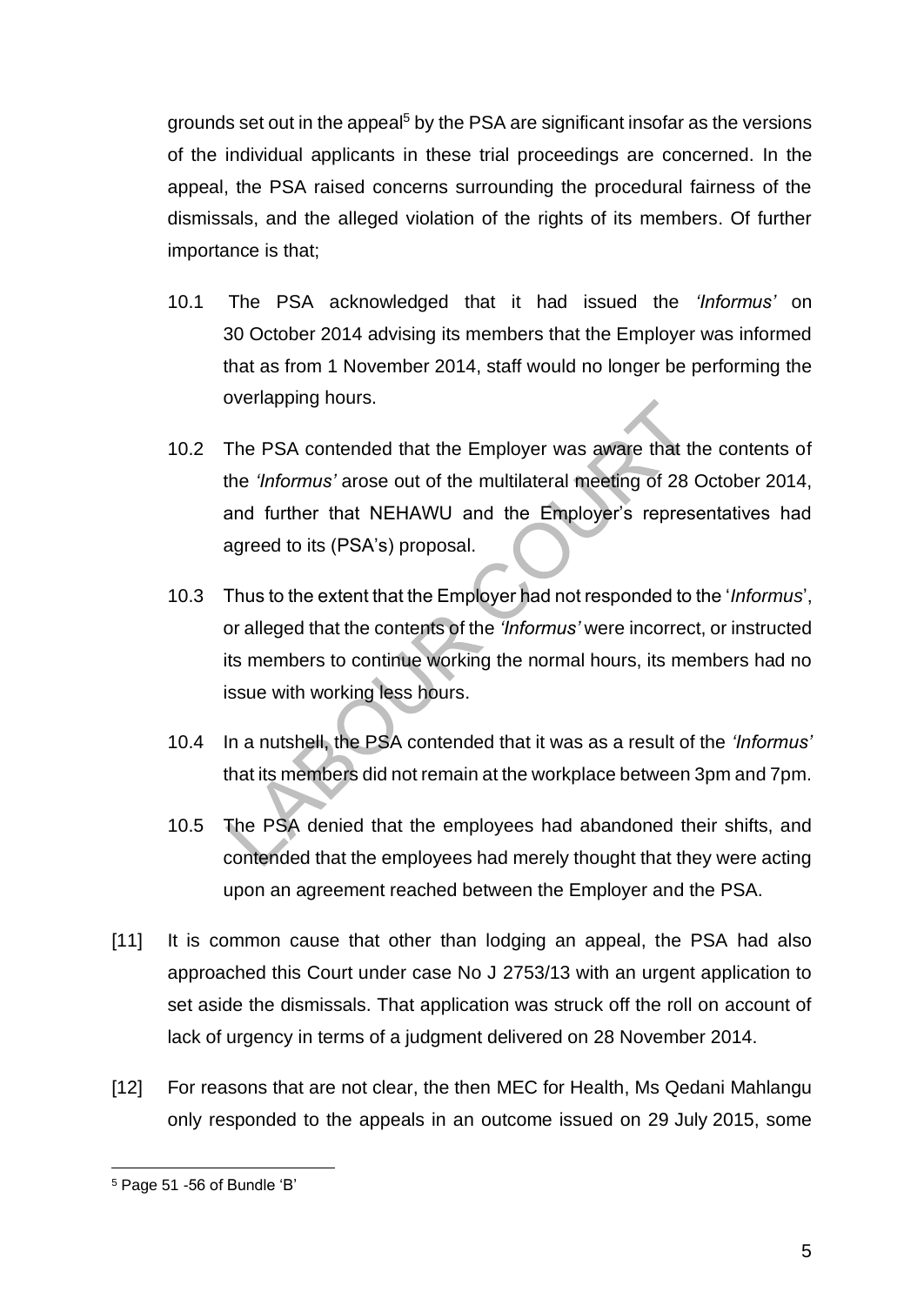eight months since dismissal. In her outcome, the MEC stated that upon a consideration of the appeal, the employees were summarily dismissed for serious misconduct, and that since no disciplinary hearings were held, she lacked the necessary jurisdiction to consider the appeal. According to the MEC, the appeals could only be considered where the dismissals were preceded by a disciplinary hearing.

- [13] At the time that the MEC responded to the appeals, the PSA had already referred an alleged unfair dismissal dispute to the Public Health and Social Development Sectoral Bargaining Council (PHSDSBC) on behalf of the individual applicants. A certificate of outcome was issued on 22 February 2015.
- [14] With this claim before the Court, the PSA represents 28 individual applicants that remained dismissed. In challenging the dismissals, the PSA contends that none of the individual applicants or alternatively, all, had participated in any alleged industrial action. In the alternative, it was submitted that in the event that it is found that any of them did in fact participate in the strike which was unprotected, the sanction of dismissal was unfair and unreasonable.
- [15] It was further submitted on their behalf that the Employer applied the sanction of dismissal inconsistently and arbitrarily, as a large number of employees who had participated in the alleged misconduct were not disciplined or dismissed. The individual applicants seek an order of retrospective reinstatement with no loss of salary or benefits, as they contend that their dismissal was procedurally and substantively unfair.
- [16] The Employer's contention on the other hand was that the dismissal of the individual applicants was procedurally and substantively fair based on the nature of the conduct in question, the essential nature of the services required to be rendered, and the consequences of lack of services to communities as a result of the conduct in question.
- [17] The issues for determination are;
	- (i) Whether the individual applicants participated or engaged in any unprotected strike and/or breached their contracts of employment by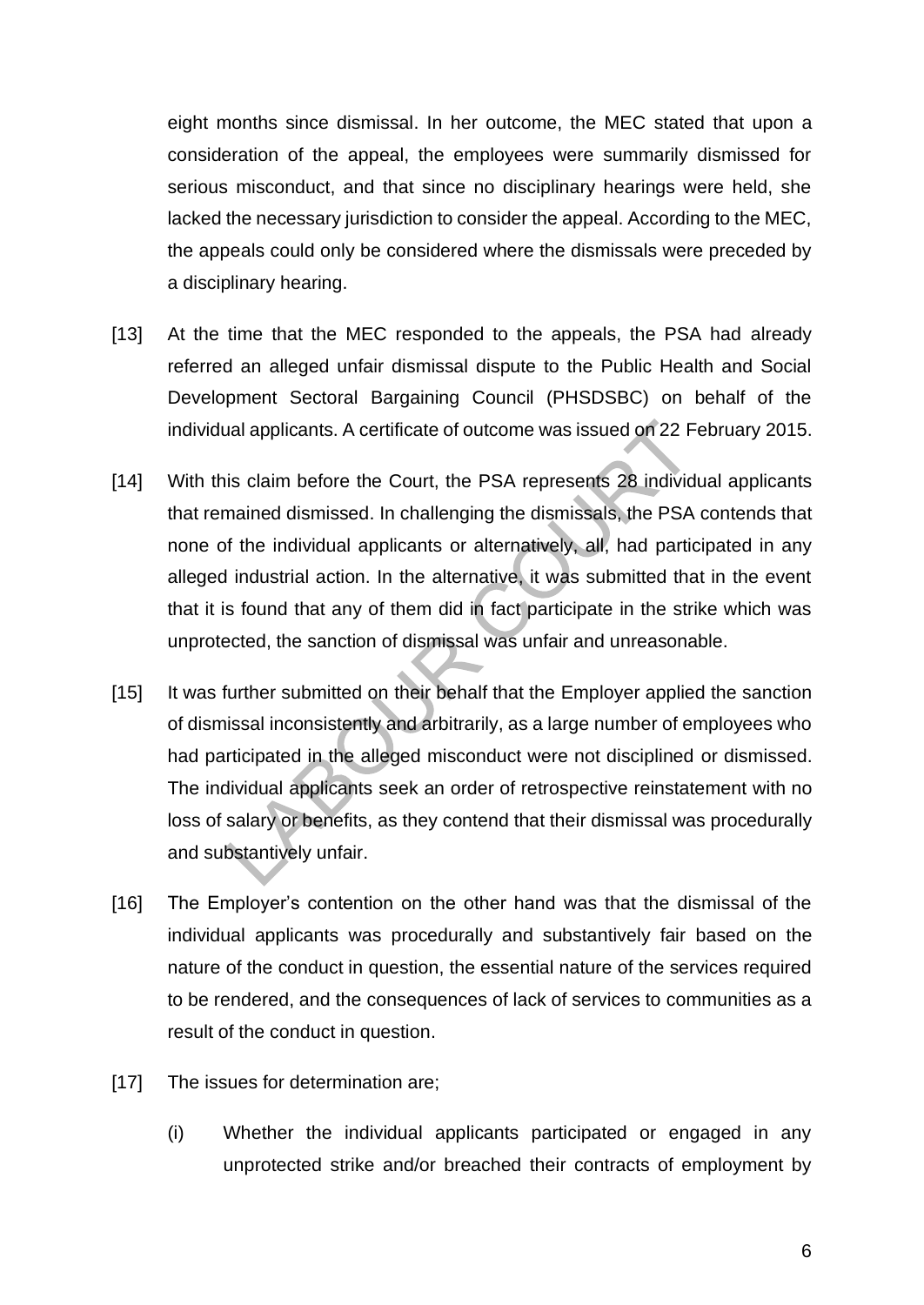unlawfully changing their shifts without authorisation, jointly or severally, despite a letter issued to them in October 2014;

- (ii) Whether the individual applicants jointly and severally violated the constitutional right of the public and/or endangered their lives through their action;
- (iii) Whether the individual applicants were bound to render their services to the Employer at all material times, notwithstanding the fact that the Employer had at all material times, locked its premises, thereby denying the individual applicants access to render their services;
- (iv) Whether the individual applicants who finished their shifts on the morning of 2 November 2014 participated in the strike;
- (v) Whether the dismissals were substantively and procedurally fair
- (vi) Whether the Employer applied its disciplinary code and/or procedure discriminately, inconsistently and thus unfairly.
- [18] Prior to dealing with the evidence and my conclusions in that regard, a worrisome argument was raised on behalf of the Employer that the matter was *res judicata* in the light of the judgment of this Court delivered on 28 November 2014. To recap, upon the individual applicants having been dismissed, the PSA had approached the Court on an urgent basis under case number J 2753/14 to have the dismissals set aside. The Court had struck off the application from the roll on account lack of urgency.
- [19] Much was made of certain findings in the judgment, which it was submitted on behalf of the Employer, were final and binding pronouncements on the merits. This contention is in my view baseless. It was common cause that the matter was merely struck off the roll on account of lack of urgency, and not dismissed as alleged in the written heads of argument submitted on behalf of the Employer<sup>6</sup>. This meant that the PSA was entitled to re-enrol the matter. It however chose to bring this claim, and correctly so in the light of the disputes

<sup>6</sup> At para 33.3 of the Written Heads of Argument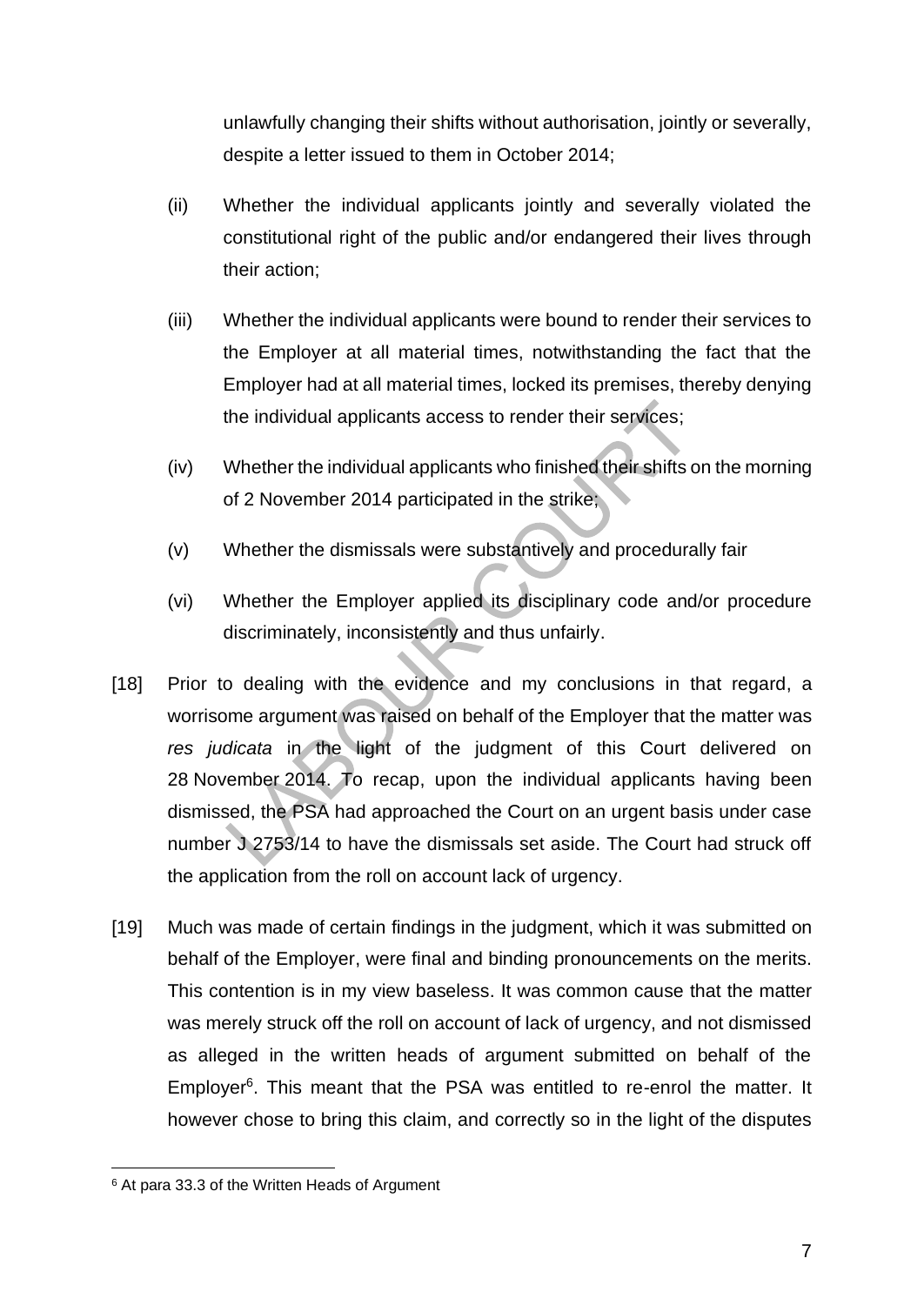of fact arising as can be gleaned from the pleadings. The mere fact that the Court made certain findings on the papers in regards to the conduct of the individual applicants when striking the matter off the roll cannot give rise or sustain an argument that the matter is *res judicata.* This argument is indeed opportunistic, and is put to rest by what was stated in *PT Operational Services (Pty) Ltd v RAWU obo Ngwetsana*<sup>7</sup> as follows;

"Although I agree that the appropriate order in a matter where urgency has not been shown should be striking the matter from the roll, it seems to me that even where the word "dismissed" is used it does not necessarily mean that the dismissal amounts to a final order. One will still have to enquire, where there is doubt, whether the matter was dismissed on the merits or not. If not, then it so not final. A finding that a matter is not urgent does not mean that there are no merits in the applicant's case. Even if a matter is dismissed for lack of urgency it can and should be re-enrolled. To reason otherwise would be to allow form to triumph over substance."

#### The legal framework:

- [20] In accordance with the provisions of section 188(1)(i) and (b) of the LRA, a dismissal that is not automatically unfair, is unfair if the employer fails to prove that the reason for a dismissal is a fair reason related to the employee's conduct or capacity, and that the dismissal was effected in accordance with a fair procedure. Under section 188(2) of the LRA, any person, including this Court, considering whether or not the reason for dismissal is a fair reason, or whether or not the dismissal was effected in accordance with a fair procedure must take into account any relevant code of good practice issued in terms of the LRA. The enquiry therefore is into both the substantive and procedural fairness of the dismissal.
- [21] An enquiry into substantive fairness requires an examination of what the essence of the charges proffered against the applicant entailed. Thus, the question to be answered is which rule(s) (if any) is the employee alleged to

<sup>7</sup> [2013] 3 BLLR 225 (LAC); (2013) 34 ILJ 1138 (LAC) at para 35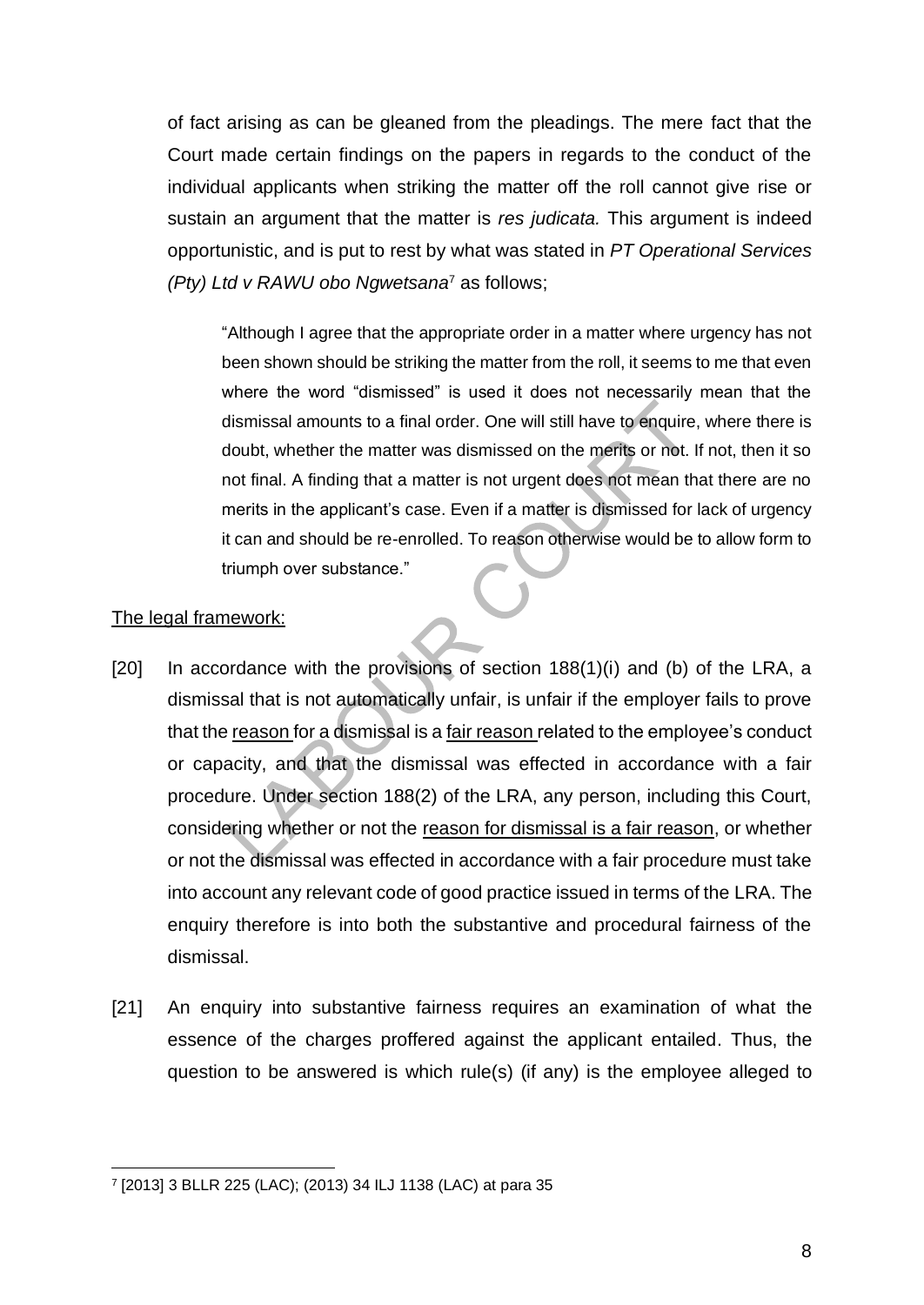have breached<sup>8</sup>. This approach had long been stated in Fidelity Cash *Management Service v CCMA*<sup>9</sup> as follows;

"It is an elementary principle of not only our labour law in this country but also of labour law in many other countries that the fairness or otherwise of the dismissal of an employee must be determined on the basis of the reasons for dismissal which the employer gave at the time of the dismissal."

- [22] In this case, and notwithstanding the Employer's deliberate refrain from specifically mentioning in the letters of dismissal that the individual applicants were dismissed for participating in an unprotected strike, the essence of the evidence led on its behalf, was that the conduct in question and the incidents of 2 November 2014 were viewed as continuous from the strike of 13 – 17 October 2014. In the written heads of arguments on behalf of the Employer, it was further submitted that the dismissals occurred as a result of the individual applicants having embarked on an unprotected industrial action which commenced on 13 – 17 October 2014 and continued on 2 November 2014.
- [23] The reason that led to the dismissal of the individual applicants is that as specifically set out in the letter of dismissal, *viz*, that they had breached their contracts of employment in that they unlawfully changed their shifts without authorisation. To be more precise, the allegation is that the individual applicants had engaged in acts of misconduct by abandoning their shifts from 15h00 to 19h00 on 2<sup>nd</sup> November 2014. The third charge, which related to alleged violation of the Constitutional rights of the public and endangering their lives through the conduct complained of, is merely related to the consequences of the conduct complained of.
- [24] For all intents and purposes, it can be accepted that notwithstanding the formulation of the reason for the dismissal in the letters issued to the individual employees, the alleged conduct of the individual applicants on 2 November 2014, and further in the light of the demand for overtime pay, falls squarely within the definition of a strike as contemplated in section 213 of the

<sup>8</sup> *Stokwe v Member of the Executive Council: Department of Education, Eastern Cape and Others* (2019) 40 ILJ 773 (CC); 2019 (4) BCLR 506 (CC); [2019] 6 BLLR 524 (CC) at para 57

<sup>9</sup> (2008) 29 ILJ 964 (LAC) para [32]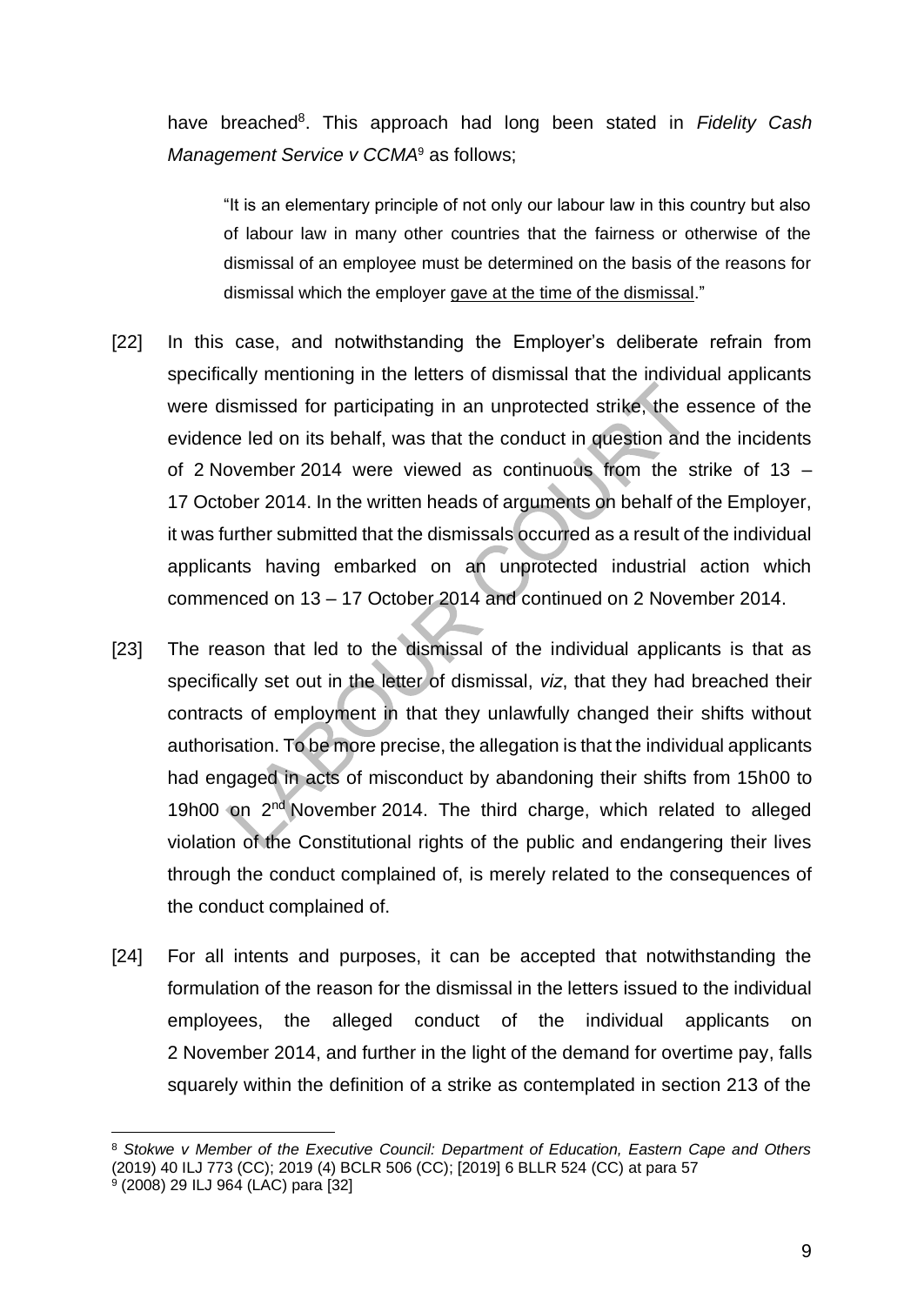$LRA^{10}$ . To the extent that this is what the parties had pleaded, the dispute before the Court entails a dismissal based on participation in an unprotected strike.

- [25] In the light of the above, the principal issue before the Court (*i.e*., the substantive fairness) is whether the Employer has discharged the onus placed on it under the provisions of section 192 of the LRA, to prove that indeed the individual applicants *breached their contracts of employment by abandoning their shifts between 15h00 and 19h00 on 2 November 2014*, *i.e.*, embarked on an unprotected strike during the period in question. Equally relevant for the purposes of determining the fairness of the dismissal is the warning letter issued to the employees in October 2014, which it is alleged was ignored.
- [26] The bulk of the evidence led on both sides consisted of material disputes of fact, with various versions presented by or on behalf of both sides being diametrically opposed. To the extent that this was the case, this requires of the Court to resolve mutually destructive versions by conducting a qualitative assessment of the inherent probabilities that arise from all the oral and documentary evidence and of the truth of the oral evidence of the witnesses, and to determine which of the two versions is more probable. Courts embark on this exercise by assessing which of the two versions is more logical, coherent, cogent, plausible and credible because it is supported by or consistent with admitted and objective facts such as documents, the evidence assessed in its entirety, and the probabilities $11$ .

<sup>10</sup> **"strike"** means the partial or complete concerted refusal to work, or the retardation of obstruction of work, by persons who are of have been employed by the same employer or by different employers, for the purpose of remedying a grievance or resolving a *dispute* in respect of any matter of mutual interest between employer and *employee*, and every reference to ― work in this definition includes overtime work, whether it is voluntary or compulsory'

<sup>11</sup> See *Stellenbosch Farmers' Winery Group Ltd and Another v Martell et Cie and Others* 2003 (1) SA 11 (SCA) at para 5, where it was held;

<sup>&#</sup>x27;On the central issue, as to what the parties actually decided, there are two irreconcilable versions. So too on a number of peripheral areas of dispute which may have a bearing on the probabilities. The technique generally employed by courts in resolving factual disputes of this nature may conveniently be summarised as follows. To come to a conclusion on the disputed issues a court must make findings on (a) the credibility of the various factual witnesses; (b) their reliability; and (c) the probabilities. As to (a), the court's finding on the credibility of a particular witness will depend on its impression about the veracity of the witness. That in turn will depend on a variety of subsidiary factors, not necessarily in order of importance, such as (i) the witness's candour and demeanour in the witness-box, (ii) his bias, latent and blatant, (iii) internal contradictions in his evidence, (iv) external contradictions with what was pleaded or put on his behalf, or with established fact or with his own extracurial statements or actions, (v) the probability or improbability of particular aspects of his version, (vi) the calibre and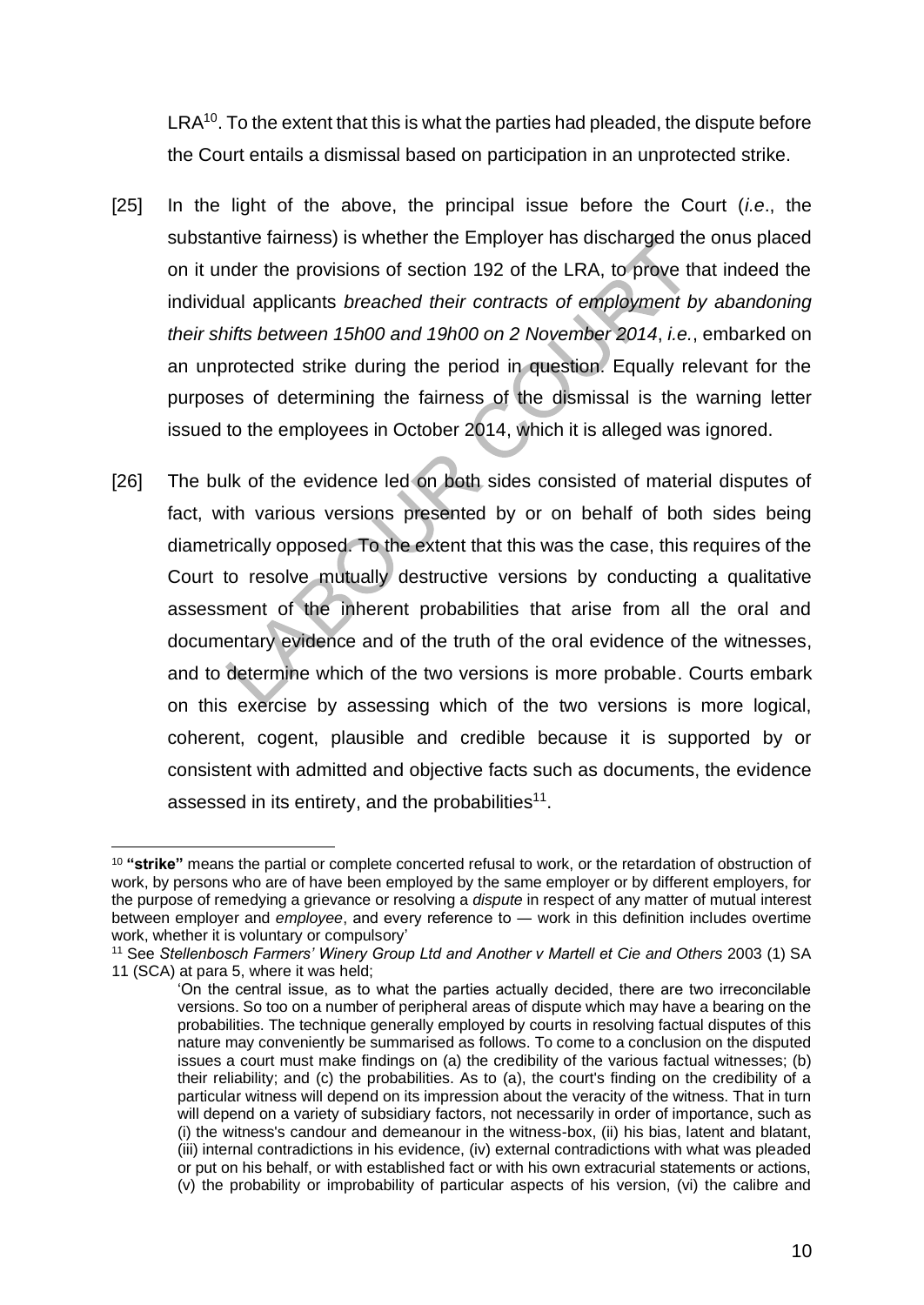#### The evidence:

- [27] At a general level, it can be accepted as common cause that the events of 2 November 2014 were preceded by an unprotected industrial action that took place at most of the Employer's sites between 13 and 17 October 2014. It can also be accepted as common cause that flowing from the Court interdict and subsequent multilateral meetings between the Employer and the recognized unions, and in particular the meeting of 28 October 2014, the parties could still not agree on the issue of overtime pay.
- [28] To the extent that there was no agreement reached at the last multilateral meeting, there was therefore no basis for the PSA to have assumed for the purposes of the appeals that any such agreement was reached that employees can work less hours. Thus, the information contained in the *'Informus'* was merely a restatement of the PSA's position at the multilateral meeting that its members would not work the normal hours. In fact, it is specifically stated in the *'Informus'* that no agreement was reached with the Employer.
- [29] In these proceedings, the individual applicant however sought to distance themselves from the grounds of appeal relied upon by the PSA, which effectively were that they had acted in accordance with the *'Informus'*. Similarly, they sought to distance themselves from paragraph 25 of their statement of claim, in which it was stated that in accordance with the *'Informus'*, they had reverted to work less hours. As the evidence shall demonstrate, in certain case, the individual applicants denied having worked less hours, whilst in some instances, they had conceded that they did, but proffered a variety of explanations, varying from site to site.

cogency of his performance compared to that of other witnesses testifying about the same incident or events. As to (b), a witness's reliability will depend, apart from the factors mentioned under (a)(ii), (iv) and (v) above, on (i) the opportunities he had to experience or observe the event in question and (ii) the quality, integrity and independence of his recall thereof. As to (c), this necessitates an analysis and evaluation of the probability or improbability of each party's version on each of the disputed issues. In the light of its assessment of (a), (b) and (c) the court will then, as a final step, determine whether the party burdened with the onus of proof has succeeded in discharging it. The hard case, which will doubtless be the rare one, occurs when a court's credibility findings compel it in one direction and its evaluation of the general probabilities in another. The more convincing the former, the less convincing will be the latter. But when all factors are equipoised probabilities prevail."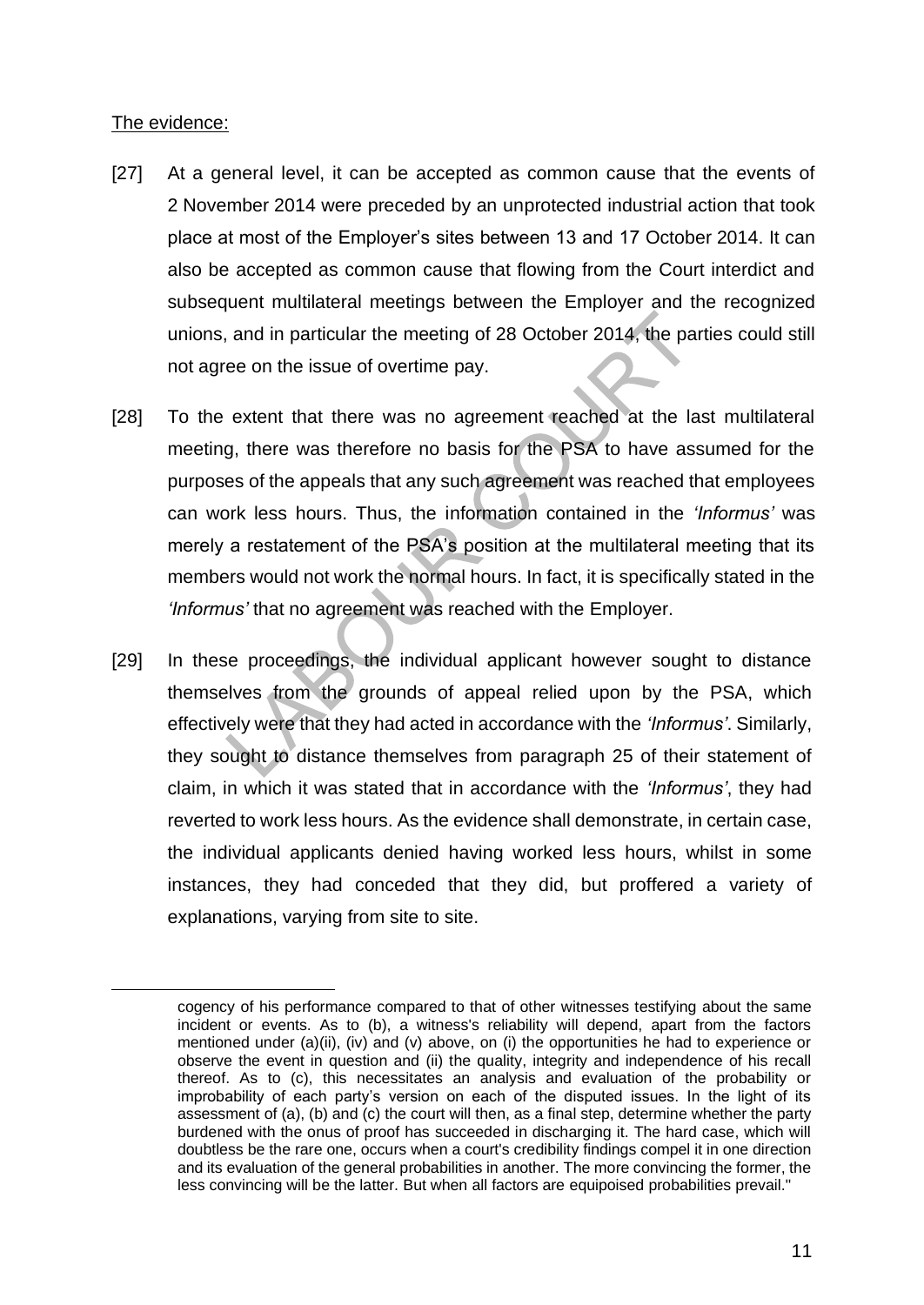- [30] For the sake of expedience, I intend to first deal with the overall or general evidence led on behalf of the Employer in regards to the reasons that led to the dismissals. I will thereafter deal with the specific evidence led in respect of each site, and end with evaluations and conclusions in respect of each site.
- [31] In opposing the claim, the Employer's case was that in 2014, it had in its employ, 1222 employees, and that 600 of them had participated in the strike action between 13 and 17 October 2014. During the course of the strike, internal memorandums/directives/warnings were issued imploring the employees to return to work.
- [32] Upon the strike interdict having been obtained, and at the multilateral meeting held on 28 October 2014, another ultimatum was issued to the employees and their unions, advising that should any further strike action take place, consequences would follow. Further as a result of the strike, final written warnings were issued to the employees between 30 and 31 October 2014. Since some of the employees had not reported for duty or were on their off days on the days that the warnings were issued, copies of the final written warning were then served on them upon their return.
- [33] According to the Employer, after the '*Informus'* of 30 October 2014 was issued, 36 employees had not worked their full hours between 1 and 2 November 2014. That conduct was viewed as a mere continuation of the strike action of 13 – 17 October 2014, hence the decision to dismiss.
- [34] Dr Richard Lebethe, the Deputy Director General in the Department had issued the letters of dismissal. He justified the dismissals on the basis that the individual applicants did not complete their shifts, and thus left communities without the essential service during the gap between the two shifts.
- [35] Lebethe had further testified that prior to the letters of dismissal being issued, the employees were also previously warned of consequences of embarking on industrial action, and were also issued with final written warnings. In total, 600 employees were issued with final written warnings for taking part in the unprotected strike.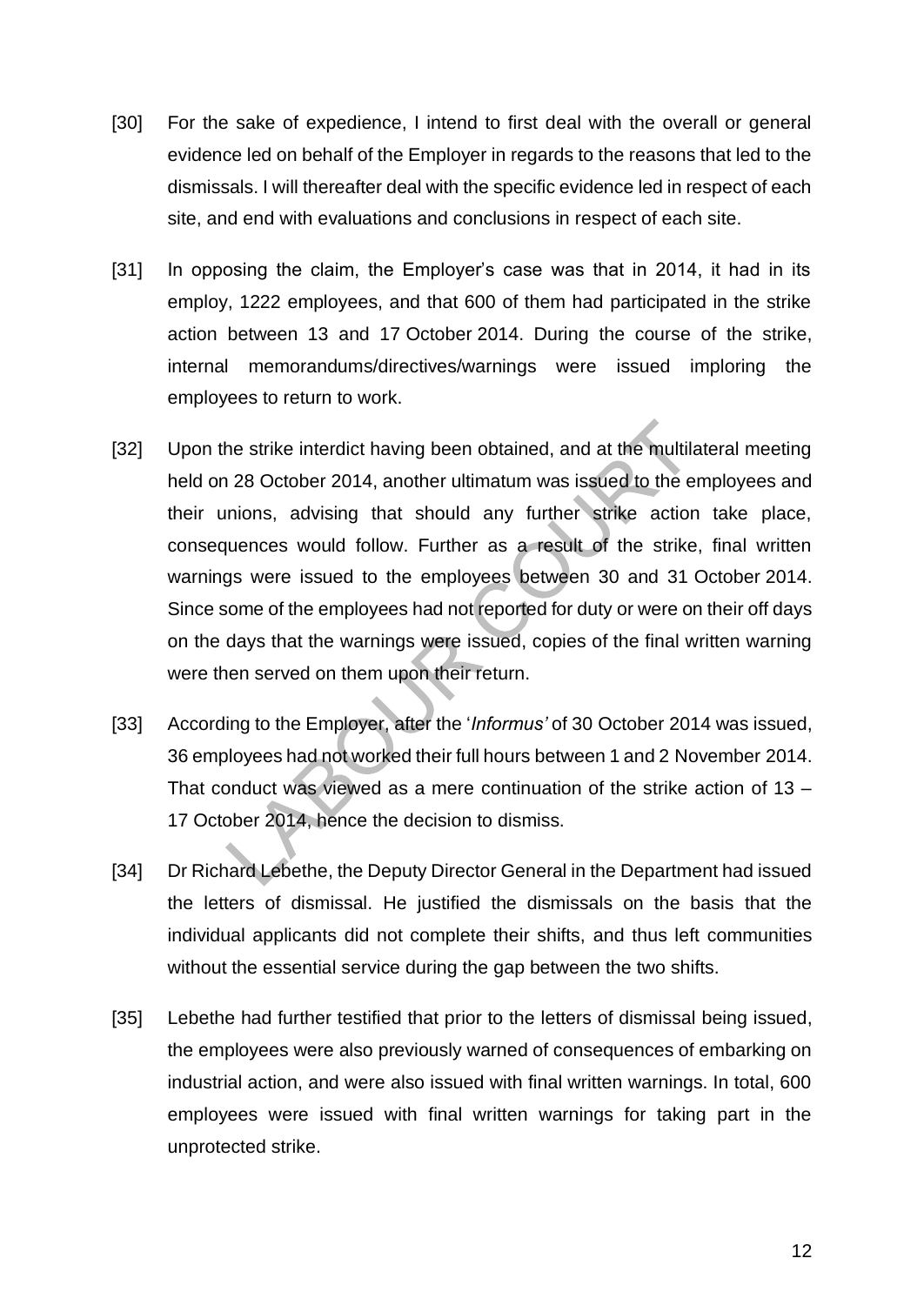- [36] In regards to advising the dismissed employees to lodge appeals to the MEC, Lebethe conceded that the advice was incorrect, but that he had only issued it upon being informed by the Labour Relations Department of the Employer that employees were entitled to appeal to the MEC. He further conceded that to the extent that the MEC had declined to assume jurisdiction over the appeals, there were no disciplinary enquiries or appeal hearings held prior to the dismissals.
- [37] The evidence of Mr Lesiba Malotana, the CEO of Gauteng EMS was that at the time of the strike between 13 and 17 October 2014, he had issued a memorandum on 14 October 2014 to all personnel, advising that the strike in an essential service was unprotected, and that any staff member participating in the action faced disciplinary action. Copies of the memorandum were placed on notice boards at the various sites and after employees had seen them, some of them had positively responded and resumed their duties. As a result of the industrial action, final written warnings were issued to employees on 31 October 2014.
- [38] Mr Selwin Nkomo, the Employer's Director: Human Resources who is based at its Head Office testified that the industrial action embarked upon by the employees affected emergency services throughout Gauteng. He reiterated that the shift cycle the employees were complaining of complained was based on the 24 hour service provided in the contracts of employment.
- [39] Nkomo emphasised that there was no agreement reached at the last multilateral meeting of 28 October 2014, and the PSA had nonetheless advised its members to work reduced hours. He further testified that to the extent that the individual applicants had alleged that they had not worked their full hours out of fear for their safety, or that they were threatened or intimidated at the time, these were matters that i ought to have been reported to management.
- [40] Nkomo further conceded that some of the dismissed employees may not have received letters of final written warning prior to the dismissal. He however contended that it did not imply that those warnings were not issued.
- [41] Mr Gerald Papo, the Employer's Labour Relations Officer testified that all the employees that had participated in the unprotected strike were issued with final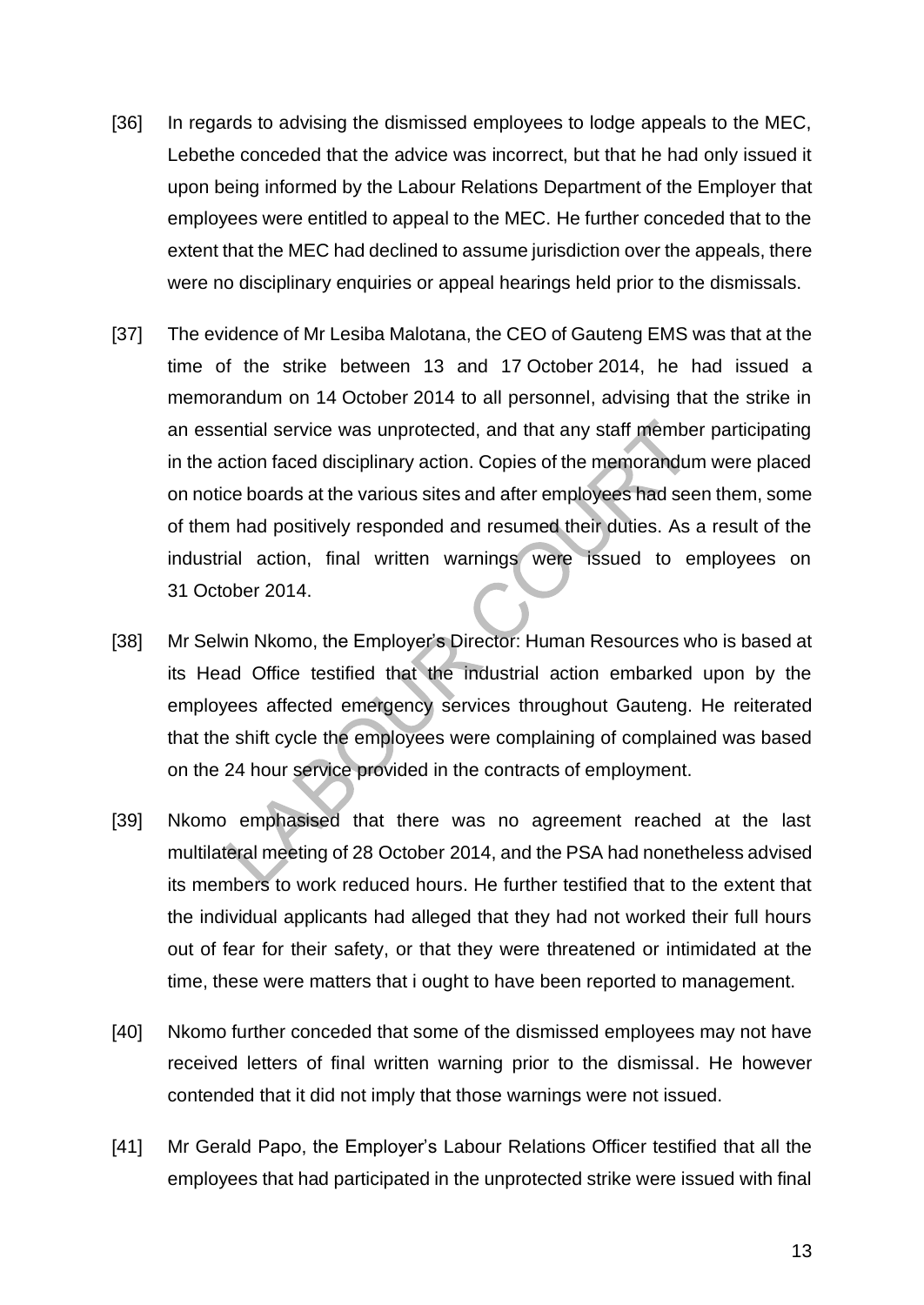written warnings. He denied that any employee was discriminated against since all of those who took part in the strike were issued with some form of sanction including suspensions without pay.

- [42] Papo also testified that to the extent that the dismissed employees had raised concerns about their safety or felt threatened or intimidated on the days in question as they had alleged, those were issues that ought to have been brought to the attention of the supervisor or manager at the base at the time, before the employees decided leave before the end of their shift. He however testified that no such reports were received by or from the base managers. Papo further denied that any of the bases were closed by managers as a result of threats or intimidation, to prevent access to the dismissed employees to carry out their duties.
- [43] According to Papo, the letters of dismissal were prompted by the duration of the strike and its impact. He contended due to the seriousness of the conduct in question, convening disciplinary hearings would not have made a difference, as not only would such processes have taken long, but also that there was a breakdown of a working relationship with the employees. He conceded that some of the final written warnings were handed out to the employees simultaneously with letters of dismissal.
- [44] Mr Johannes von Benecke, the Deputy Director, Communication testified in regards to the impact of the strike on emergency services and on the main centre. The procedure for responding to calls at the time was that once a call was received by the call centre in Midrand, it was then re-routed to a despatcher in a regional office, who would then sent it to a base for a response to be effected. An automated report calls system referred to had revealed that calls were not responded to at various bases between 16h50 and 19h00 on 2 and 3 November 2014.
- [45] According to Von Benecke, the calls not responded to related to serious motor vehicle accidents and cases of serious assault. On 3 November 2014, two patients that were not attended to had died as there was a backlog in response.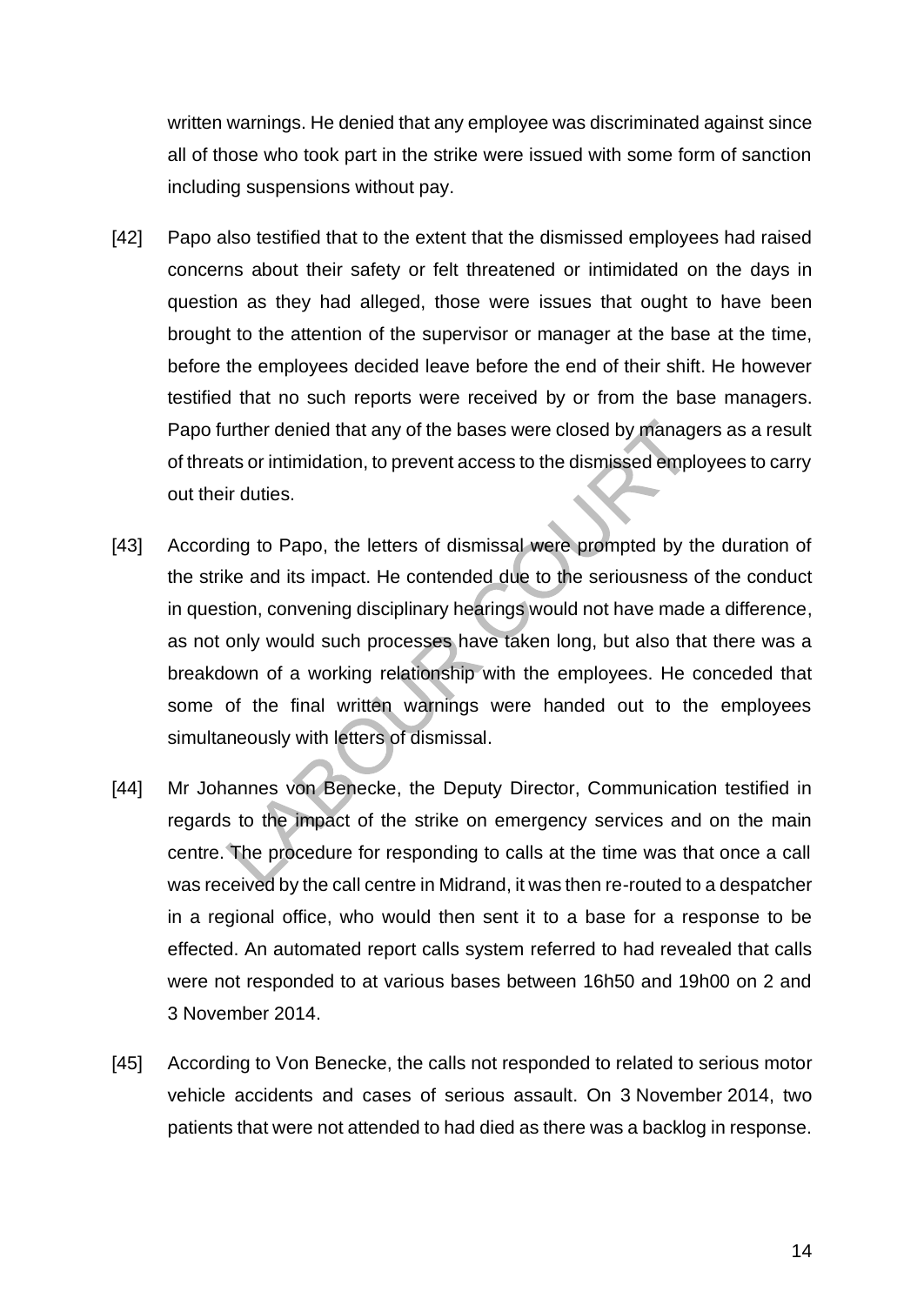- [46] Under cross-examination, Von Benecke conceded that it was difficult to determine as to who was responsible for not responding to calls, other than to identify the bases, which were CTC/Prinshof, Themba, Odi, Cullinan and Motsweding.
- [47] Von Benecke's evidence was to a large extent corroborated by that of Ms Yvonne Flavello who was based at the Cullinan site and on the night shift on 2 November 2014. She confirmed that she had to respond to an emergency call at about 24h00 in respect of a motor vehicle accident that took place in Ekurhuleni, as none of the usual emergency services had responded to the call in the area.
	- *(i) The evidence led in respect Dewagensdrift Base:*
- [48] The evidence on behalf of the Employer was led by Mr Raymond Lebese and Ms Suzan Lukhele. Lebese's testimony was that;
	- 48.1 In November 2014, he was the Acting Station Manager at Dewagensdrift, where three of the individual applicants, *viz* Messrs Morris Matika, Jonas Mthombeni and Vincent Tshikhudo, were based.
	- 48.2 The three individuals were on their rest days until 1 November 2014 and were expected to return to work on 2 November 2014 for the 07h00 – 19h00 shift. When they returned however, Mthombeni, Tshikhudu and Matika worked until 17h00 instead of until 19h00. The following day, Mthombeni had knocked off at 15h00, and on both days he had not obtained permission to leave early.
	- 48.3 Only two other employees, the late BA Ubisi and Suzan Lukhele had remained for the remainder of the shift. The other three individual applicants were also issued with their letters of final written warning upon their return from their rest days and subsequently issued with dismissal letters on 4 November 2014 for working less hours.
	- 48.4 Under cross-examination, Lebese confirmed that he did not know whether Mthombeni was issued with a copy of the final written warning.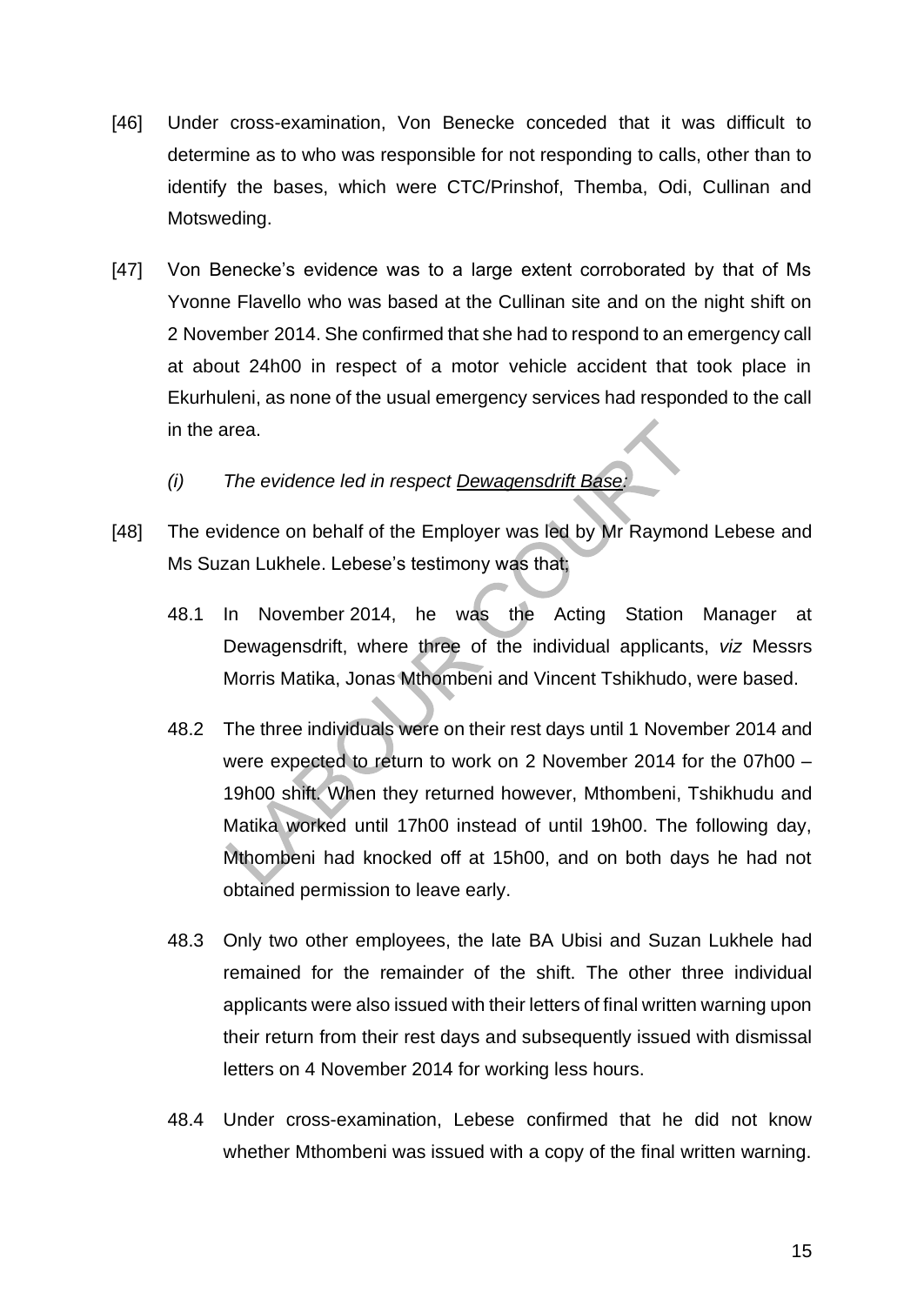When it was put to him that Mthombeni had left early because of security concerns or a 'riot' at the workplace, he denied that Mthombeni had informed him of his reasons for leaving early, and testified that he was not aware of any security concerns or 'riot' at the time. Furthermore, Ubisi and Lukhele had worked their full hours despite the alleged safety concerns raised by the other employees. His contention was that Mthombeni left early because of the '*Informus'*, and not for any other reason.

- [49] Ms Suzan Lukhele, who is employed as a Basic Ambulance Assistant, had reported for duty on 2 November 2014 on the same shift as Morris Matika, Jonas Mthombeni and Vincent Tshikhudu. Her testimony was that Mthombeni was the shift supervisor and had called all the employees at the start of the shift, and informed them that he had received the *'Informus'* advising the employees to knock off earlier. She testified that notwithstanding what was stated in the *'Informus'*, she had worked the full shift and knocked off at 19h00. Lukhele denied that there were any concerns about her safety for working the full hours, and contended that she had not experienced any form of intimidation from any source, nor was anyone on that shift threatened with any harm for working the full shift.
- [50] The evidence of Mr Morris Matika, was that he had reported for the morning shift on 2 November 2014 and knocked off at 19h00 as expected. He confirmed having seen a copy of the *'Informus'* but had ignored it and worked until 19h00. His partner on that shift was Mthombeni, who had however knocked off at 15h00 as he had a family emergency to attend to. The other employees had 'given Mthombeni permission to leave early'. He denied having received or seen copies of the final written warning or ultimatum.
- [51] Mr Jacob Tshikhudu's evidence was slightly different to that of Mthombeni;
	- 51.1 He had relied on the attendance registrar which reflected that he had indeed worked the full hours. He testified that he was partnered with the late Mr Bongani Ubusi on 2 November 2014 and did not receive any calls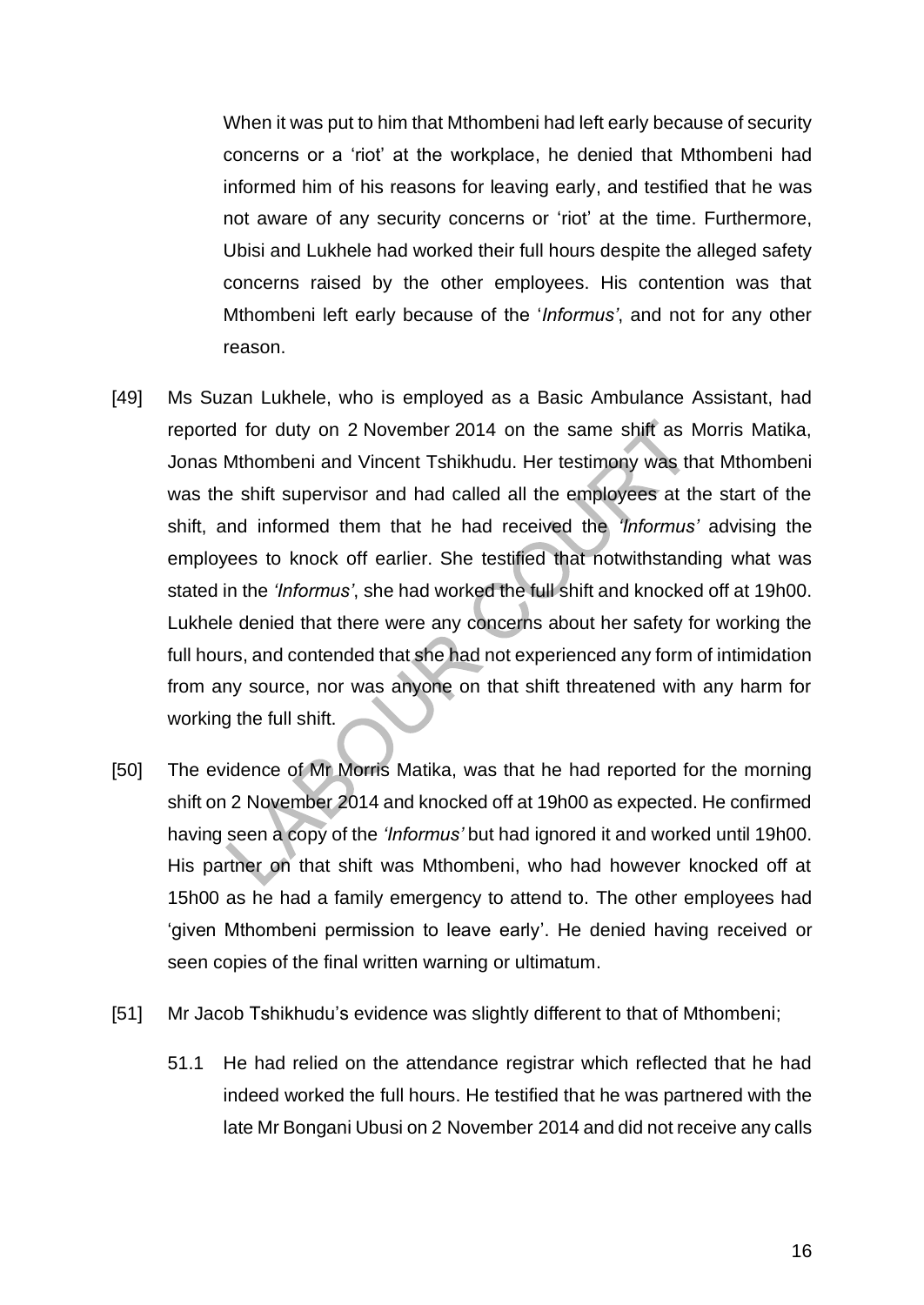throughout the shift. He made reference to the attendance register<sup>12</sup> that reflected that he had worked the full 07h00 – 19h00 shift, and contended that all the other employees on that shift had worked full hours.

- 51.2 Under cross-examination, Tshikhudu denied knowledge of any dispute related to overlapping hours and overtime. He disputed Lebese's version that all the employees, except Ubisi and Lukhele did not complete their shift and contended that he (Lebese) was not even on duty on 2 November 2014.
- 51.3 He testified that only Mthombeni left at 17h00, and denied that the latter had circulated the *'Informus'.* He contended that he did not see a copy of the *'Informus'* hence he and others had worked the full hours.
- 51.4 He further denied that the employees who had left early had deliberately recorded incorrect clocking out times in the attendance registrar as alleged by Lebese, and reiterated that he had worked the full hours.
- [52] Mr Jabulani Mthombeni confirmed that he was the shift supervisor on the 07h00 -19h00 shift on 2 November 2014. He conceded that he knocked off at 17h00, but contended that this was due to having to attend to a family emergency. He denied that the other employees on the shift left at 15h00 as alleged or that he had instructed them to leave early. In the same token, he conceded that the employees had acted in accordance with the contents of the *'Informus'*. He further denied having received copies of the final warning or ultimatums from the Employer.

### Evaluation (*Re: Dewagensdrift):*

[53] In regards to Mthombeni, it was submitted that even on the Employer's version the reasons for dismissing him were bad in law. This argument was advanced in view of the fact that the evidence led on behalf of the Employer was that Mthombeni had left at 15h00, when he had on his own version left at 17h00. This argument in my view elevates form over substance. The fact remains that

<sup>12</sup> Page 5 of Bundle 'D'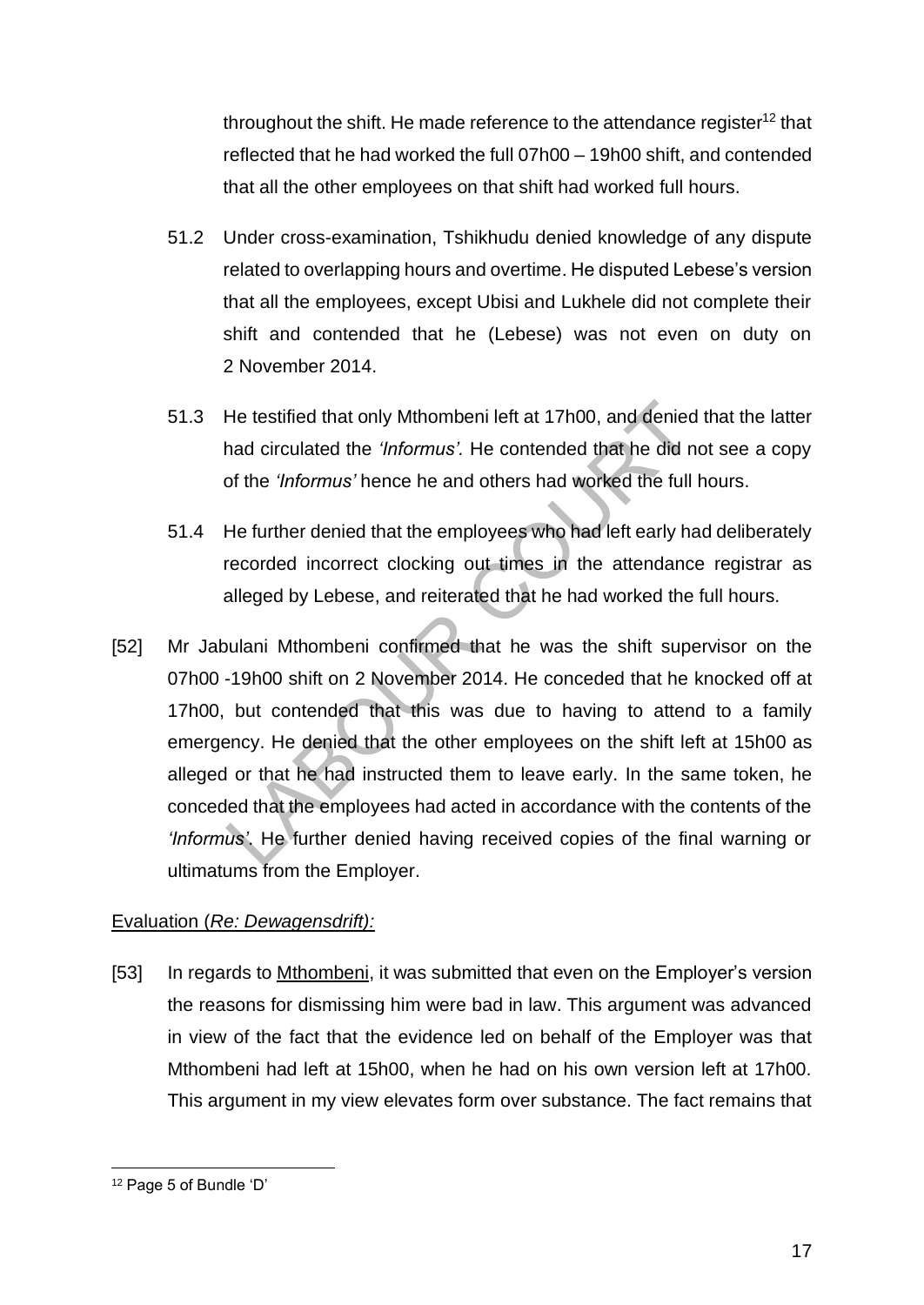Mthombeni had not completed his shift on 2 November 2014. Whether he left at 15h00 or 17h00 is immaterial, as the clock out time remained as 19h00.

- [54] Whilst Mthombeni's version and explanation was that he had left in order to attend to a family emergency, at the same time, two versions destructive to his case were put to Lebese by the applicants' counsel during his crossexamination. The first was that he (Mthombeni) had left due to some 'riot' or some unknown security concerns. It is either Mthombeni had left without completing his shift because of security concerns or because he had a family emergency to attend. It could not have been due to both reasons.
- [55] If he had left due to a family emergency to be attended to, there is no evidence to suggest that he had obtained permission from Lebese, even if the latter was off the site at the time. He could not have obtained such permission from his crew as Matika had suggested, as the crew members had no authority to grant such permission. On the other hand, if he had left because of some security concerns, again, Lebese was not informed of those concerns, and if indeed there were such concerns, the question remained why Ubisi and Lukhele had remained until the end of their shift. On Lukhele's version, there was no reason to believe that the employees were intimidated or under some form of threat, necessitating that they should end their shift prematurely.
- [56] A second version put to Lebese by the applicants' counsel was that Mthombeni had asked him about the *'Informus'*, and his (Lebese's) response was that it was a legitimate document, which appears to suggest that Mthombeni had acted in accordance with the '*Informus'* by leaving early.
- [57] In the light of the contradictions in Mthombeni's versions related to the reasons he had left early and the various versions put to the Employer's witnesses which were at odds with his own version, it follows that his entire version ought to be rejected as lacking in credibility. The invariable probabilities therefore favour the Employer's version that indeed Mthombeni had left early in compliance with the *'Informus'* issued by the PSA, and not for any other reason.
- [58] Mthombeni's conduct of leaving early in my view should further be viewed in even more serious light, taking into account the fact that he was the shift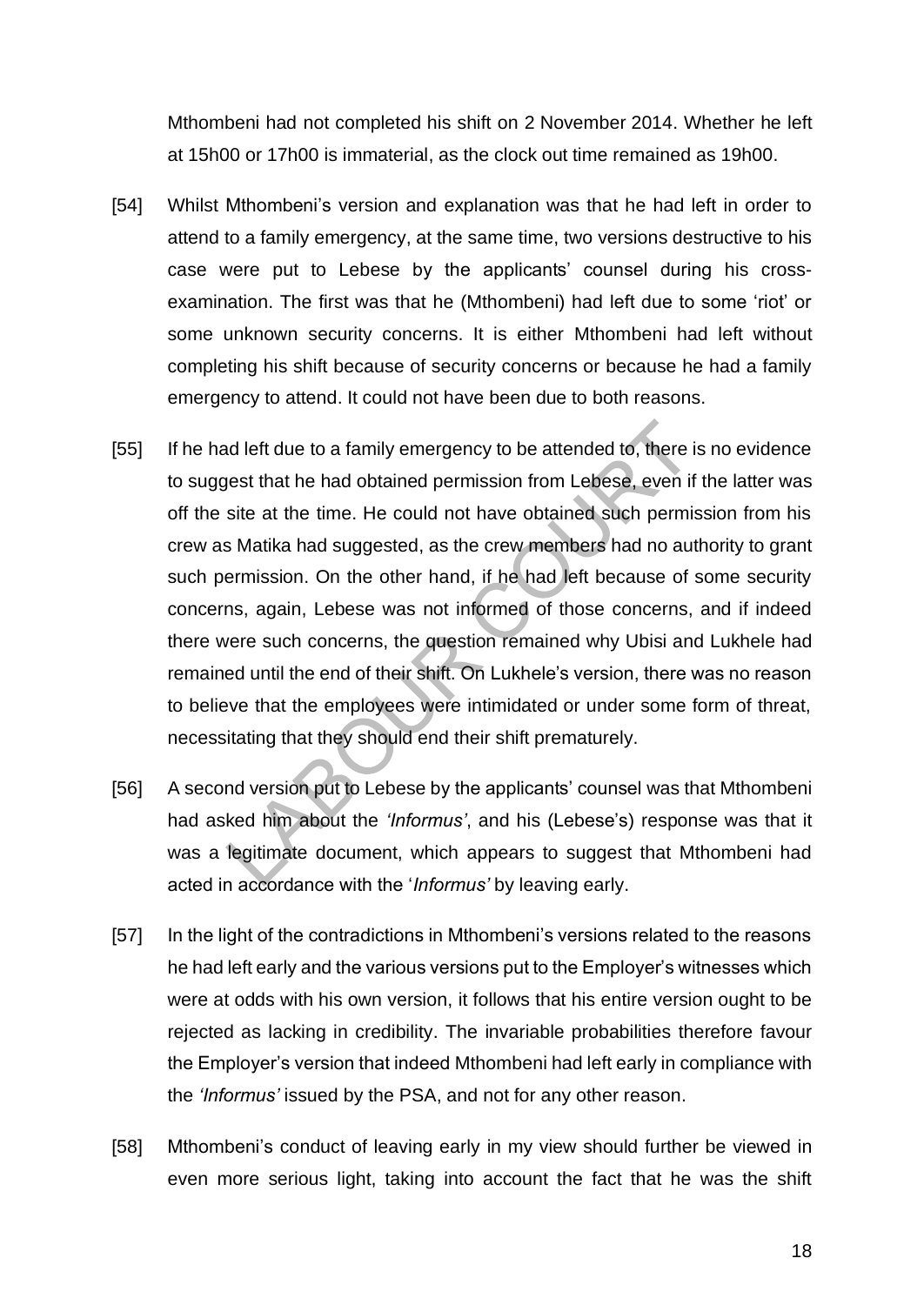supervisor at the time. He had clearly abandoned his shift and crew, and instead of taking responsibility for his actions, his versions or those put up on his behalf were clearly designed to mislead the Court.

- [59] In regards to, Tshikhudu, it needs to be stated that his denials in regards to his knowledge of any strike action, or the *'Informus'* and/or any disputes related to the overtime pay were clearly bare in the light of the overall evidence led. It is indeed improbable that to the extent that he was a member of the PSA, he could not have had any knowledge of the dispute related to overtime or the strike that took place between 13 and 17 October 2014.
- [60] Lebese's testimony in regards to Tshikhudu and Matika was that they had not completed their shifts on 2 and 3 November 2014. Taking into account that the individual applicants were dismissed for their conduct on 2 November 2014, it is significant to note that Lebese had conceded that on 2 November 2014, he was not on duty. Lukhele could not shed light in regards to the time that Matika and Tshikhudu had left, and on her own version, she could not recall who was still on duty at the time that she knocked off at 19h00.
- [61] In the absence of any evidence to suggest that the attendance register relied upon by Matika and Tshikhudu was manipulated as suggested by Lebese without any form of corroboration, it is my view that their versions that they had completed their shift ought on a balance of probabilities, be given the benefit of the doubt. To that end, I am not satisfied that the Employer had discharged the onus placed on it to demonstrate that Matika and Tshikhudu had indeed left early on 2 November 2014. Accordingly, there was no fair reason for them to be dismissed.
	- *(ii) The evidence in respect of Cullinan Base:*
- [62] The following individual applicants, *viz* Duduzile Skhosana, Precious Nkosi, Sylvia Mmeti, Richard Nkosi, Brian Mabiletja, Granny Mashishi, Joseph Kakole, Donald Nchabeleng and Kgotleng Jack Shilakwe were based at Cullinan.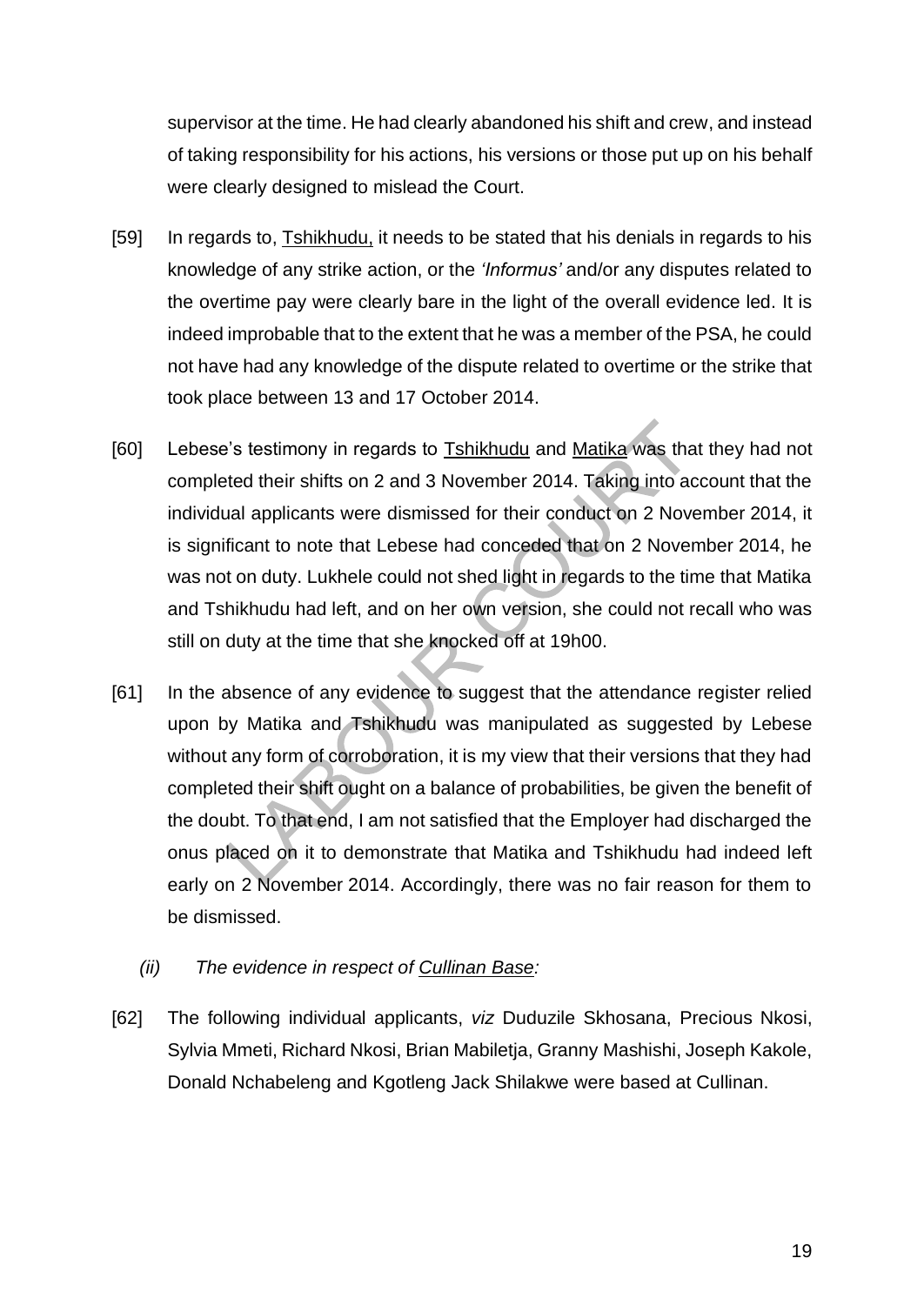- [63] Mr Mandla Kgomo, who is currently a Station Manager in the Tshwane district was at the time of the industrial action, based at Cullinan. His testimony on behalf of the Employer was that;
	- 63.1 Final written warnings were issued to employees who took part in the 13 – 17 October 2014 strike. On 2 November 2014 he was off duty and the late Ms. Sibanda was the standby manager at the base. Kgomo came back on 3 November 2014 and found a report compiled by Sibanda, in which she had recorded that;
		- (i) Skhosana, Granny Mashishi, Joseph Kakole and Richard Nkosi, did not complete their shift on 2 November 2014, and had left early without permission.
		- (ii) Mabiletja, Mmeti, Nkosi and Nchabeleng had remained at the workplace until the end of their shift, but had however refused to respond to emergency calls.
		- (iii) Only two other employees, M Tshita and Setladi had remained for the remainder of the shift.
- [64] Jack Shilakwe was the shift supervisor on the 07h00 19h00 shift on 2 November 2014. His testimony on behalf of the other individual applicants at Cullinan was that;
	- 64.1 At between 14h30 and 15h00 whilst on duty, he had received no less than four threatening telephone calls from unknown persons, warning him and his crew not to work beyond 15h00 on that day.
	- 64.2 He subsequently called the crew members to a meeting to discuss the threatening phone calls. He also called Ms Sibanda, who was at the time, off the base, and informed her of the threatening calls. Sibanda had said that she was also afraid that she may attacked if she came to the base, and told Shilakwe that all staff members should park the ambulances, hand over all the ambulance keys with security officers on duty, and leave the premises.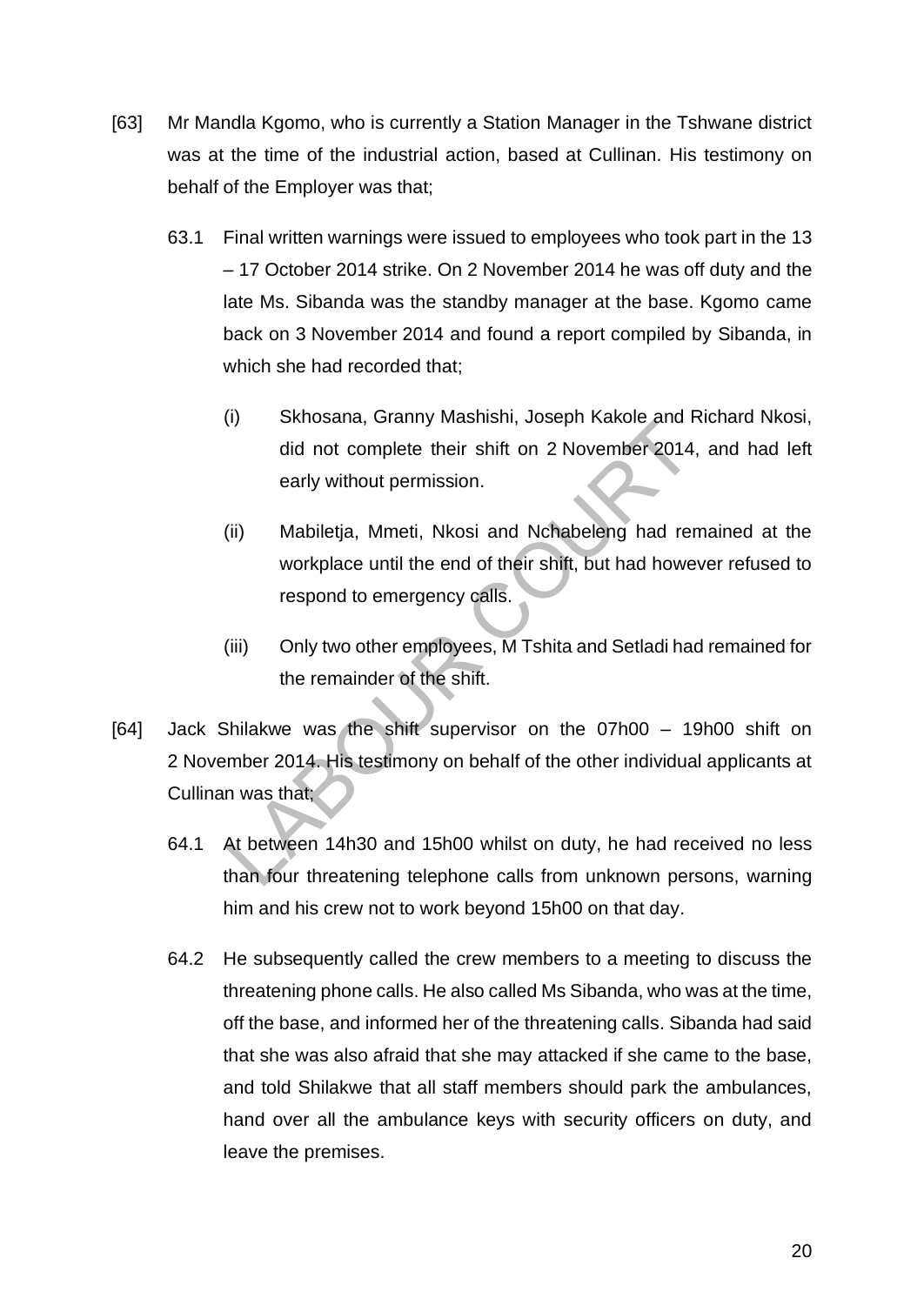- 64.3 He had then reported back to the crew what Sibanda had said, and all the employees except him had left as two crew members, Setladi and Mashishi, had not returned from attending to their earlier calls.
- 64.4 Sibande had at a later stage called him to find out what their situation was, and undertook to convey a message to the senior manager, Lebethe, that employees had to leave early as a result of the telephone threats they had received. When Setladi and Mashishi came back at about 15h10 without having attended to their call, they all left immediately thereafter.
- 64.5 Under cross-examination, Shilakwe confirmed that he did not verify where and from whom the threatening calls came, nor did he make any assessment of any potential threat at the base upon receipt of the alleged calls. He however insisted that all the employees on shift at the time left around 15h00 upon being given permission by Sibande.
- 64.6 When it was pointed out to him that it was never at any stage put to the Employer's witnesses that Sibande had given the employees permission to leave early or that the latter was concerned about their safety, he (Shilakwe) conceded that he did not have a response as to the reason his version was not put to the Employer's witnesses, especially to Kgomo.
- 64.7 Shilakwe further conceded that as a shift supervisor, he failed to record the alleged threats in the Occurrence Book that the employees, or the fact that the employees had received permission from the late Sibanda to leave early as a result of the alleged telephone threats.
- 64.8 Shilakwe further confirmed that he never received similar threatening calls on 3 November 2014, and that none of the other employees were threatened or had received similar calls.
- [65] Ms Granny Mashishi's testimony was that;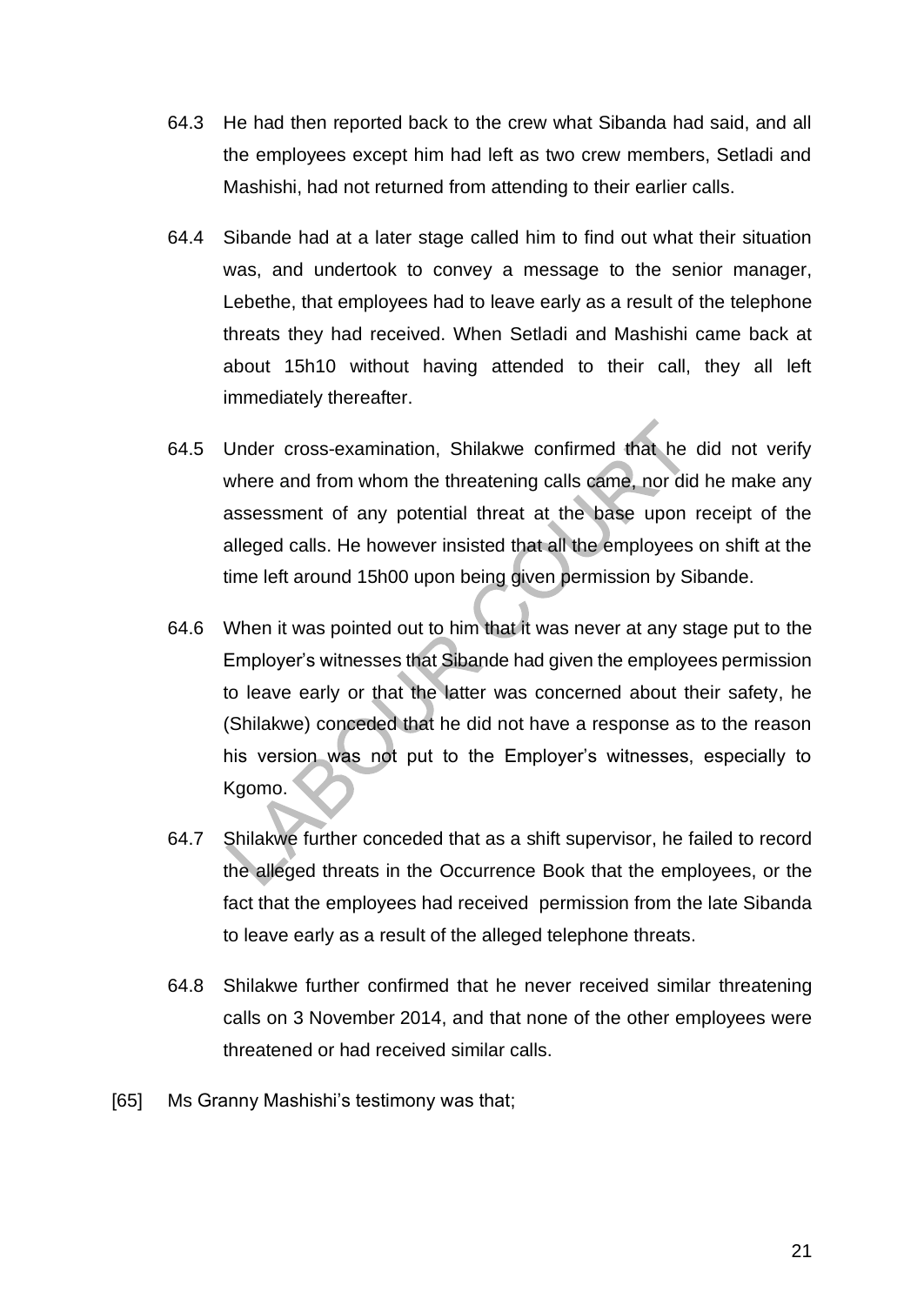- 65.1 On 2 November 2014, she had reported for duty and attended to calls. The last call that she and her partner, Setladi had responded to was at about 14h45. When they came back to base at about 15h20, they discovered that all the crew members had left.
- 65.2 She then called Shilakwe who informed her that the other employees left early because they saw the *'Informus'* directing them to end their shift at 15h00, and further that he had received threatening calls. He also informed her that he had called Sibande about the threatening telephone calls, and that the latter told the employees to leave the premises.
- 65.3 Mashishi further testified that she had simply followed Shilakwe's instructions to lock up and leave the premises. She left at about 16h20 after cleaning the ambulance allocated to them, and also due to safety concerns.
- 65.4 She conceded however under cross-examination that there was no threat to her that she was aware of other than what Shilakwe had said. She further testified that she did not see a copy of the *'Informus'* until after her dismissal, even though she was told to leave early because of it and the telephone threats.
- [66] Mr Donald Nchabeleng was also a PSA shop steward. His testimony was that;
	- 66.1 He did not receive a copy of the final written warning issued in October 2014 or any other ultimatums or warnings issued by the Employer. He confirmed that he left at 15h00 instead of 19h00 on 2 November 2014 due to the alleged threatening telephone calls received by Shilakwe, and as a result of the alleged permission by the late Sibande.
	- 66.2 Nchabeleng conceded that he was aware of the *'Informus'* as at 2 November 2014. In the same token, he denied that he knew of it and contended that he only became aware of it on 5 November 2014 after his dismissal. He also conceded that he did not verify the threats, and had merely acted on what Shilakwe had said. He also confirmed that he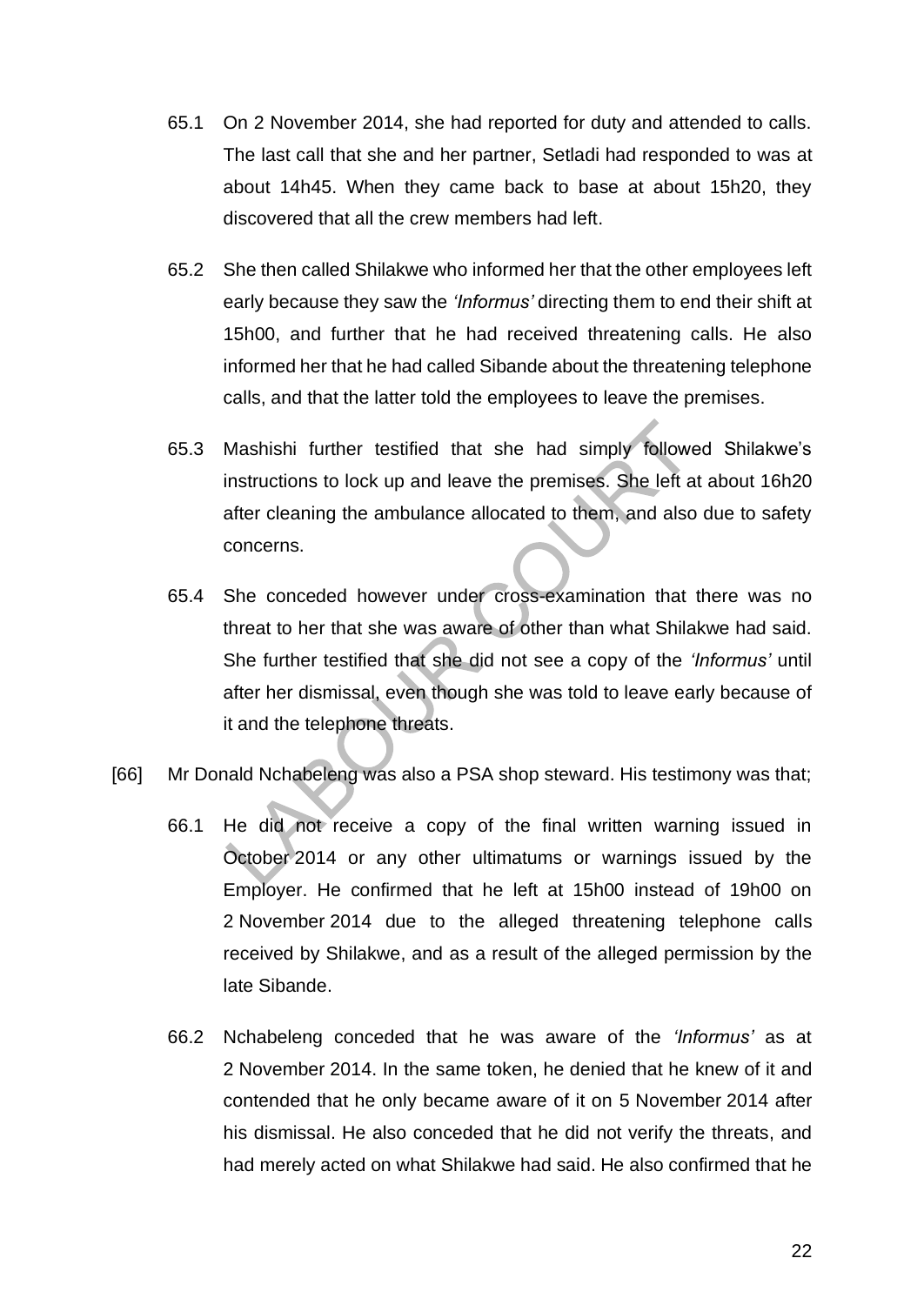did not call Sibande to confirm whether indeed they were granted permission to leave early.

- 66.3 Nchabeleng further complained that other employees, Ms Maria Tsita and Setladi, who were on their shift, were not dismissed despite also leaving early. This was despite the fact that Kgomo had recorded that both employees did not leave early like the rest of the crew.
- [67] Mr Richard Nkosi was also based at Cullinan. His testimony was that he was on the 19h00 – 07h00 shift that started on 1 November 2014, and had knocked off at 07h00 on 2 November 2014. He was on that shift together with Mabiletja and Mmeti. The three of them took their four days of rest after their shift on 2 November 2014, and came back on 6 November 2014 only to be issued with letters of dismissal.
- [68] After Nkosi had finalised his examination in chief, the Employer's counsel did not proceed with any cross-examination as he sought to take further instructions. The evidence of Nkosi however remained unchallenged.

### Evaluation *(Re: Cullinan Base):*

- [69] The evidence of Shilakwe, which was equally applicable to Duduzile Skhosana, Richard Nkosi, Granny Mashishi, Joseph Kakole, and Donald Nchabeleng is indeed extraordinary, and so improbable that it ought to be rejected on the following grounds;
	- 69.1 Shilakwe's version that he had received the threatening phone calls between 14h30 and 15h00 on 2 November 2014, or that he and the other employees were granted permission to leave early by Sibande was neither pleaded nor put to any of the Employer's witnesses. The attempts therefore by Shilakwe to rely on the alleged permission granted by the late Sibande is indeed opportunistic in the extreme.
	- 69.2 Even if the late Sibande was made aware of the alleged telephone threats or had given the employees permission to leave early, it is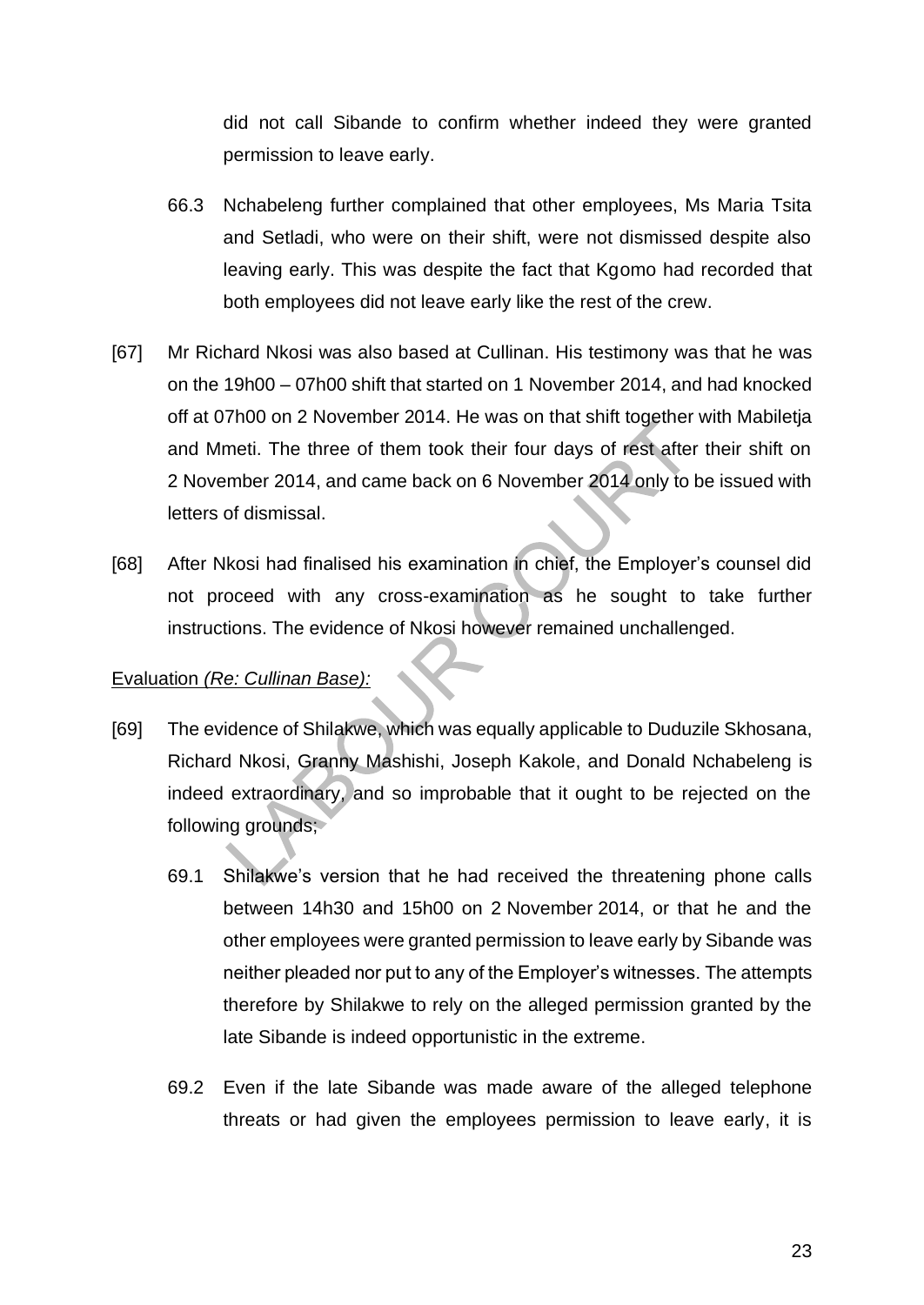inexplicable that she would omit to mention such an important matter in her report which she had left for Kgomo.

- 69.3 The fact that Shilakwe as the shift supervisor failed to make any entries in regards to the alleged threats and permission in the Occurrence Book is even more fatal to his and other individual applicants' case. This omission was not simply an error on his part as he alleged.
- 69.4 In regards to Nchabeleng and Mashishi, they had simply left early on the alleged threats they had heard about from Shilakwe, without making any attempts to independently verify the veracity of the alleged threatening calls or permission granted by the late Sibande. There was no evidence to suggest that they had also for some reason, personally felt threatened upon coming back to the base.
- 69.5 In the same token they had made no attempts whatsoever to assess whether the threats were real, nor had they personally felt threatened. On the contrary, and despite the alleged threats, Mashishi only left at about 16h20, and only after cleaning the ambulance allocated to her.
- 69.6 If Setladi, who had partnered Mashishi had stayed for the duration of the shift as there was no discernable threats to her safety, it can only be concluded that the rest of the crew left for reasons other than concerns surrounding their safety. In the end, the allegation that Shilakwe and his crew left early because of unknown telephone threats is rejected as lacking any credibility, and the only conclusion is that the alleged threats and permission from the late Sibande were made were up .
- [70] The circumstances surrounding the dismissal of Richard Nkosi, Brian Mabiletja and Sylvia Mmeti are however different from those of Shilakwe and the other individual applicants in Cullinan. It was not in dispute that they had commenced their shift at 19h00 on 1 November 2014, which ended at 07h00 on 2 November 2014. They had thereafter taken their four days of rest and came back on 6 November 2014.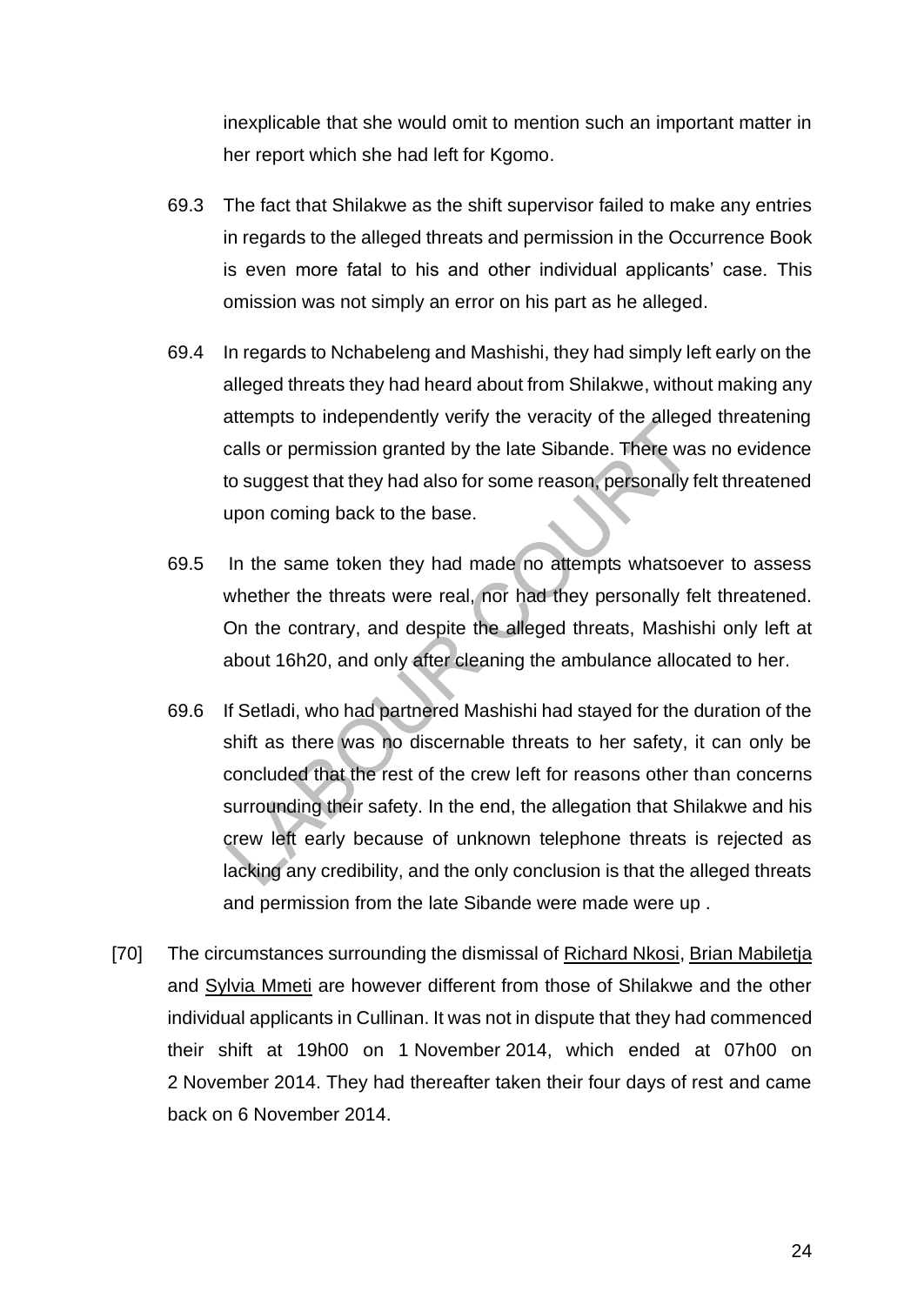- [71] Richard Nkosi's testimony in regards to the three of them having completed their shift was unchallenged, and despite counsel for the respondent having sought an indulgence to seek instructions in regards to the evidence led by Nkosi, nothing came of it, other than a general allegation that reports were received that the three did not respond to calls between 3h00 and 7h00.
- [72] Yvonne Flavello's evidence was that she was on the 19h00 07h00 shift on 2 November 2014, and confirmed that telephone calls at Cullinan were not responded to. Her evidence however does not take the Employer's case against Nkosi, Mabiletja and Mmeti any as it pertains to events that took place after the three had completed their shift.
- [73] Furthermore, the general allegation that the three did not answer the calls cannot be sustainable in the light of Von Benecke's concessions that it was difficult to ascertain which individuals at which base had not answered calls. In the light of the general and unsubstantiated allegation that calls were not answered between 03h00 and 7h00 on 2 November 2014, it should be concluded that there is no basis for the Court to reject Nkosi's evidence that the three of them had worked and completed their shifts, and it follows that there was no reason to dismiss them.
	- *(iii) The evidence in respect of Themba Base:*
- [74] The following individual applicants, *viz*, Sydney Mthombeni, Lismos Lekalakala, Victor Sape, and Jeffrey Maluleka, S.M. Matjila, V.S. Mabokela, J.T. Mohomotsi, and Patricia Mokwatlo were based at Themba.
- [75] The evidence of Ms Linah Bosielo on behalf of the Employer was that;
	- 75.1 She had reported for the day shift (07h00 19h00) on 2 November 2014. The late Mr Thomas Tshabalala was the shift supervisor at the time. Between 14h00 and 15h00 she and her partner, Mabunda had attended to an emergency call. Upon their return to base, after 15h00, they found Tshabalala who was by himself, and who had informed them that the other employees had knocked off early at 15h00 before the end of their shift. Tshabalala advised them to attend to all the emergency calls.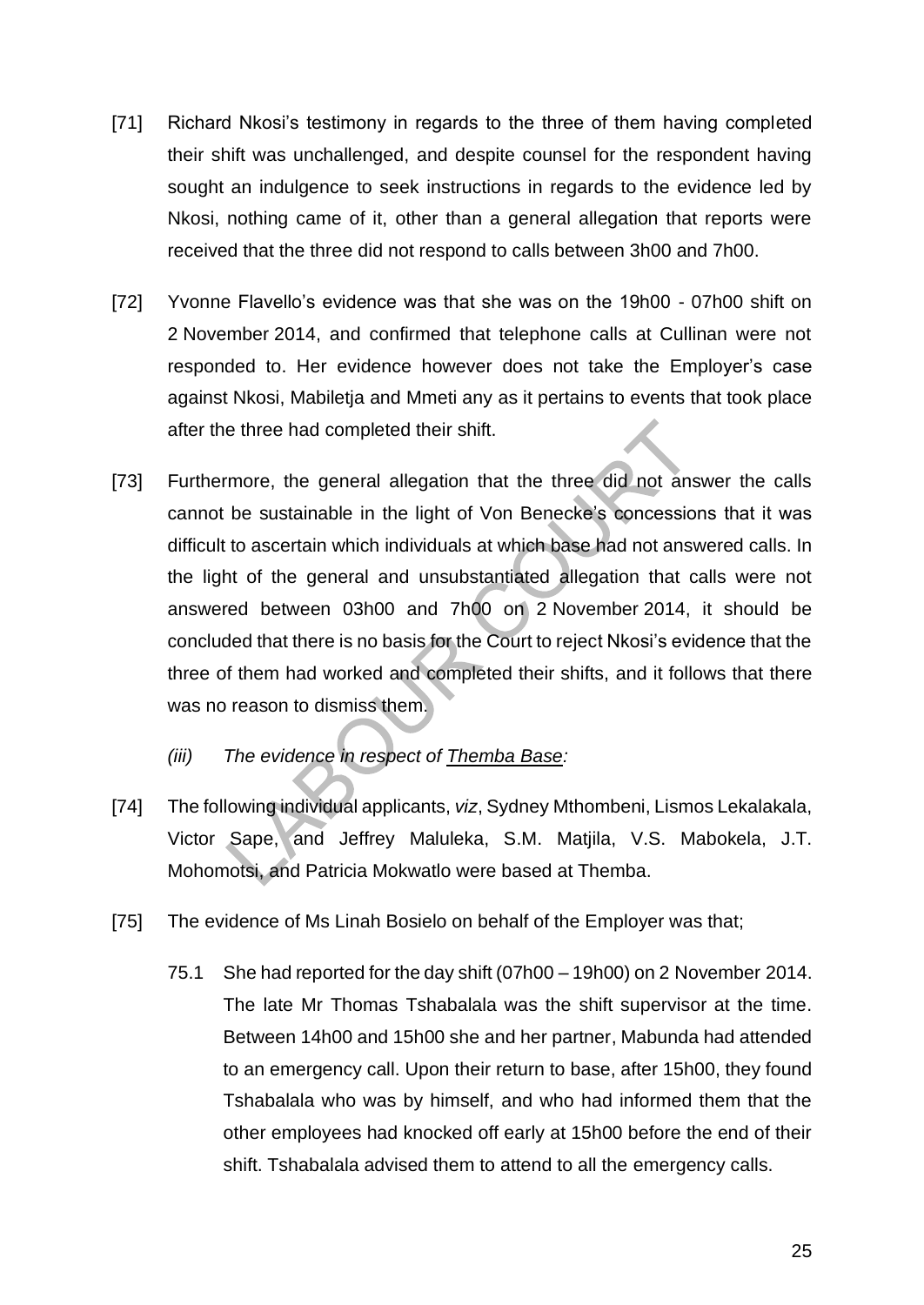- 75.2 Bosielo denied that there was any form of intimidation or threats from any source against the employees on duty until the end of her shift at 19h00. She contended that the individual applicants at the base left due to having received and read the *'Informus'*, which was handed to their shift by other employees from the previous shift.
- 75.3 Upon reading the '*Informus'*, it had occurred to her that it was not official communication from the Employer, and she had ignored it. Bosielo further testified that she was aware that as employees rendering an essential service, they were prohibited from taking part in strikes. All employees had committed themselves to the HPSHA rules of conduct, and were aware of the consequences of breaching those rules, which included a dismissal. Her contention was that it was wrong to abandon one's duties and obligations.
- 75.4 Under cross-examination, Bosielo reiterated that upon her return to base at 15h00, Tshabalala had informed her and her partner that all the employees had left, and that the other available ambulances did not have drivers. He had also informed them that one of the managers had said that if the employees did not feel safe for whatever reason, the SAPS should be contacted. Bosielo's contention however was that she did not understand why the manager was concerned about their safety as they had no reason to.
- [76] Ms Lisa Mabunda's testimony on behalf of the Employer largely corroborated Bosielo's version. She added that the contents of the *'Informus'* were discussed by all the employees on the shift, and it was left to individuals to make choices. She further confirmed Bosielo's version that they went out to answer a call and when they came back to base, they only found the supervisor, the late Mr Tshabalala, as the other employees had left early. She also confirmed that there was no threats made to them or the whole crew, nor did they experience any intimidation from any source throughout the shift
- [77] Ms Violet Mabokela's testimony on behalf of the other individual applicants deployed at Themba was that;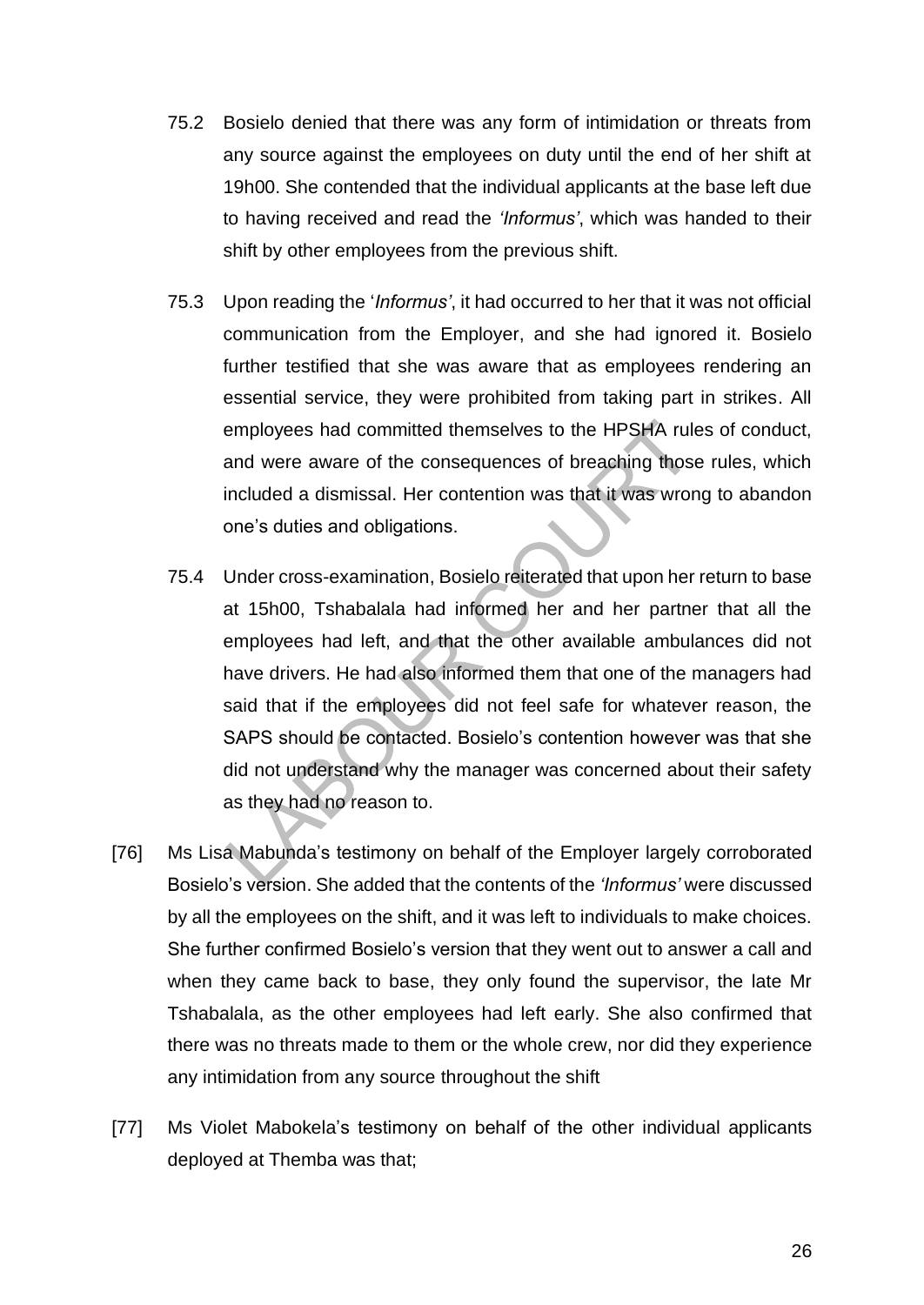- 77.1 She was on the 07h00 19h00 shift on 2 November 2014, and partnered with J.T. Mogomotsi. Upon reporting for her shift, the employees on the previous shift told her about the *'Informus'* from PSA which she did not see.
- 77.2 She had attended to her calls during her shift and came back at about 14h00. Just before 15h00, the crew had 'overheard' the late Tshabalala responding to a threatening call on his cell phone. Tshabalala had called them and informed them of unknown threatening telephone calls he had received, and informed them that they should leave if they did not feel safe.
- 77.3 At the same time, there were other threatening calls to her coming from other sites enquiring about whether the crew was going to stay until 19h00. As a result of these threats, all the crew members except Bosielo and Mabunda who had at the time responded to a call, were then asked by Tshabalala to hand over ambulance keys if they felt unsafe . They then left at about 15h30 after handing over the ambulance keys to Tshabalala.
- 77.4 She and the other employees did not however immediately go home. They went to a hospital adjacent to their base where they could feel safe whilst waiting for calls on their cell phones. No calls came through and they had left at 17h45 and went home.
- 77.5 Under cross-examination, Mabokela could not explain the reason the evidence of Bosielo that all the crew members had left at 15h00 was not challenged, nor the reason her version that the employees had received threatening calls and that the late Mr Tshabalala had given them permission to leave early, was not put to the Employer's witnesses.
- 77.6 She confirmed that she did not tell Tshabalala about the personal threatening calls she had also received. Furthermore, despite making an allegation that she had also received threatening calls from other bases, she could not state how she knew that those calls were from other bases.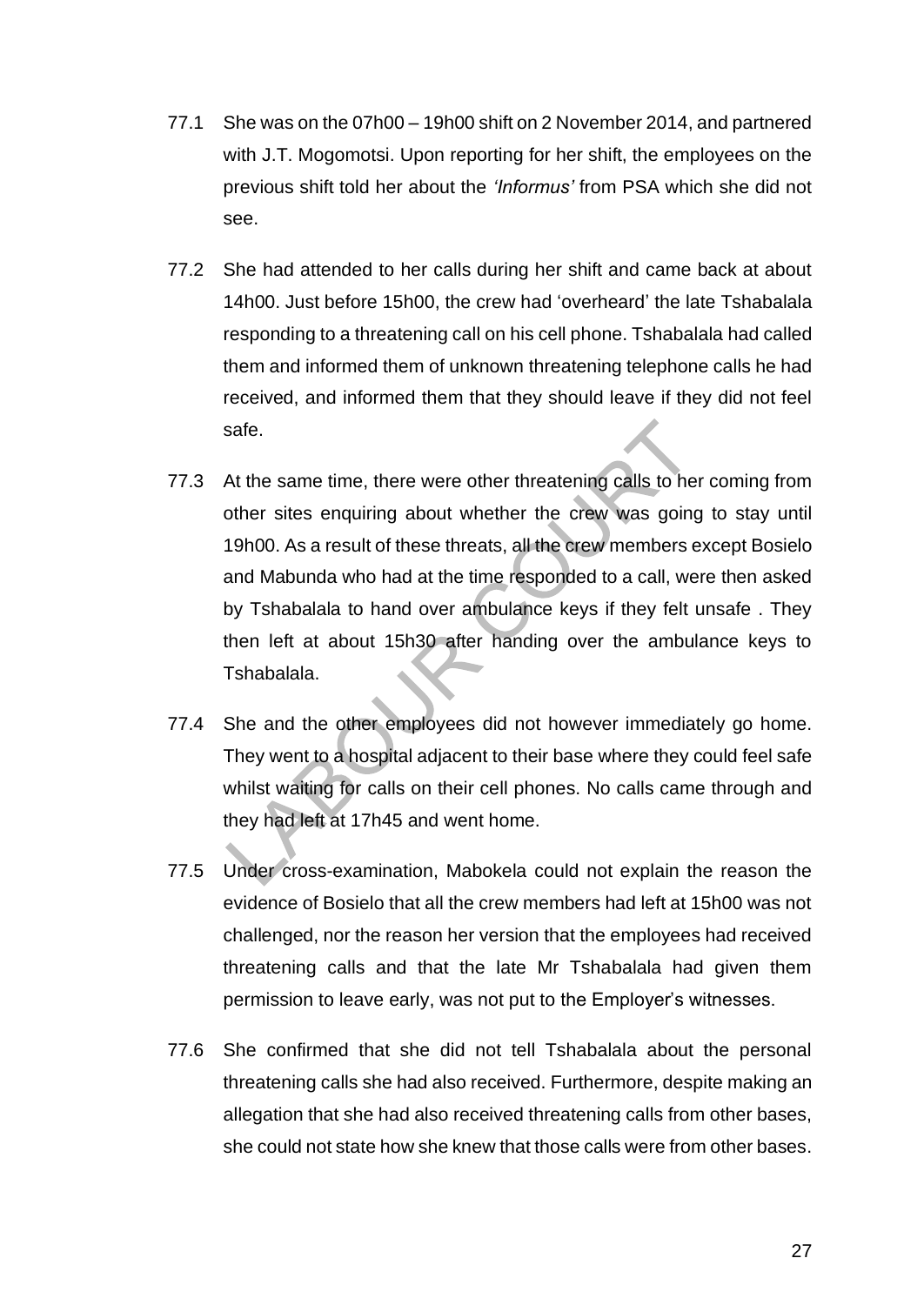- 77.7 Mabokela could further not explain the reason why Bosielo and Mabunda had not felt threatened after the alleged threatening calls were received, nor could she explain the reason why despite having stayed at the hospital for safety, calls were not answered, nor why she and others allegedly left the hospital at 17h45.
- [78] Mr Jan Tidimalo Mogomotsi was partnered with Mabokela, and his testimony was that at about 15h00, the employees had gathered to discuss the *'Informus'*. Following the discussions, he was 'scared', 'confused' and 'fearful' as he did not know what would happen to them.
- [79] Under cross-examination, he testified that the alleged threats came about as a result of the telephone calls Tshabalala had received, and how the latter had spoken to the individuals who made the threatening calls. He contended that it was only thereafter that they were told to leave if they did not feel safe. According to Mogomotsi, all the employees then handed over the ambulance keys to Tshabalala and went to the nearby hospital where they waited to receive calls as they felt it was safer. In his view, despite leaving the workplace, he considered himself to still have been on duty as he could receive calls, which he did not. He left the hospital premises and went home at 18h00, as he used public transport and was concerned about his safety.
- [80] Following the above evidence, the parties agreed to file a stated case in respect of the remainder of all the individual applicants, who had made common cause with the evidence of Mabokela and Mohomotsi.

### Evaluation *(Re: Themba Base)*

[81] As was the case with Cullinan, the individual applicants at Themba sought to rely on the alleged permission of a deceased person (Tshabalala) to leave the workplace before the shift ended. The evidence led on behalf of all the individual applicants at Themba by Mabokela and Mogomotsi however does not make any sense. As with Cullinan, the versions put up in respect of Themba are equally manufactured with the sole purpose of misleading the Court, and ought to be rejected for the following reasons;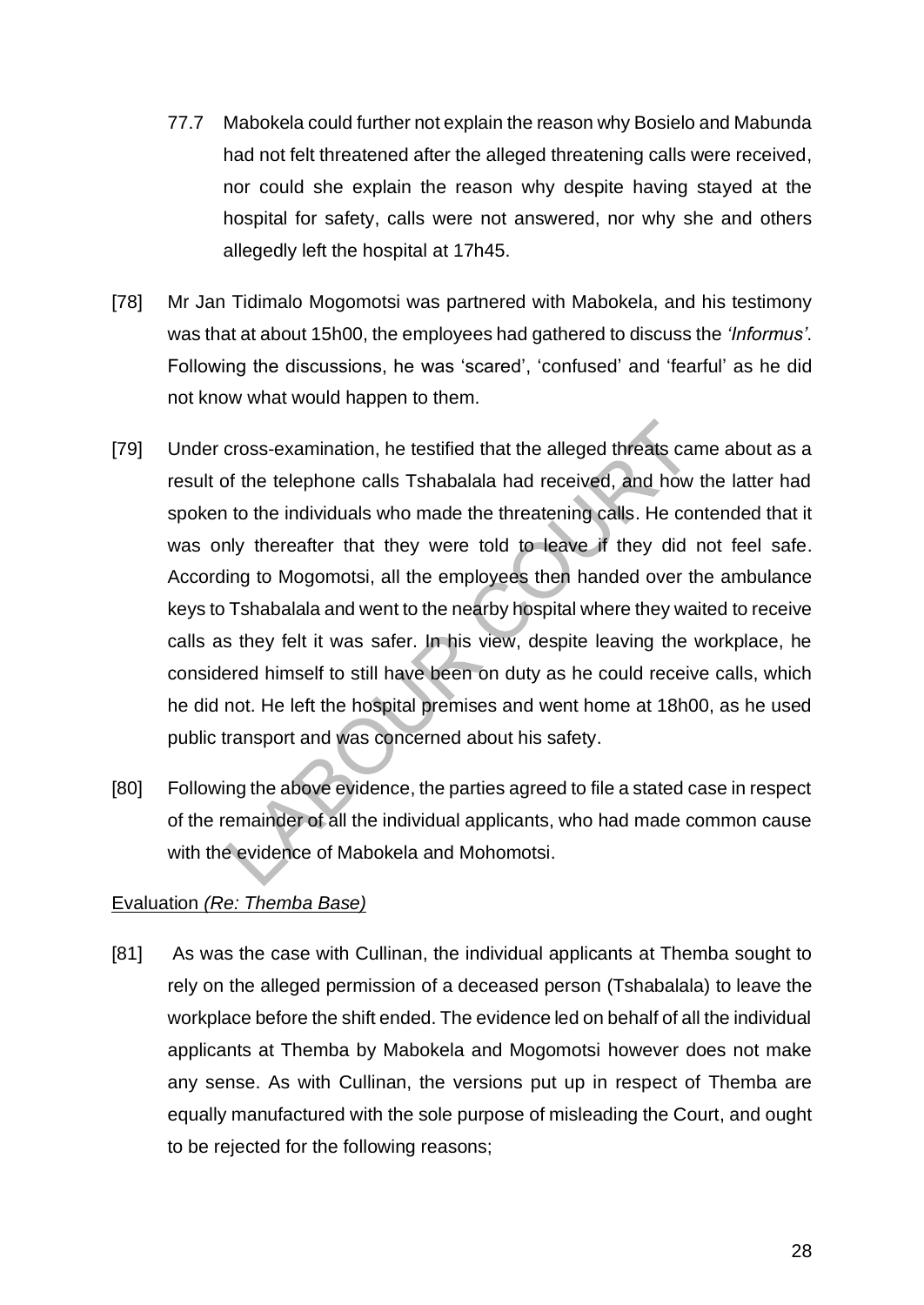- 81.1 On the individual applicants' version, the shift went smoothly until just about 15h00 when they 'overheard' threatening telephone calls made to the late Tshabalala, and his responses to the unknown persons making those calls. In the light of the PSA's stance in the *'Informus'*, clearly the timing of the so-called threatening calls to Tshabalala and the latter's permission for the employees to leave early appears to convenient.
- 81.2 It is not known who had called Tshabalala nor the nature of the calls beyond that they were threatening. As to how the whole crew could have conveniently overheard the telephone calls to Tshabalala and suddenly got scared, fearful and confused is perplexing. By some strange coincidence, Mabokela also received similar threatening phone calls from unknown persons. As to the reason she failed to advise Tshabalala that she got similar threatening calls or how she knew that those calls were from other sites as she alleged is unknown.
- 81.3 As was the case with the individual applicants at Cullinan, the version of Mabokela and Mohomotsi was neither pleaded nor put to the Employer's witnesses. Bosielo and Mabunda's testimony was that upon their return to base at about 15h00, the base was deserted other than Tshabalala who was by himself, and who had informed them to attend to all the calls. Surely if Tshabalala had reason to be concerned about the safety of the crew, there was no reason for him to nonetheless keep Mabunda and Bosielo on duty.
- 81.4 The other individual applicants' case at Cullinan got even more ridiculous with their assertion that out of concern for their safety, they went to seek refuge at the nearby hospital premises, where they had waited for the calls. This makes their evidence that they were concerned about their safety even more ludicrous, as it is inexplicable as to how they would still have under the circumstances, responded to the calls off the base. Responding to calls meant having to go back to the base to fetch the ambulance and all the necessary equipment to carry out their tasks. How they could have done that when they were concerned about their safety remained unexplained.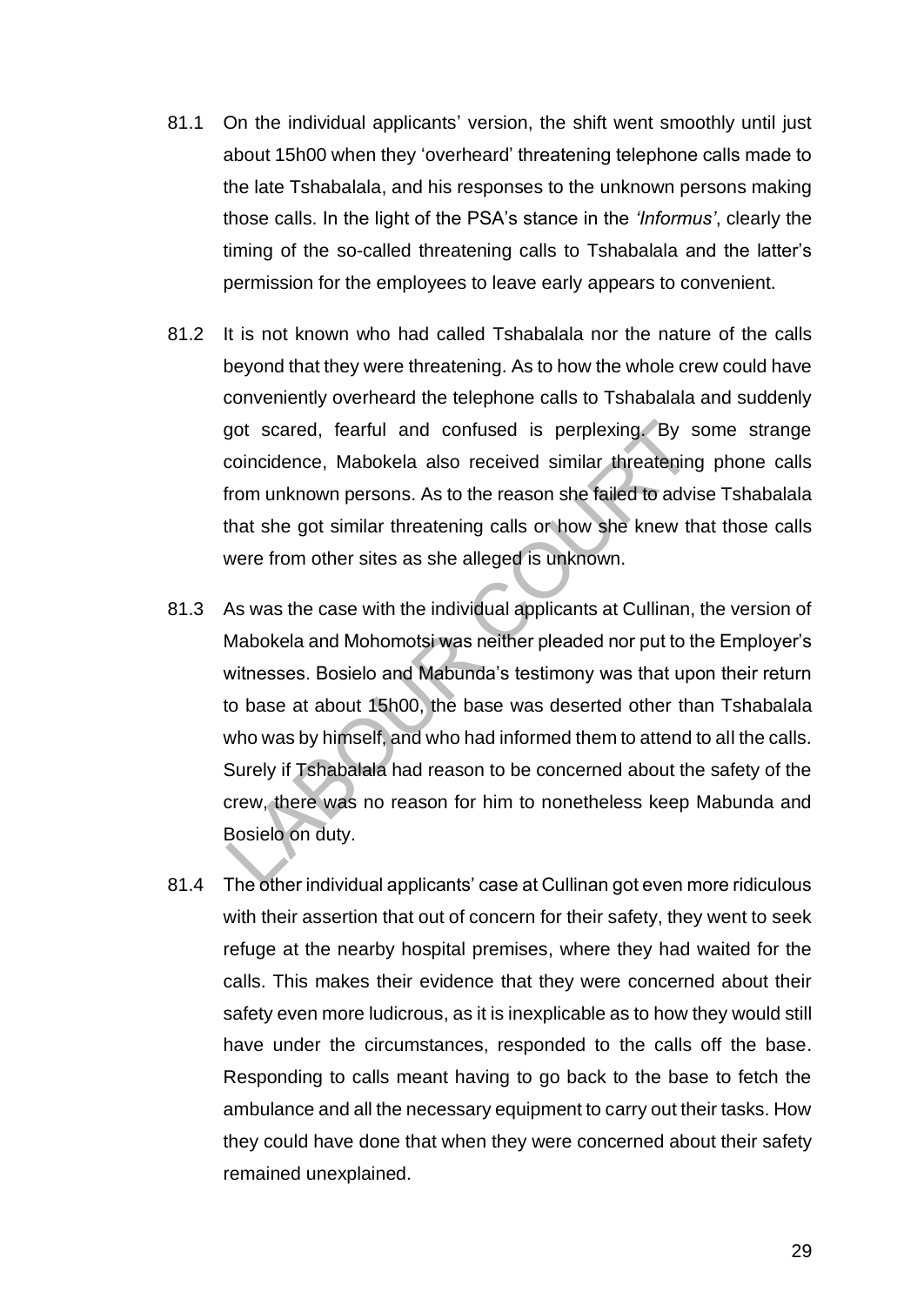[82] In the end, the evidence led on behalf of the individual applicants based at Themba by Mabokela and Mahomotsi as to the reason they did not complete their shift on 2 November 2014 lacks credibility, is so conjured up and lacking any semblance of truth that it ought to be rejected. As was the case in Cullinan, the individual applicants were opportunistic, and sought to take advantage of the demise of Tshabalala, by making allegations that he gave them permission to leave early. However their own version of events lack any credibility. In the circumstances, the Employer has indeed discharged the onus placed on it to demonstrate that the individual applicants at Themba abandoned their shift on 2 November 2014.

### *(iv) The evidence in respect of CTC/Prinshof Base.*

- [83] The following individual applicants were at Prinshoff Base, *viz*, Khensani Marylene Mboweni, T.M. Dlamini, P. Katane, X.Z.P. Nkosi, B.E. Mkhondo, S.L Ledwaba, C. Ngwetjana and S.T. Mokgosana.
- [84] Ms Patricia Kekana, who was also based at Prinshoff as Supervisor on the 06h45 – 18h45 on 2 and 3 November 2014 shifts, testified that;
	- 84.1 There were 16 employees who were under her supervision. When she knocked off at 18h45, all the members of the shift were still present at the workplace.
	- 84.2 Even though the employees were present throughout the shift on 2 November 2014, they had however refused to take calls after 15h00. She knew of this because the Despatcher from Control Room had called her to complain about calls not being responded to after 15h00.
	- 84.3 As a result of the employees on duty refusing to respond to calls, another base, the City of Tshwane, was called in to assist in attending to the calls. In the end, all the calls that would ordinarily have been responded to by the crew at Prinshof were diverted to the City of Tshwane site after 15h00.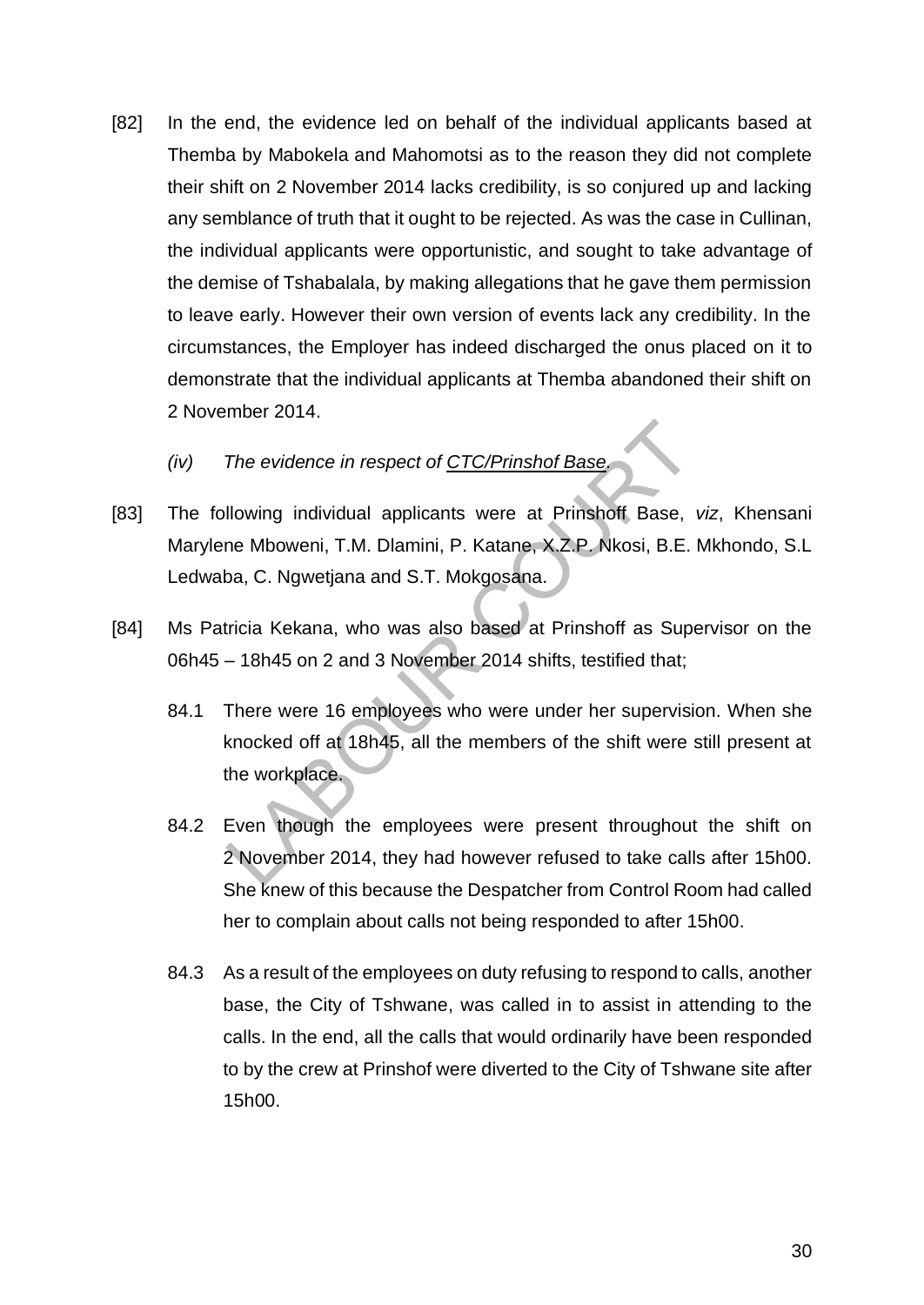- 84.4 On 4 November 2014, letters of dismissal were then issued to the individuals who had refused to answer calls after 15h00. She further confirmed that all the employees at the base that had participated in the unprotected strike were issued with warnings.
- [85] Ms Mboweni's testimony on behalf of the other individual applicants was that;
	- 85.1 She and her partner, T.M. Dlamini were on the 07h00 19h00 shift on 2 November 2014 and had attended to their calls throughout the day, until they came back to base at 15h20. They found the supervisor, Sibande issuing out letters of warning to the employees. Mboweni had refused to accept a copy of the final written warning as she did not take part in the industrial action of 13 – 17 October 2014.
	- 85.2 Under cross-examination, Mboweni insisted that contrary to Kekana's version, she had worked her whole shift on 2 November 2014 despite having heard rumours of threats made to the employees. She also heard rumours about the *'Informus'*, but testified that since she did not see it.
- [86] Ms Priscilla Katane was also based at Prinshof. The other individual applicants based at Prinshof formed common cause with her evidence which was that;
	- 86.1 She had reported for duty on 2 November 2014 on the 07h00 19h00 shift and was partnered with Xolisile Nkosi. Upon their return from responding to calls, they were issued with copies of written final warnings by Sibande. She had accepted a copy of the warning without signing acknowledgement of receipt. Although she was dismissed on 4 November 2014, she had continued to report for work until 6 November 2014.
	- 86.2 She denied that she and Nkosi and others did not work their full shift, or that they had refused to respond to calls after 15h00. She testified that since they came back from their last call, they did not receive any further calls, and were later advised by Kekana that the control room had advised that all calls should no longer be directed to Prinshof. She denied when it was put to her in cross-examination that she had worked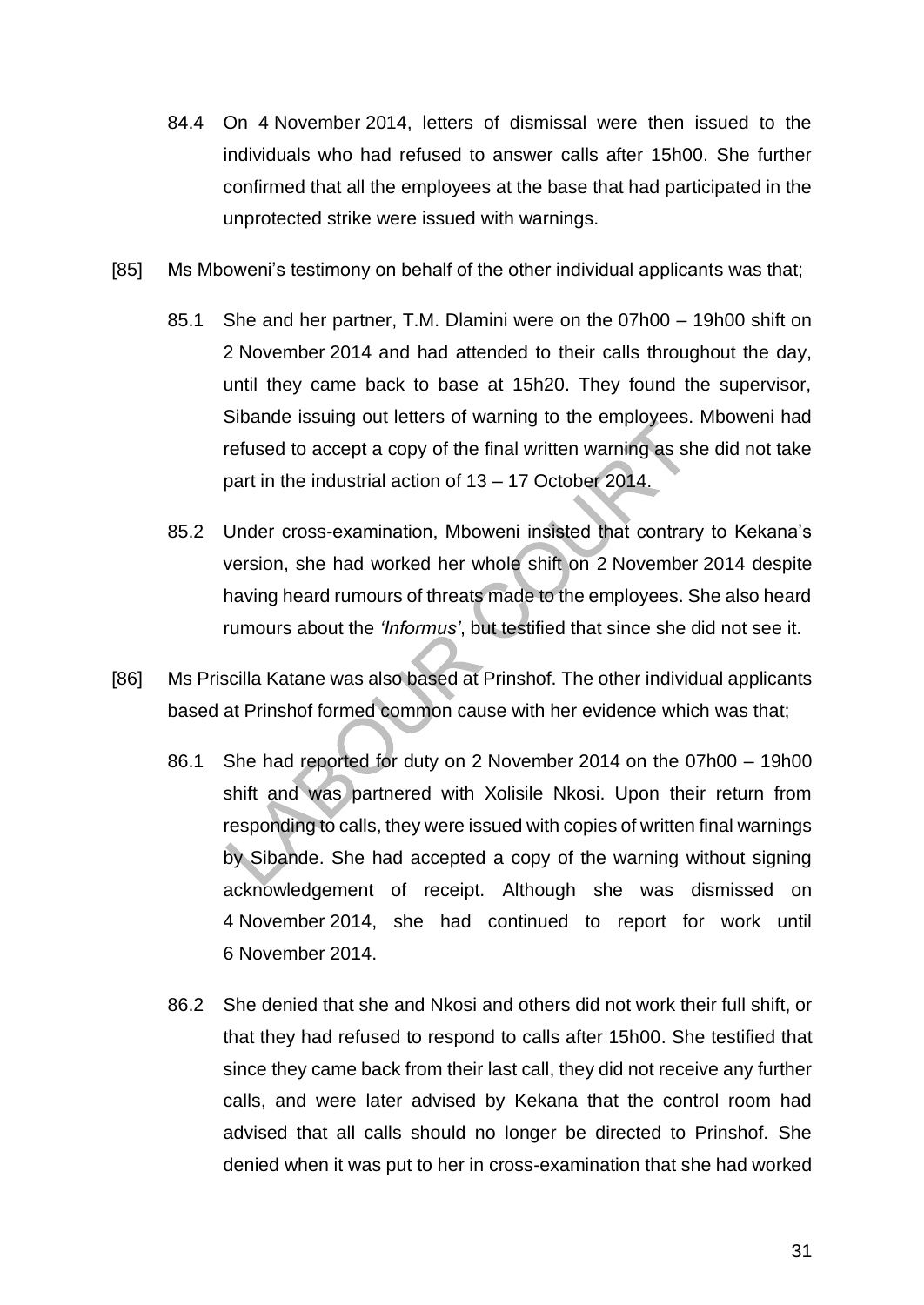lesser hours because of the *'Informus'*, and contended that she knew nothing about it.

[87] Mr Lesetja Ledwaba's testimony was similar to that of Katane. After attending to his last call, he did not receive any further calls and he had stayed until 19h00. He confirmed receipt of the final written warning even though he did not sign acknowledgement of its receipt. He denied having seen a copy of the *'Informus'* or the internal memorandum issued by the Employer on 3 November 2014.

#### Evaluation *(Re: Prinshof)*

- [88] To the extent that it was common cause that the individual applicants at Prinshof had stayed at work until 19h00, the only issue is whether they had between 15h00 until the end of shift, responded to the emergency calls (i.e., rendered a service). As Von Benecke had correctly pointed out, it is immaterial whether the employees had stayed at work until the end of their shift if they did not render any service. Thus, where employees are found to have stayed until the end of shift but had nonetheless not answered the emergency calls, their position is no different from those other employees that had left before the end of the shift.
- [89] Kekana's version was that the individual applicants did not render any service or respond to calls after 15h00. Von Benecke had referred to the Employer's Automated Report which captured incidents, calls and responses. It was conceded on behalf of the individual applicants that it can be accepted from the Automated Report that some of the electronically captured calls were not attended to.
- [90] The Automated Report as explained by Von Benecke reflects that from 15h00 until 20h00 on 2 November 2014, there were about eight calls that were not serviced in Prinshof, Themba, Cullinan and Dewagensdrift, leading to the call centre experiencing a backlog.
- [91] Von Benecke as already pointed out could not identify any individuals who were responsible for not responding to the calls. However, to the extent that not much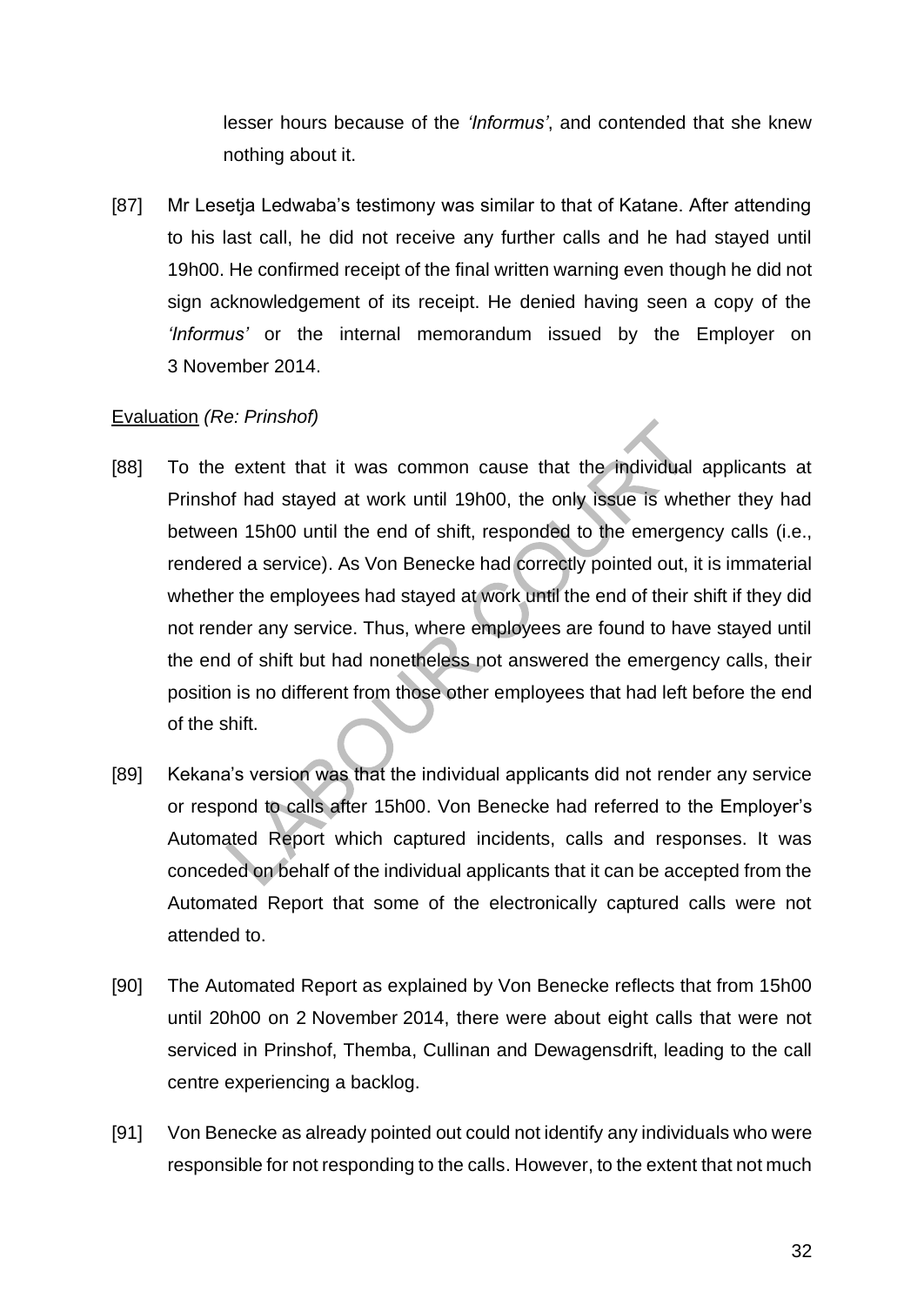challenge was posed to the contents and details of the Automated Report, this evidence is assessed against Kekana's version that other than the fact that the individual applicants had failed to respond to answer the calls after 15h00, the despatcher had confirmed that calls were not being attended to, necessitating that such calls be diverted to other bases.

- [92] Katane had confirmed that Kekana had advised her that calls were being diverted to other bases. Inexplicably, she did not seek an explanation from Kekana as to why calls were being diverted. Clearly the answer to that would have been obvious. In the light of the Automated Report and the fact that Kekana had confirmed that calls were being diverted to other bases, it follows that the only reason that calls were being diverted was that despite the individual applicants being on duty, they were not rendering any services and responding to emergency calls.
- [93] The individual applicants' refusal to respond to calls was in line with the PSA's stance in the *'Informus'*, which they all denied knowledge of. To this end, the individual applicant's contentions that they had worked the full shift is found to be improbable, and to that end, the Employer discharged the onus of proving that indeed they had abandoned their shift between 15h00 and 19h00 on 2 November 2014, despite having been at their base until 19h00.

### *The appropriateness of the sanction of dismissal:*

- [94] From an evaluation of the evidence presented per base, it has been concluded that the Employer did not discharge the evidentiary burden placed on it to demonstrate that Morris Tshikhudu and Morris Matika from the Dewagensdrift Base, and Richard Nkosi, Brian Mabiletja and Sylvia Mmeti from Cullinan Base, had not completed their shifts or answered emergency calls after 15h00 on 2 November 2014.
- [95] To the extent that it was found that the other individual applicants from various bases were correctly found to have abandoned their shifts between 15h00 and 19h00 on 2 November 2014, a further issue to be considered is whether the sanction of dismissal was appropriate.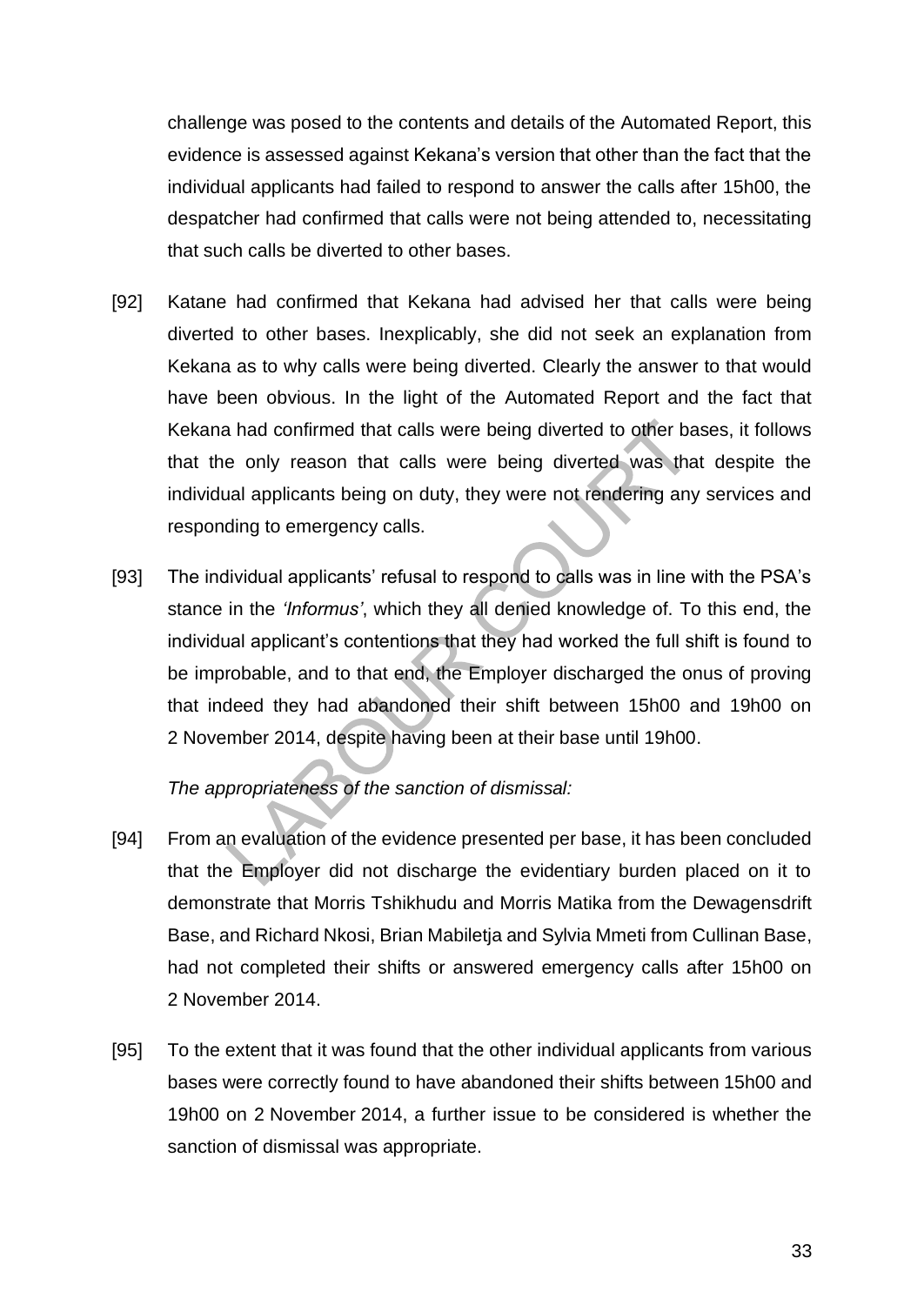- [96] It was submitted on the individual applicants' behalf that having regard to the facts and circumstances of this case, the sanction was not appropriate. It is however my view that the facts and circumstances of this case indicate that the dismissal was the most appropriate sanction in the light of the following considerations;
	- 96.1 The conduct of the individual applicants in not completing their shifts, or at most, being at work but not attending to the emergency calls was clearly in breach of their contracts of employment, and at worst, conduct that constituted a strike as defined in section 213 of the LRA.
	- 96.2 There was no evidence to suggest that the strike or conduct of the individual applicants as triggered by the *'Informus'* was justified or provoked by any form of conduct on the part of the Employer. On the contrary, the individual applicants' conduct was deliberate and calculated. That conduct was preceded by another unprotected one that took place between 13 and 17 October 2014, which was interdicted. To this end, it cannot be doubted that the individual applicants and the PSA were fully aware that any action in pursuance of the overtime claim was unlawful.
	- 96.3 It was further not in dispute that the individual applicants rendered essential services, and that they were bound by their terms and conditions of employment and most importantly the code applicable to health workers in general. Bosielo was aware that all employees as essential service were prohibited from taking part in strikes, or that they had committed themselves to the HPSHA rules of conduct. She was further aware of the consequences of breach of those rules, which included a dismissal. She had further testified that it was wrong for employees to abandon their duties and obligations. In these circumstances, I fail to appreciate how the other individual applicants could on the other hand, not have been aware of these basic rules and standards they were expected to adhere to.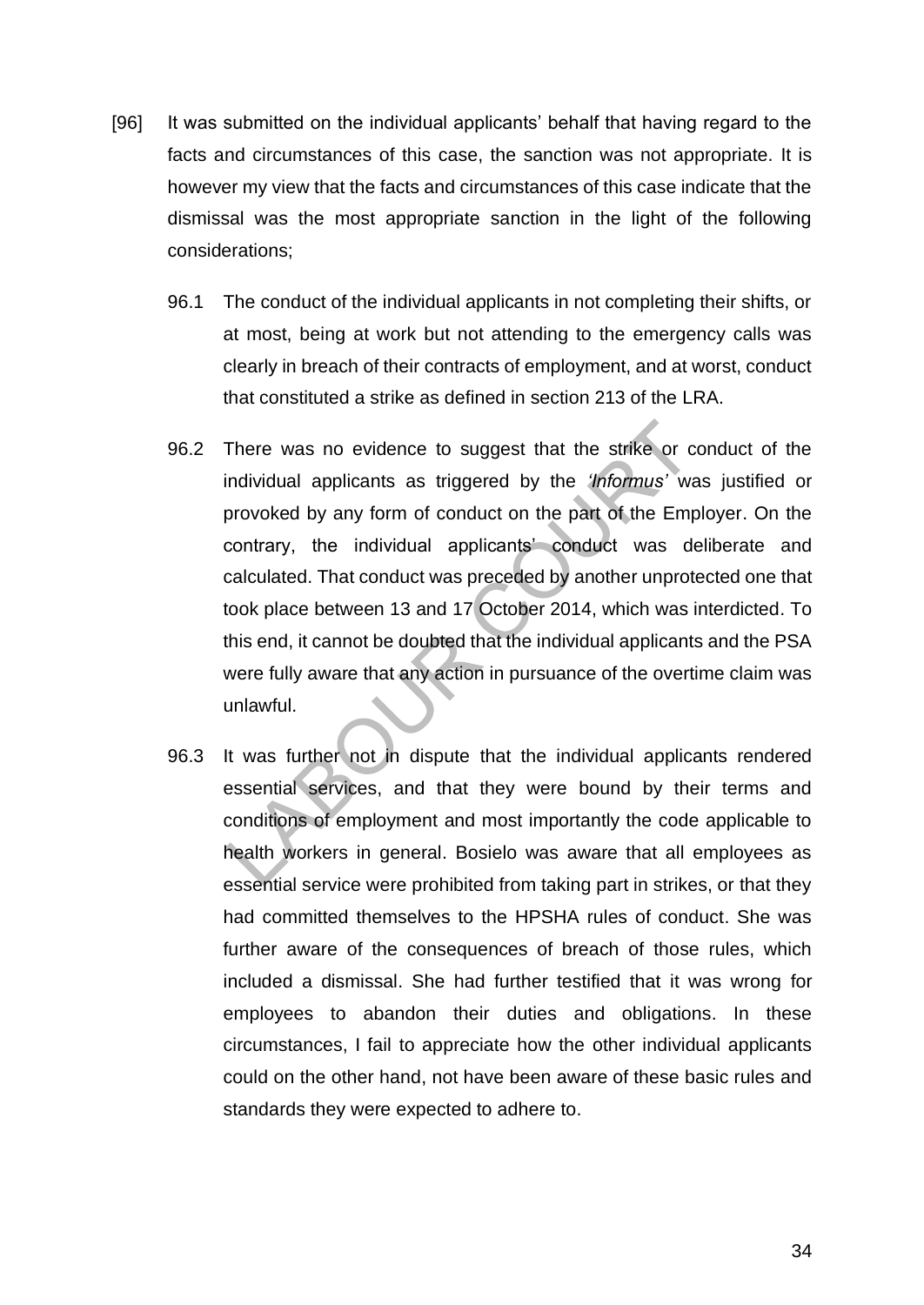- 96.4 The essential nature of the services rendered and the importance in ensuring that emergency situations were promptly attended to cannot be emphasised, and this was clearly obvious to the individual applicants. The Employer did not even have to present any evidence beyond proving that indeed shifts were abandoned, and emergency calls were not attended to demonstrate the net effect of the impugned conduct. The individual applicants were therefore completely aware of the consequences of their conduct on communities they served, especially on the vulnerable ones, which entirely depended on their service.
- 96.5 The PSA, contrary to its assertion that there was an agreement resulting from the multilateral meeting of 28 October 2014, had issued the *'Informus'*, which despite the individual applicants' denials, they had nonetheless acted upon. This was despite the fact that at that meeting, and on the evidence of Papo and Nkomo, the Employer had specifically warned that disciplinary action would follow should any further unprotected action be embarked upon by the employees. In one way or the other, the PSA through the *'Informus'*, dared the Employer.
- 96.6 What makes the sanction of dismissal even more appropriate is that other than the daring and gross nature of the individual applicants' conduct, none of them (*i.e*., those correctly found to have abandoned their shift or refused to take emergency calls), had shown any contrition or owned up to the consequences of their actions.
- 96.7 In my view, a measure of sympathy would have been shown towards the individual applicants' case, had they simply owned up for their actions and aligned themselves with the PSA's explanation that their conduct was in line with the *'Informus'*. Instead, they chose either to disavow or deny the existence of the *'Informus'*, and unnecessarily over a period 13 trial days, took this Court through a wild goose chase, beset by fabricated tales.
- 96.8 What is even more disconcerting and utterly unconscionable is that in the process of presenting concocted versions, the individual applicants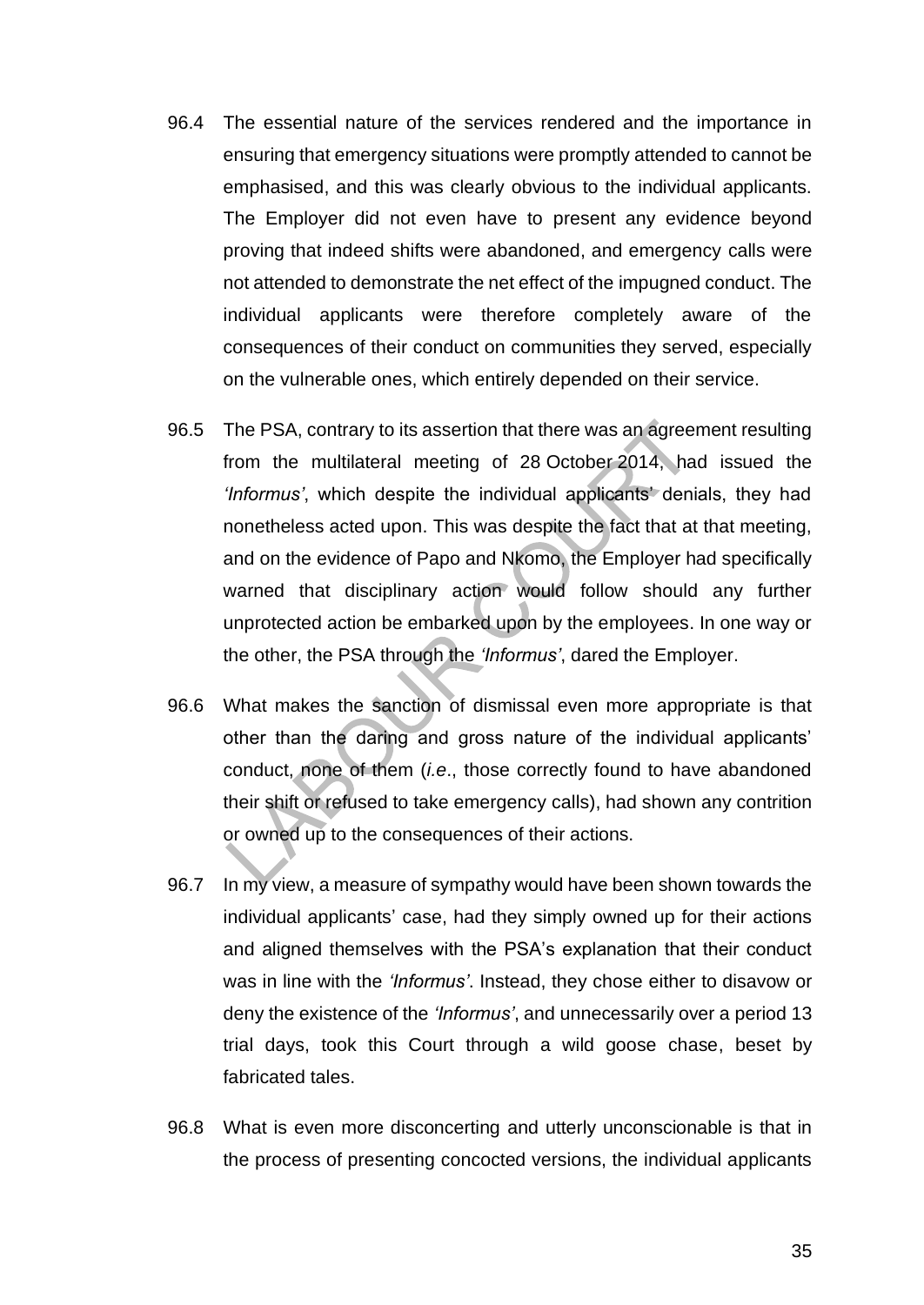sought to implicate and blame deceased persons for their conduct, with the expectation that those versions would stick in the absence of any other evidence. This approach or strategy was shameless in the extreme.

96.9 In the end, an overall assessment of the competing versions led to an inescapable conclusion that the applicants' version were so lacking in credibility and reliability, that it ought to be rejected. Furthermore, the individual applicants through their conduct appeared to have forgotten why they were employed in the first place. If it was so easy for them to abandon their shifts and thereafter lie to seek justification for their conduct, clearly there is merit in the Employer's contentions that it would be unreasonable to expect it to have a sustainable employment relationship with them, which relationship is based not only trust, but also on a firm commitment to service communities and citizens in distress.

#### *Procedural fairness of the dismissal:*

[97] Item 6(2) of the Code of Good Conduct provides that prior to a dismissal for participation in unprotected strike action:

> "The employer should, at the earliest opportunity, contact the Trade Union official to discuss the course of action it intends to adopt. The employer should issue an ultimatum in clear and unambiguous terms that should state what is required of the employees and what sanction will be imposed if they do not comply with the ultimatum. The employees should be allowed sufficient time to reflect on the ultimatum and to respond to it, either by complying with it or rejecting it. If the employer cannot reasonably be expected to extend the steps to the employees in question, the employer may dispense with them".

[98] Flowing from the provisions of the Code as above, and further in line with the principles set out in *Modise & others v Steve's Spar Blackheath<sup>13</sup>* , the main intention of an ultimatum is to "give the workers an opportunity to reflect on their

<sup>13</sup> [2000] 5 BLLR 496 (LAC)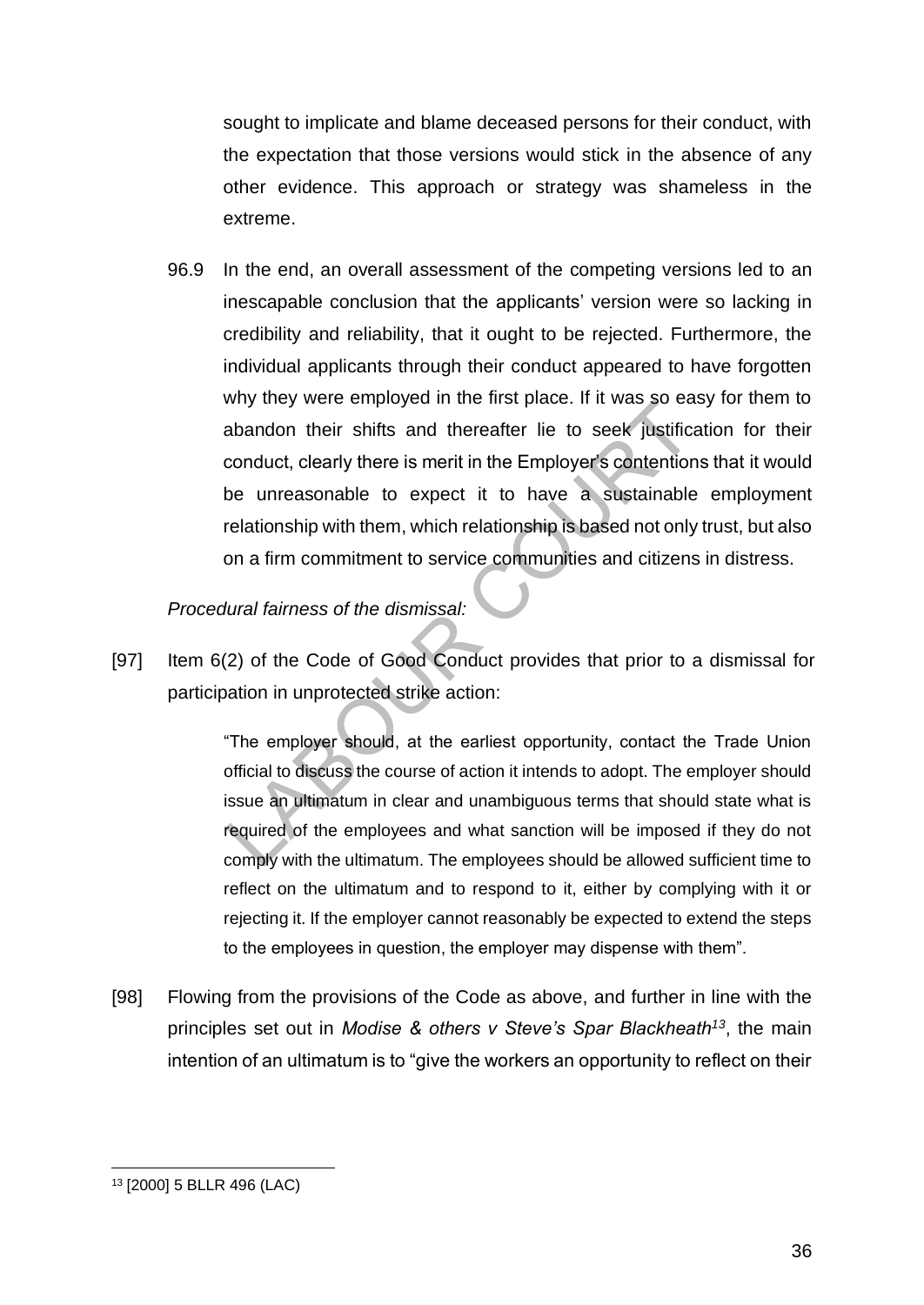conduct, digest issues and, if need be, seek advice before making a decision whether to heed the ultimatum or not"<sup>14</sup>.

[99] The Labour Appeal Court had accepted that there were exceptions where the *audi* principle may be dispensed with. In this regard, it was held that;

> "The only situation which I am able to envisage where it can be said that an employer's failure to give a hearing may be justified on the basis that a hearing would have been pointless or utterly useless is where either the workers have expressly rejected an invitation to be heard or where it can, objectively, be said that by their conduct they have said to the employer: We are not interested in making representations on why we should not be dismissed. The latter is not a conclusion that a court should arrive at lightly unless it is very clear that that is, indeed, the case. However, in my view, the latter scenario falls within the ambit of a waiver. Accordingly, the normal requirements of a waiver must be present. What I say in this judgement about the **"***pointless***"** approach and the **"***utterly useless"* approach must be understood subject to what I have just said. There is no justification for creating an additional exception to the *audi* rule in order to escape the normal consequences attendant upon a failure to meet the requirements of established exceptions to the *audi* rule e.g. waiver I can see no difference between this **"***pointless***"** approach and the **"***no difference***"** approach. Cameron rejected the **"***no difference***"** approach in the same article. The **"***pointless***"** approach seems to be the same approach as the **"***utterly useless***"** approach. Sometimes the pointless or utterly useless approach is applied where it is thought that the employer was in possession of, information relating to, or, knew, why the employees were striking (see *McCall J in Plascon Ink & Packaging Coating (Pty) Ltd V Ngcobo & others* (1997) 18 ILJ 327 (LAC) at 339I - 340G**).** The utterly pointless useless approach is one where it is said that, an employer is not obliged to afford workers the benefit of being heard where a hearing would have been utterly useless. I think the reasoning adopted by the Appellate Division in rejecting the no difference approach would justify the rejection of the **"***pointless***"** or **"***utterly useless***"** approach." 15

<sup>14</sup> *Ibid* at para 73

<sup>15</sup> At para 53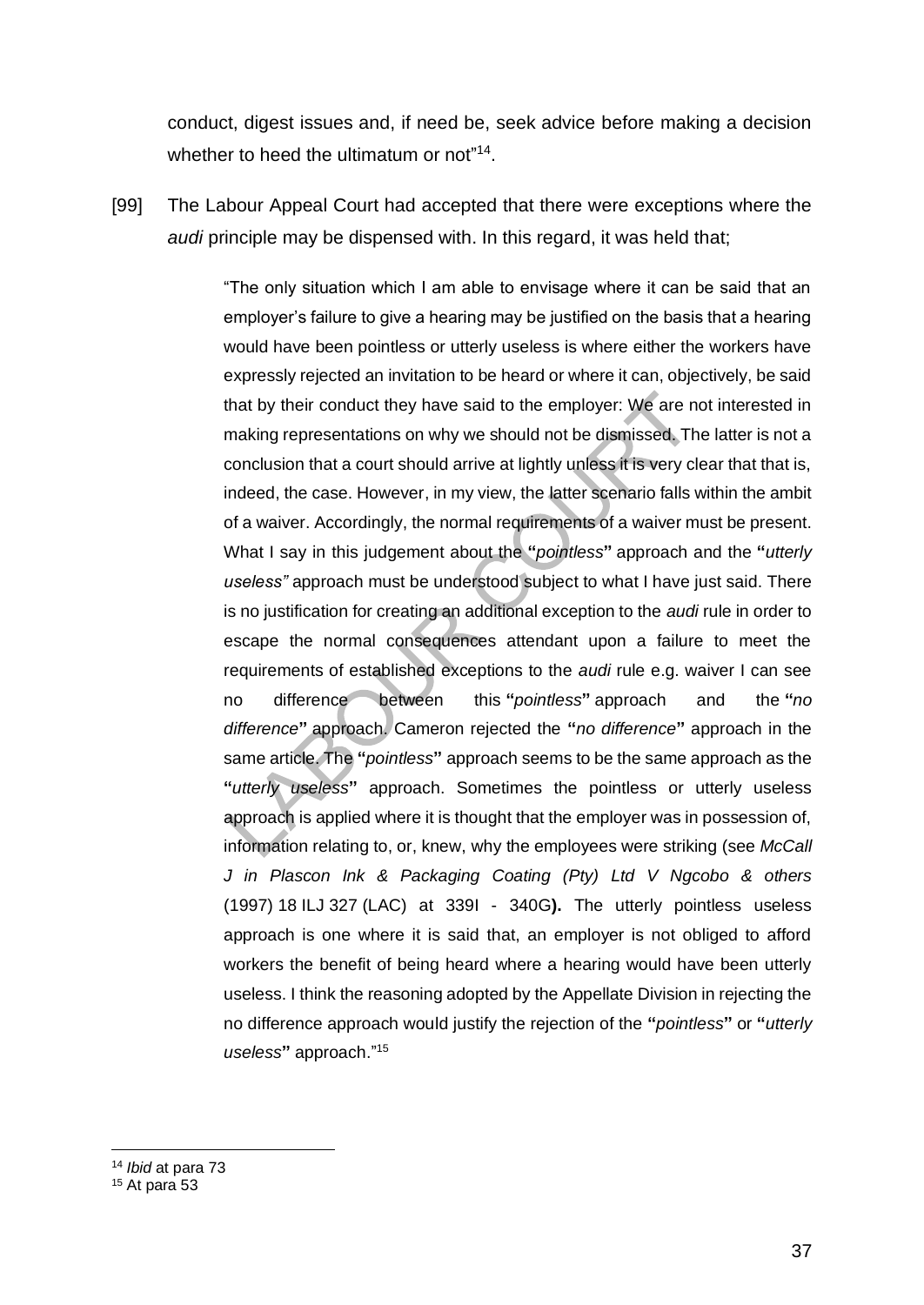- [100] It was submitted on behalf of the individual applicants that their dismissal was procedurally unfair as no charges were brought against them; that no disciplinary hearings were held, and/or that some of them were dismissed in absentia.
- [101] It is common cause that the individual applicants were summarily dismissed on 4 November 2014. The evidence on behalf of the Employer through Lebethe was that the dismissals followed upon previous warnings and ultimatums having been ignored. Malotana on the other hand had confirmed that he had issued a memorandum on 14 October 2014 to all personnel, advising that the strike in an essential service was unprotected, and that any staff member participating in the action faced disciplinary action. That memorandum was followed by final written warnings issued to employees on 31 October 2014. Mr Selwin Nkomo conceded that some of the dismissed employees may not have received letters of final written warning prior to the dismissal. He however contended that it did not imply that those warnings were not issued.
- [102] Mr Gerald Papo's evidence however is even more telling. Other than also contending that final written warnings were issued to the employees, he had justified the summary dismissals on the basis that convening disciplinary hearings would not have made a difference, as not only would such processes have taken long, but also that there was a breakdown of a working relationship with the employees.
- [103] The Court should accept that flowing from the unprotected industrial action of 13 – 17 October 2014, memoranda warning the employees against similar conduct were issued, and that at the multilateral meeting of 28 October 2014, the unions were again warned that should any further unprotected action take place, consequences would follow.
- [104] To the extent that the Employer had alleged that final written warnings were issued to the 600 employees that took part in the unprotected industrial action, the Court is further prepared to accept that such warnings were issued, *albeit* haphazardly. Some of the individual applicants had conceded having been issued with these warnings even though they did not sign acknowledgement of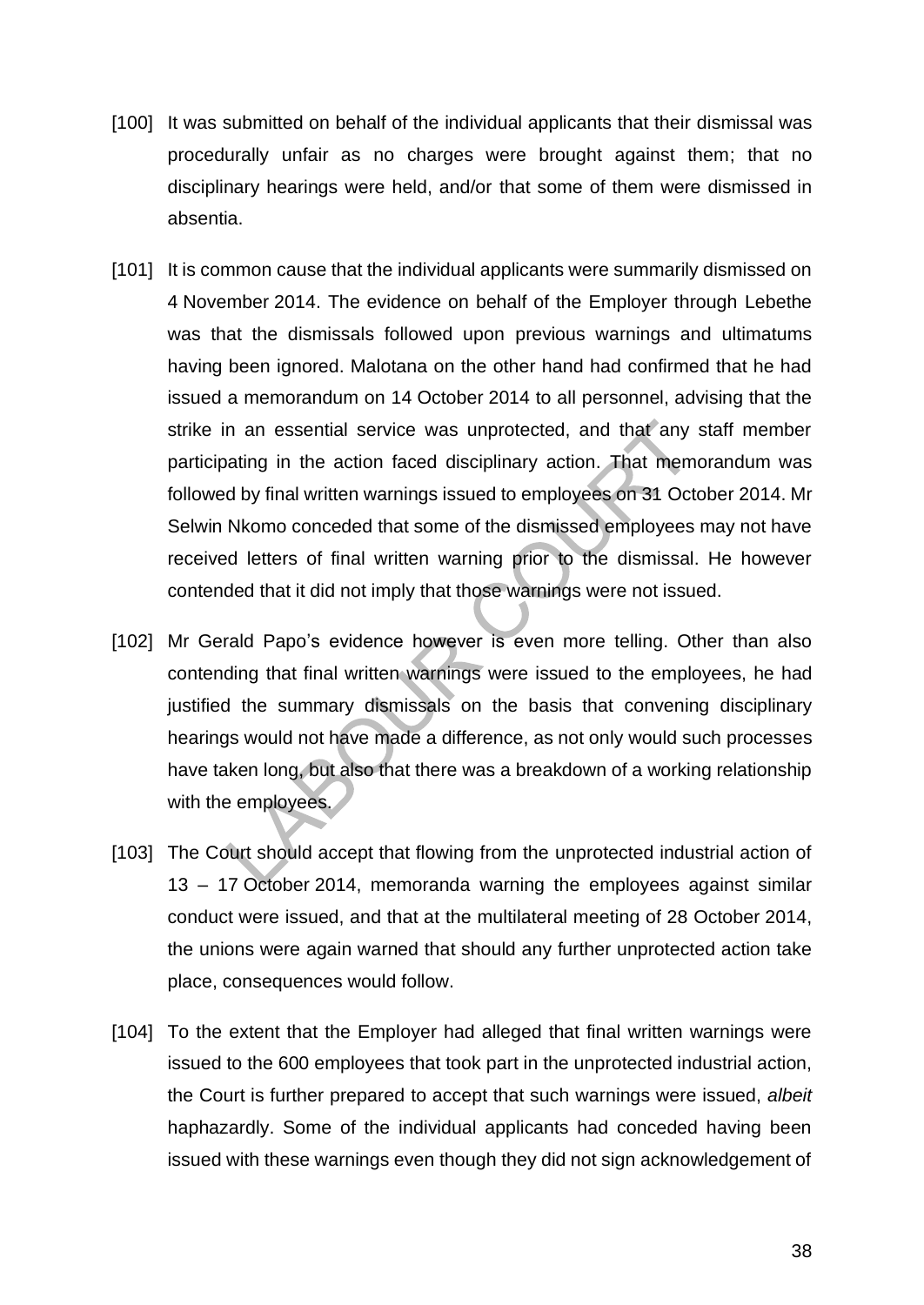receipt, whilst Papo had confirmed some of the individual applicants' version that some of the final written warnings were handed out to them simultaneously with letters of dismissal.

- [105] Whilst it is accepted that the employees were warned against embarking upon similar unprotected industrial action, it is equally accepted that insofar as the events of 2 November 2014 were concerned, the subsequent summary dismissals were not preceded by any ultimatum or disciplinary process. On the Employer's own version, it was able to identify the 36 employees who had abandoned their shift on 2 November 2014. To the extent that it was common cause that these individuals could be identified by their sites and the conduct complained of, surely the contention that holding disciplinary enquiries would have been time consuming or serve no purpose as contended by Papo can hardly be viewed as convincing nor rational basis for dispensing with such a hearing.
- [106] It is not clear as to the reason the Employer could not issue an ultimatum in circumstances where the abandonment of the shift took place over a period of four hour across the bases. Be that as it may, even if could have been argued that the circumstances did not permit for the ultimatum to be issued, in the light of the number of identified employees, it was even more appropriate to convene a disciplinary hearing. The contention therefore by Papo that such an exercise would not have made a difference or that it would have been a laborious one, in my view elevated expedience over fairness.
- [107] To the extent that in this case it has already been found that there was no basis to dismiss some of the individual applicant, this further demonstrates that a disciplinary process would have served a purpose, and that there were no exceptional circumstances prevailing at the time to dispense of hearings. The aim of due process as stated in *Modise and Others v Steve's Spar Blackheath* is *inter alia*, to afford employees an opportunity to state not only on why they may not be said to have participated in an illegal strike, but also to state why they should not be dismissed if they had indeed participated in such strike<sup>16</sup>.

<sup>16</sup>*Supra* at para 96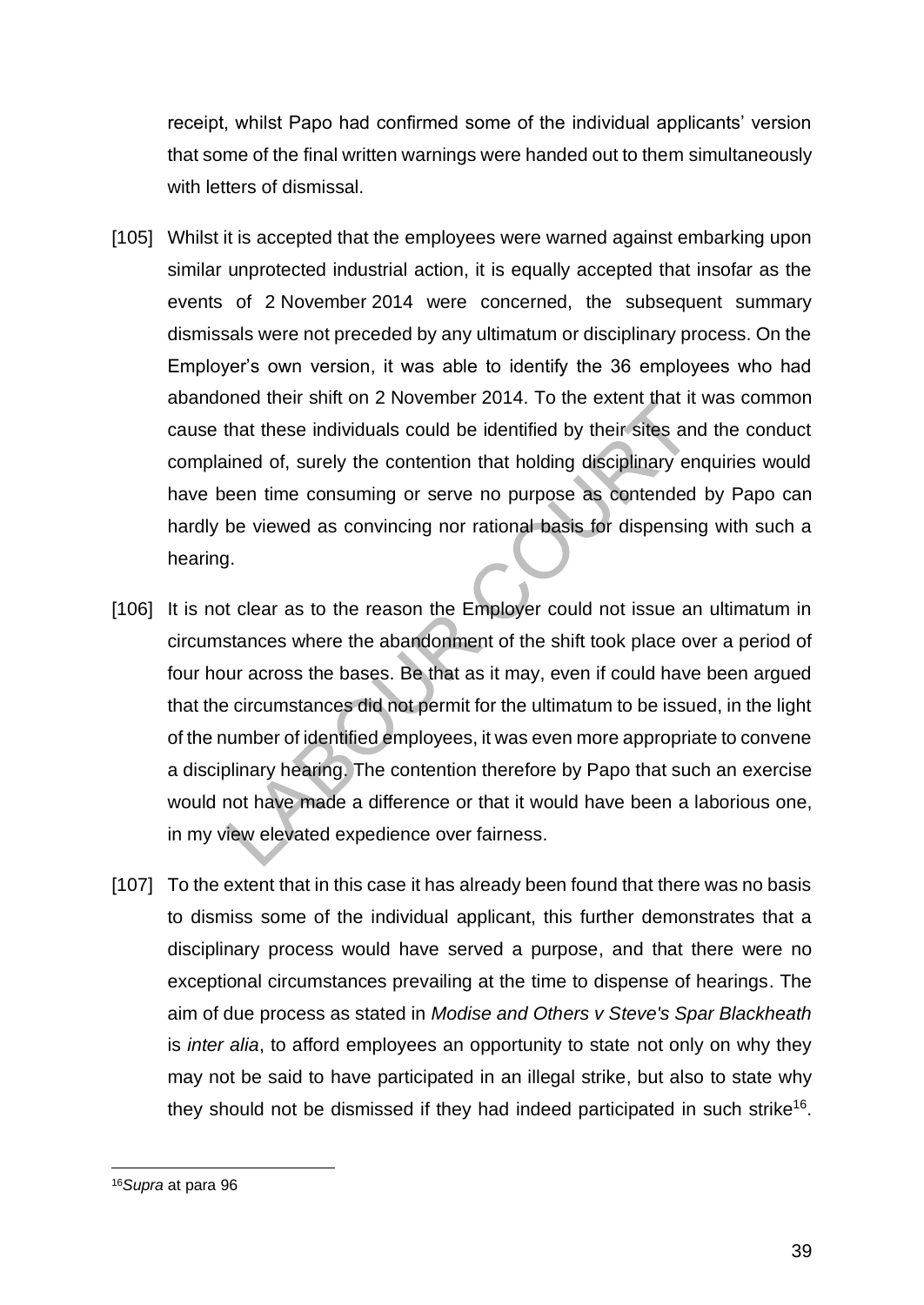The individual applicants in this case, were without just cause, denied any form of opportunity to be heard before they were dismissed.

- [108] In *Karras t/a Floraline v S.A. Scooter & Transport Allied Workers Union & Others*<sup>17</sup> it was held that exceptions could be made in instances of collective misconduct, in which case the opportunity to state a case will ordinarily be given to the collective, usually the trade union, if one is involved. In this case however, no such opportunity was even afforded to the PSA. The appeals which were lodged by individuals or the PSA on behalf of the collective as per the advice of Lebethe were only considered by the MEC some eight months after the dismissal. Even then they were not considered in the real sense as the MEC had concluded that she had no jurisdiction to do so. Thus, the lodging of appeals turned out to be a futile exercise.
- [109] In a nutshell, the individual applicants were dismissed without being afforded any opportunity whatsoever to make any representations in line with the *audi alterem partem rule*. Equally so, the PSA was also not afforded any opportunity to make representations on behalf of its members before their dismissals were confirmed. Ultimately, the dismissals were indeed precipitous, thus making them procedurally unfair.
- [110] The only issue that remains in the light of the procedural unfairness as established above is whether the individual applicants are entitled to any form of compensation. The provisions of section 194(1) of the LRA dictates that any compensation to be awarded must be just and equitable in all circumstances. The factors to be considered in awarding compensation are those as set out by the Labour Appeal Court in *Kemp t/a Centralmed v Rawlins*<sup>18</sup> *.* In the end, the

<sup>17</sup> (2000) 21 ILJ 2612 (LAC)

<sup>18 [2009] 11</sup> BLLR 1027 (LAC); (2009) 30 ILJ 2677 (LAC) at para [20] where it was held;

<sup>&</sup>quot;There are many factors that are relevant to the question whether the court should or should not order the employer to pay compensation. It would be both impractical as well as undesirable to attempt an exhaustive list of such factors. However, some of the relevant factors may be given. They are:

a) the nature of the reason for dismissal; where the reason for the dismissal is one that renders the dismissal automatically unfair such as race, colour, union membership, that reason would count more in favour of compensation being awarded than would be the case with a reason for dismissal that does not render the dismissal automatically unfair; accordingly, it would be more difficult to interfere with the decision to award compensation in such case than otherwise would be the case;

b) whether the unfairness of the dismissal is on substantive or procedural grounds or both substantive and procedural grounds; obviously it counts more in favour of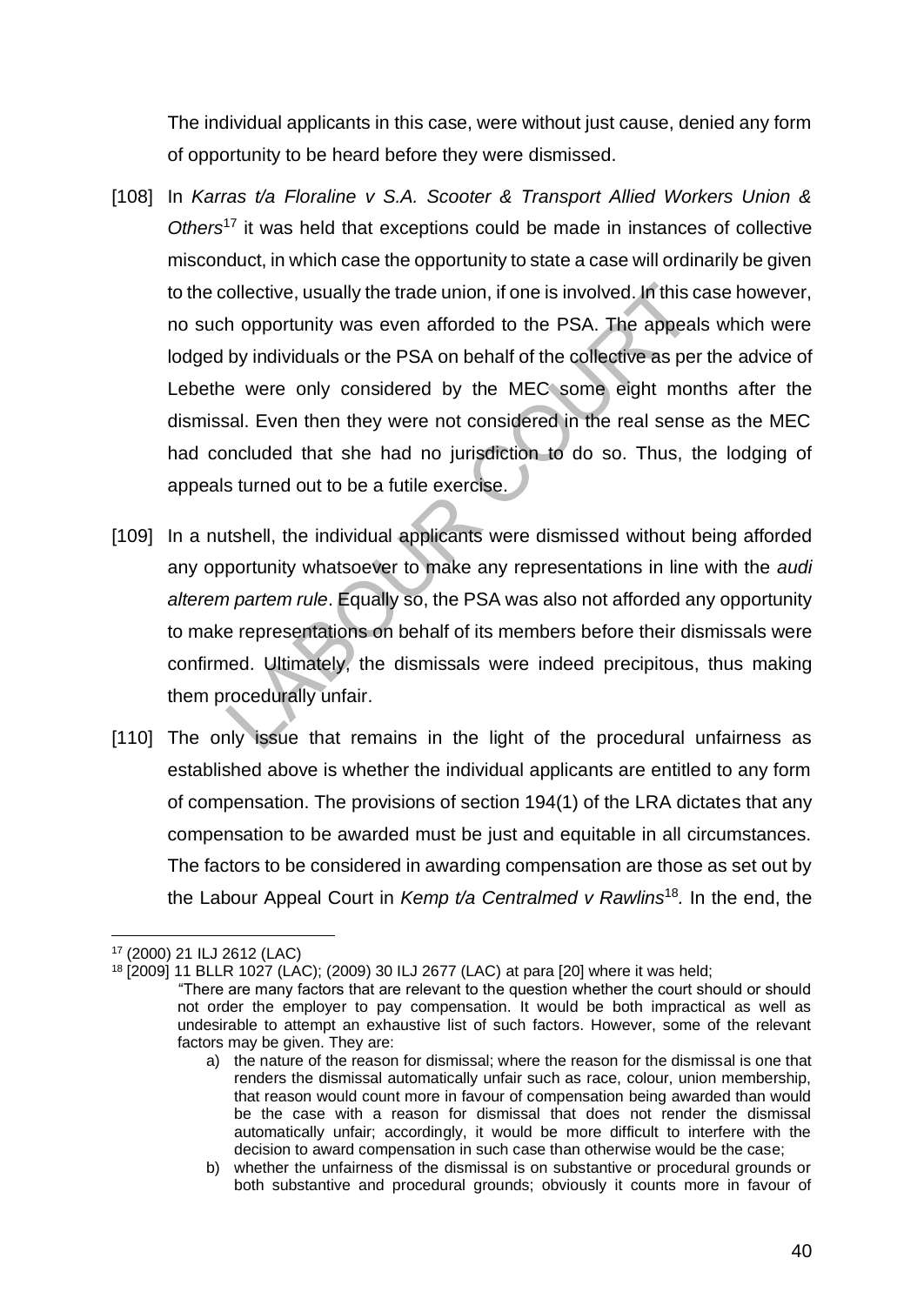interests of both parties, the requirements of fairness, and the circumstances of each case would dictate whether compensation ought to be awarded or not.

- [111] In this case, a variety of factors are taken into account including the nature of services the individual applicants were required to render, the nature of their gross conduct on 2 November 2014, the impact of their conduct on communities they were meant to serve, and the fact that the conduct in question undermined the operations of the Employer. These factors are also considered within the overall context of the conclusion the nature and extent of the deviation from the procedural requirements by the Employer was equally gross. In the light of these considerations, and further having balanced the interests of both parties, compensation equal to three months' salary to each of the individual applicants as a result of procedural unfairness is deemed to be fair and equitable.
- [112] I have further had regard to the requirements of law and fairness in regards to the issue of costs. The first day of the trial proceedings was not fully utilised in view of a postponement being sought on account of the Employer's counsel not being initially available. After the request was declined and following a ruling in that regard, the Court had proceeded to hear the matter in default. By some

awarding compensation as against not awarding compensation at all that the dismissal is both substantively and procedurally unfair than is the case if it is only substantively unfair, or, even lesser, if it is only procedurally unfair;

c) in so far as the dismissal is procedurally unfair, the nature and extent of the deviation from the procedural requirements; the minor the employer's deviation from what was procedurally required, the greater the chances are that the court or arbitrator may justifiably refuse to award compensation; obviously, the more serious the employer's deviation from what was procedurally required, the stronger the case is for the awarding of compensation;

d) in so far as the reason for dismissal is misconduct, whether or not the employee was guilty or innocent of the misconduct; if he was guilty, whether such misconduct was in the circumstances of the case not sufficient to constitute a fair reason for the dismissal;

e) the consequences to the parties if compensation is awarded and the consequences to the parties if compensation is not awarded;

f) the need for the courts, generally speaking, to provide a remedy where a wrong has been committed against a party to litigation but also the need to acknowledge that there are cases where no remedy should be provided despite a wrong having been committed even though these should not be frequent.

g) in so far as the employee may have done something wrong which gave rise to his dismissal but which has been found not to have been sufficient to warrant dismissal, the impact of such conduct of the employee upon the employer or its operations or business.

h) any conduct by either party that promotes or undermines any of the objects of the Act, for example, effective resolution of disputes."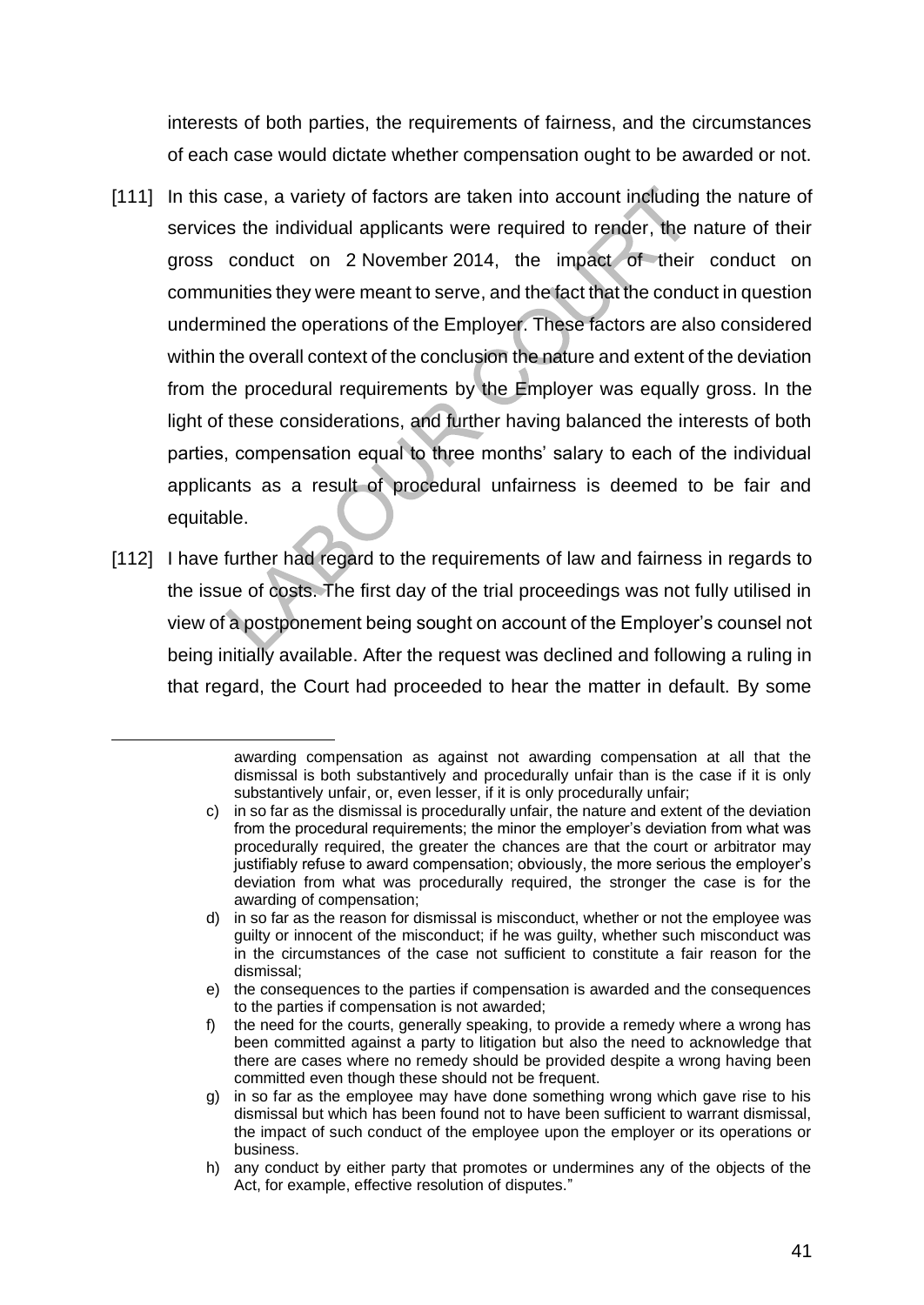miracle, Mr Dlamini, counsel for the Employer made an appearance in the course of the hearing of Mr. Matika's evidence. Following discussions in chambers, it was ultimately agreed that the Employer should be afforded an opportunity to oppose the matter, resulting in my earlier ruling on a postponement being rescinded. The day however was not fully utilised, and fairness dictates that the Employer should be burdened with the costs of the first day of the trial proceedings. Other than other costs agreed to or tendered between the parties in the course of the trial proceedings, there is no basis in law or fairness to make any other order in regards to costs.

[113] In the circumstances, the following order is made;

#### Order:

- 1. The dismissal of Messrs Vincent Tshikhudu, Morris Matika, Richard Nkosi, Brian Mabiletja, and Ms Sylvia Mmeti was substantively and procedurally unfair.
- 2. The Respondent is ordered to reinstate the above-mentioned individuals in its employ with retrospective effect, and on terms and conditions no less favourable than those as applicable to their employ on 4 November 2014.
- 3. The dismissal of the other individual applicants as identified in Annexure 'A' to the Applicants' Statement of Case, was substantively fair but procedurally unfair.
- 4. The Respondent is ordered to pay to each of the individual applicants as in (3) above, compensation equal to three months' salary calculated at their rate of pay as applicable on 4 November 2014.
- 5. The Respondent is ordered to pay the costs of the first day of the trial proceedings on 18 February 2019.
- 6. No further order as to costs is made.

Edwin Tlhotlhalemaje

\_\_\_\_\_\_\_\_\_\_\_\_\_\_\_\_\_\_\_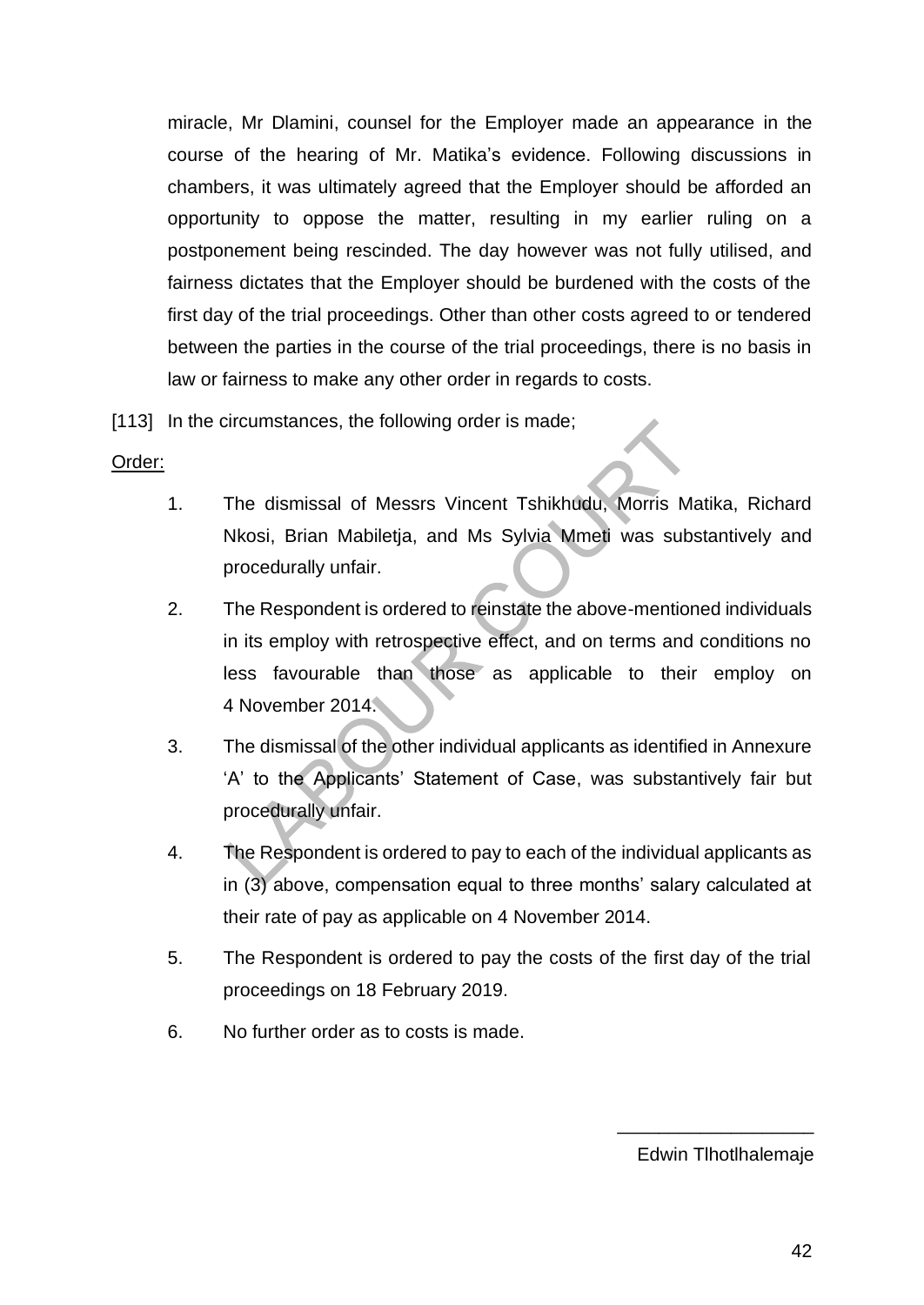Judge of the Labour Court of South Africa

Boundary Cr **Purchase**